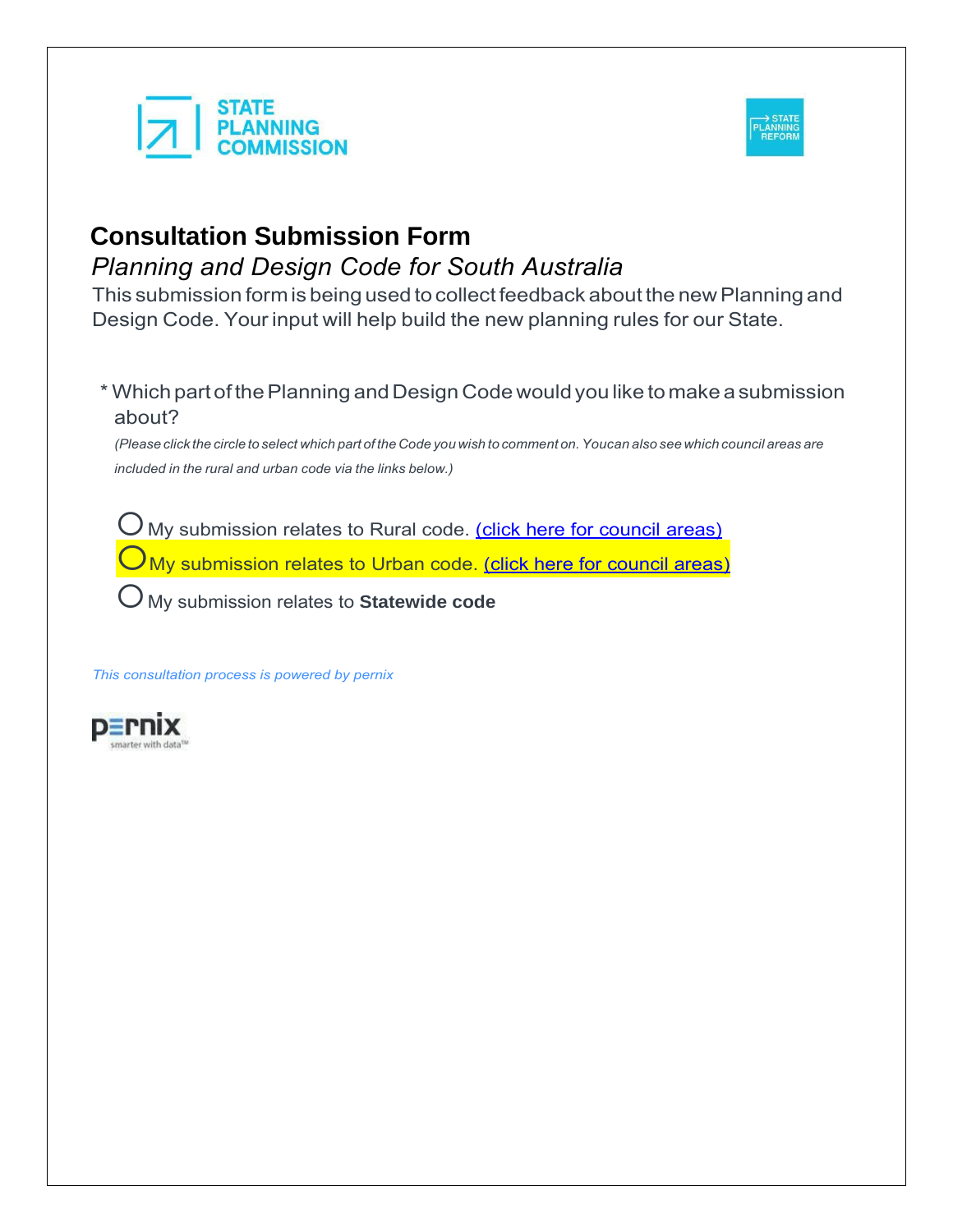



# Personal Details

\* Please provide your contact details below *(Name, Postcode & Email are mandatory)* Please be advised that your submission will be made publicly available on the SA Planning Portal.

| Name                     | Sam Green        |
|--------------------------|------------------|
| Company                  | City of Playford |
| <b>Address</b>           | , Davoren Park   |
| <b>Your Council Area</b> | City of Playford |
| <b>State</b>             | <b>SA</b>        |
| Postcode                 | 5113             |
| Country                  | Australia        |
| <b>Email address</b>     |                  |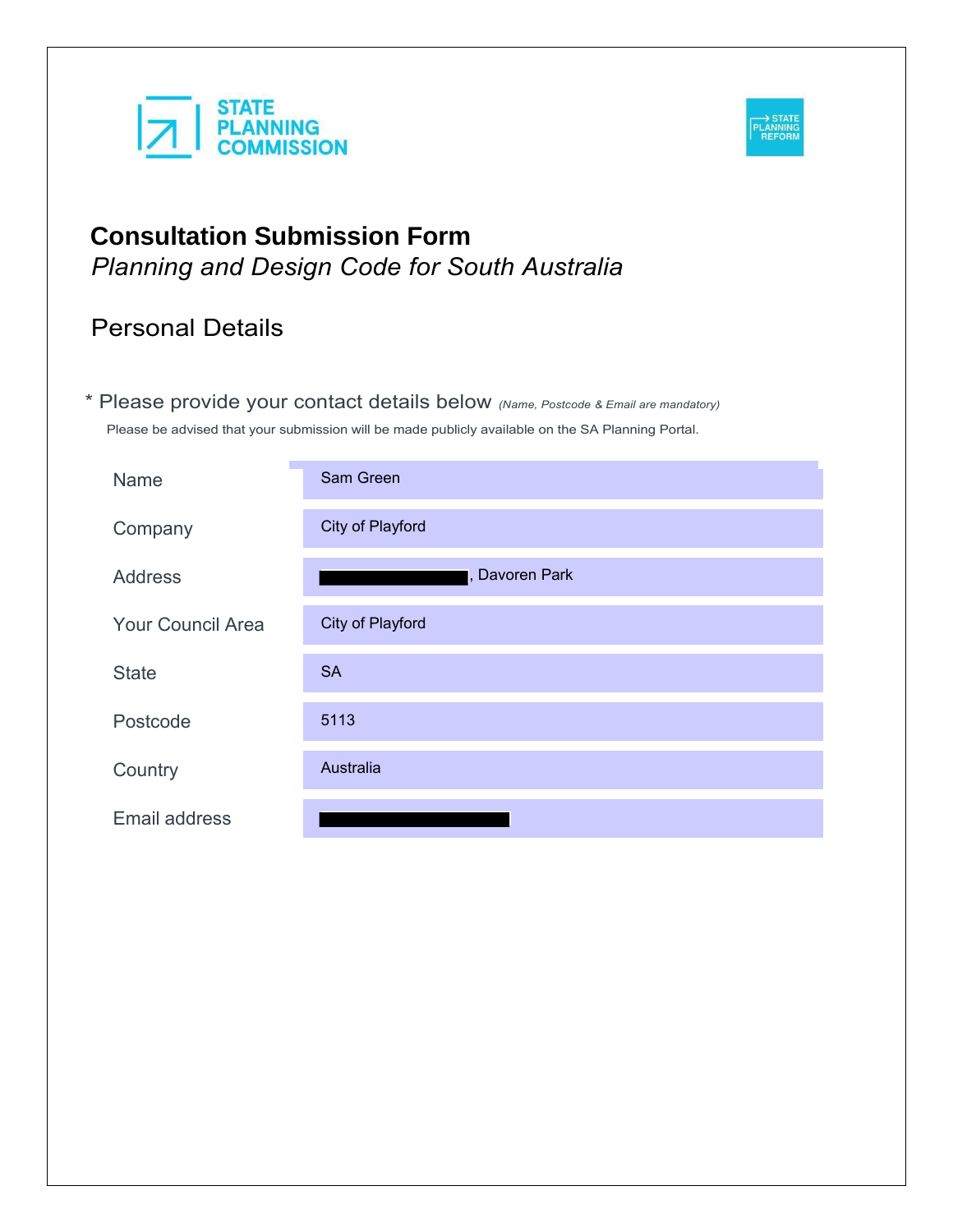



\* Which sector do you associate yourself with?

**OLocal Government** 

- O State or Federal Government
- Development Industry
- O Business
- General Public
- $\bigcirc$  Community Group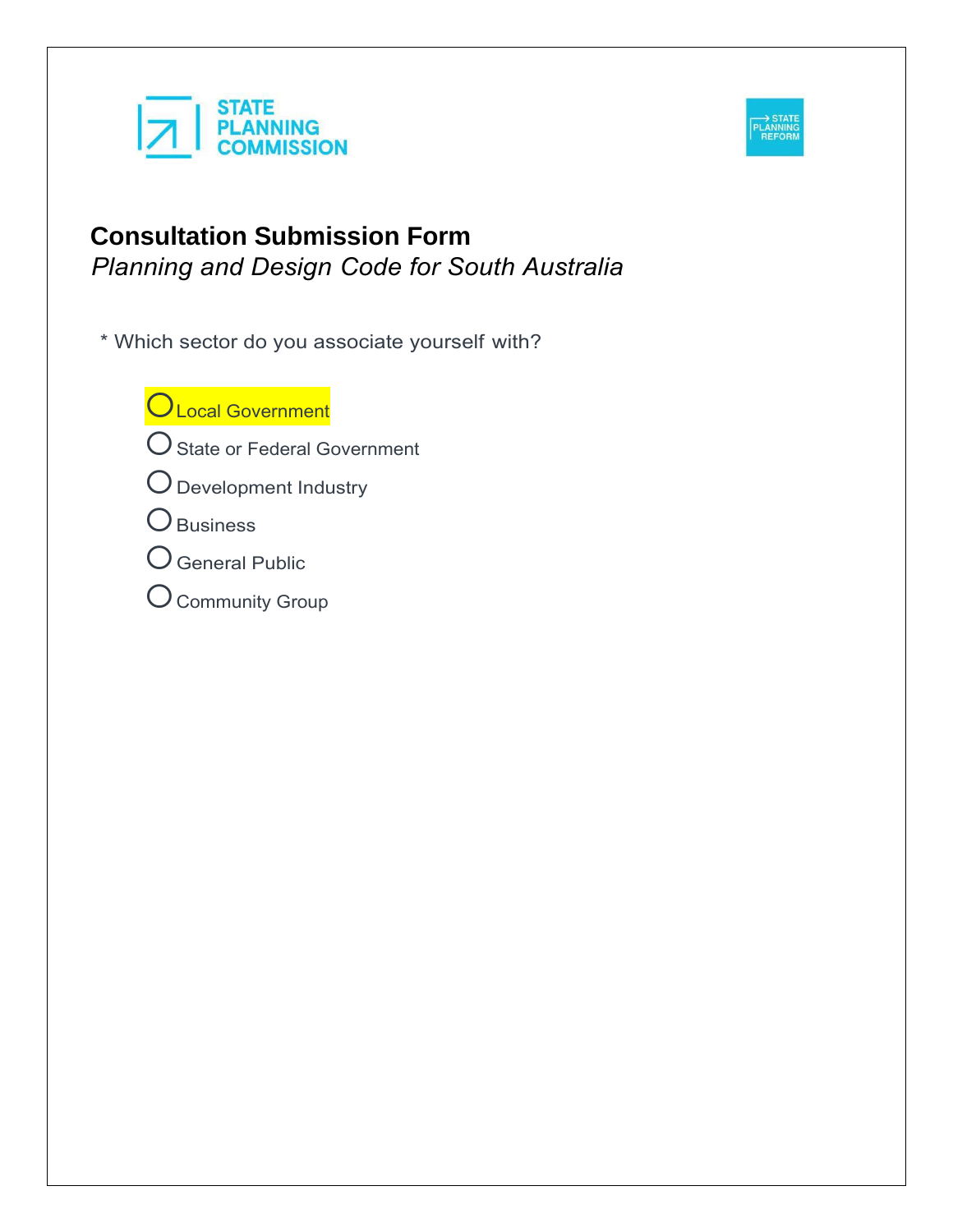



\* Would you like to make comment on

Specific Topics for example :

- Rules ofInterpretation
- Zones and Sub-zones

- Overlays

- General Provision
- Mapping Land UseDefinitions
- Administrative Definitions
- Referrals
	- -Table of Amendments

General comments

All of the above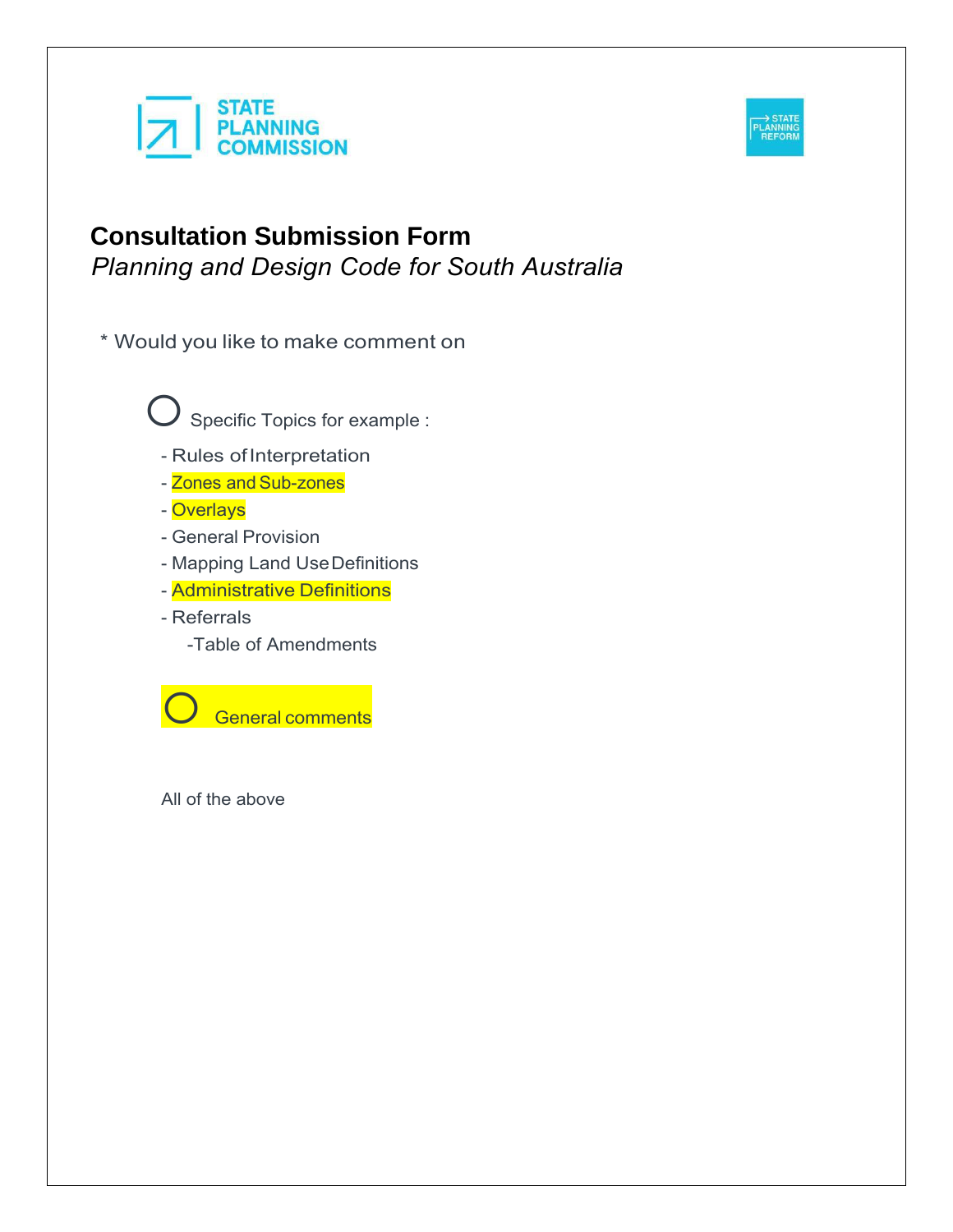



The Planning and Design Code consists of Rules of Interpretation, Referrals, Mapping,TableofAmendments,Overlays,Zones,Subzones,GeneralPolicy,Land Use Definition and Admin Definitions. You can choose to comment individually on eachofthesecomponents aswellasentergeneral feedback inthe following pages.

*Pleasenotethereisno'saveandreturn'facility-youwillneedtoaddallofyourcommentsandsubmittheformatthe same time.*

Enter your feedback for Rules of Interpretation

Enter your feedback for Referrals

Enter your feedback for Mapping

Enter your feedback for Table of Amendments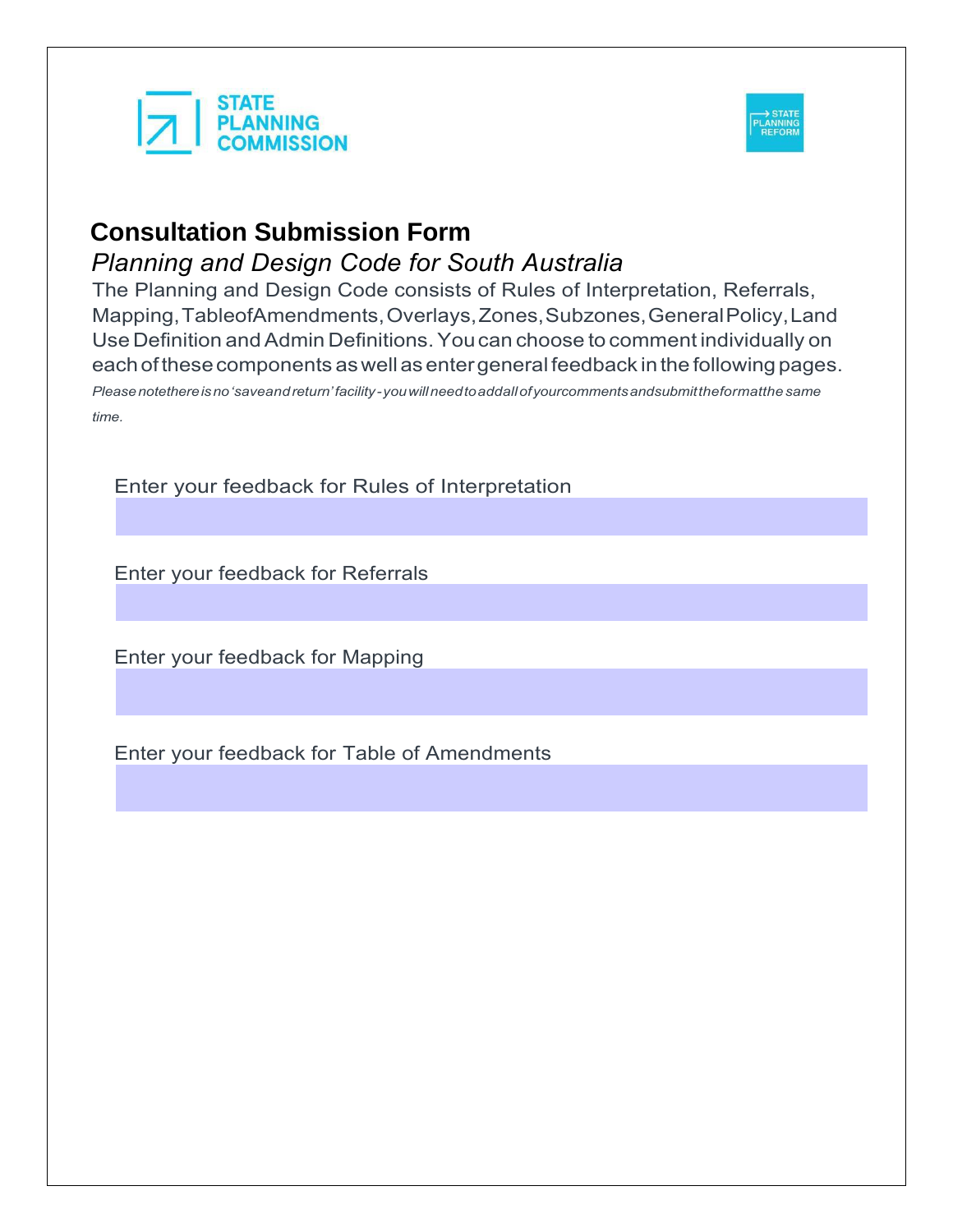



# Please enter your feedback for overlays

*click next at the bottom of the page for next topic*

| <b>Advertising Near</b><br><b>Signalised Intersections</b><br>Overlay |  |
|-----------------------------------------------------------------------|--|
| <b>Affordable Housing</b><br>Overlay                                  |  |
| Aircraft Noise Exposure<br>Overlay                                    |  |
| <b>Airport Building Heights</b><br>(Aircraft Landing Area)<br>Overlay |  |
| <b>Airport Building Heights</b><br>(Regulated) Overlay                |  |
| <b>Building Near Airfields</b><br>Overlay                             |  |
| <b>Character Area Overlay</b>                                         |  |
| <b>Character Preservation</b><br><b>District Overlay</b>              |  |
| <b>Coastal Areas Overlay</b>                                          |  |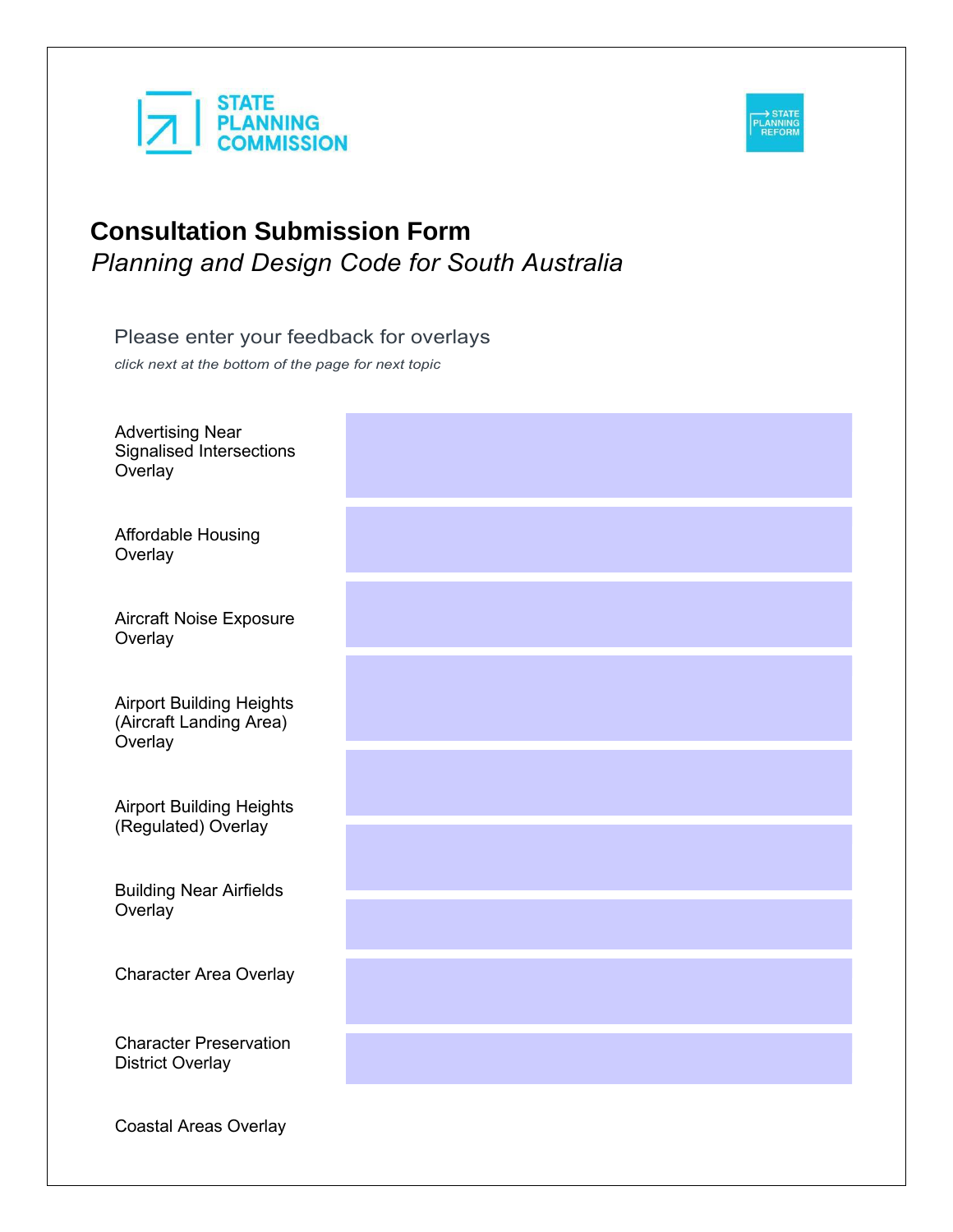Defence Aviation Area **Overlay** 

Design Overlay

Dwelling Excision **Overlay** 

Environment and Food Production Area **Overlay** 

Future Road Widening **Overlay** 

Hazards (Acid Sulfate Soils) Overlay

Hazards (Bushfire General Risk) Overlay

Hazards (Bushfire High Risk) Overlay

Hazards (Bushfire Medium Risk) Overlay

Hazards (Bushfire Outback) Overlay

Hazards (Bushfire Regional) Overlay

Hazards (Bushfire Urban Interface) Overlay

Hazards (Flooding) **Overlay**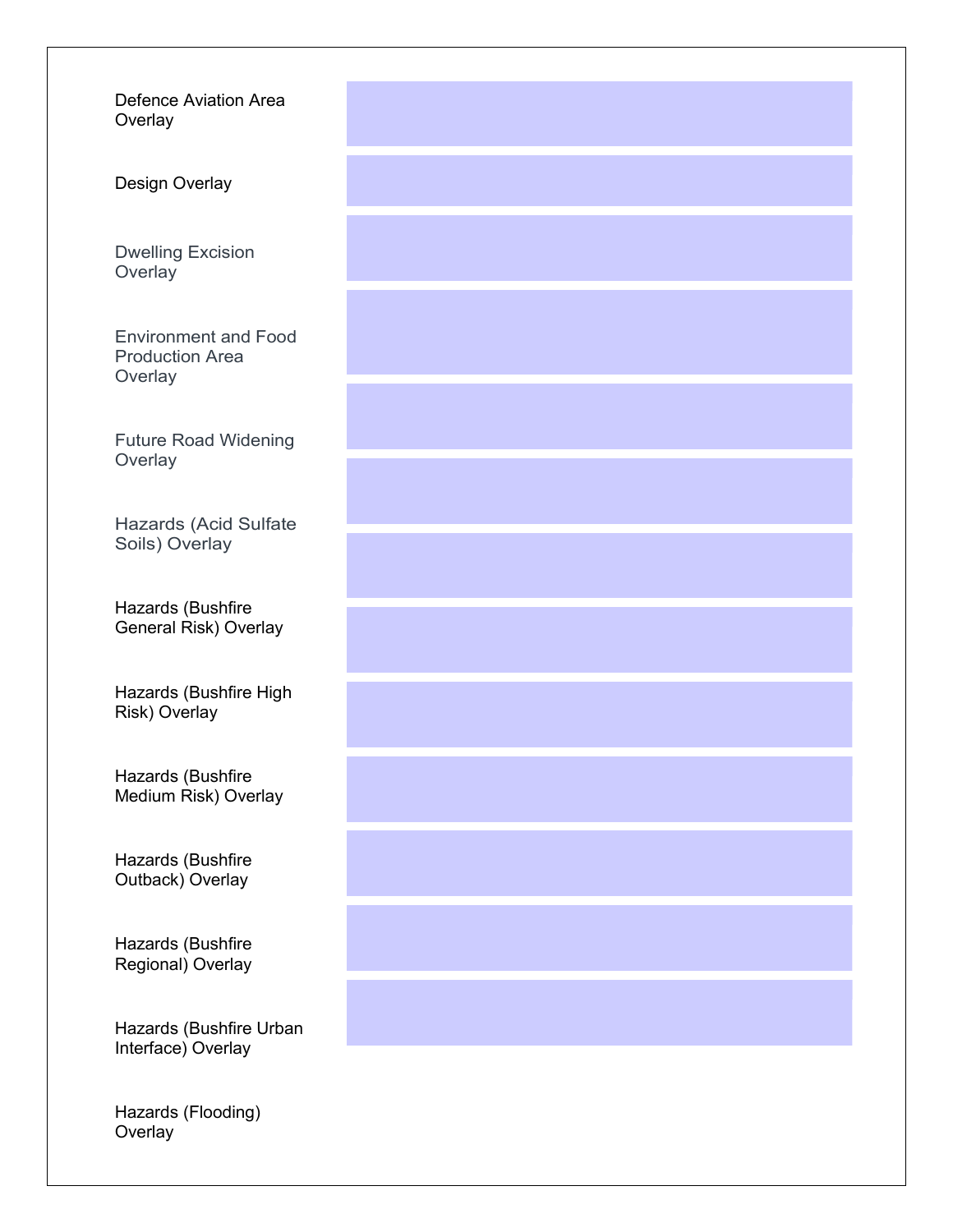| <b>Historic Area Overlay</b>                               |  |
|------------------------------------------------------------|--|
| <b>Historic Shipwrecks</b><br>Overlay                      |  |
| Key Outback and Rural<br>Routes Overlay                    |  |
| Key Railway Crossings<br>Overlay                           |  |
| <b>Limited Dwelling Overlay</b>                            |  |
| <b>Limited Land Division</b><br>Overlay                    |  |
| Local Heritage Place<br>Overlay                            |  |
| Major Urban Transport<br>Routes Overlay                    |  |
| Marine Parks (Managed<br>Use) Overlay                      |  |
| Marine Parks (Restricted<br>Use) Overlay                   |  |
| <b>Mount Lofty Ranges</b><br>Catchment (Area 1)<br>Overlay |  |
| <b>Mount Lofty Ranges</b><br>Catchment (Area 2)<br>Overlay |  |
| Murray Darling Basin<br>Overlay                            |  |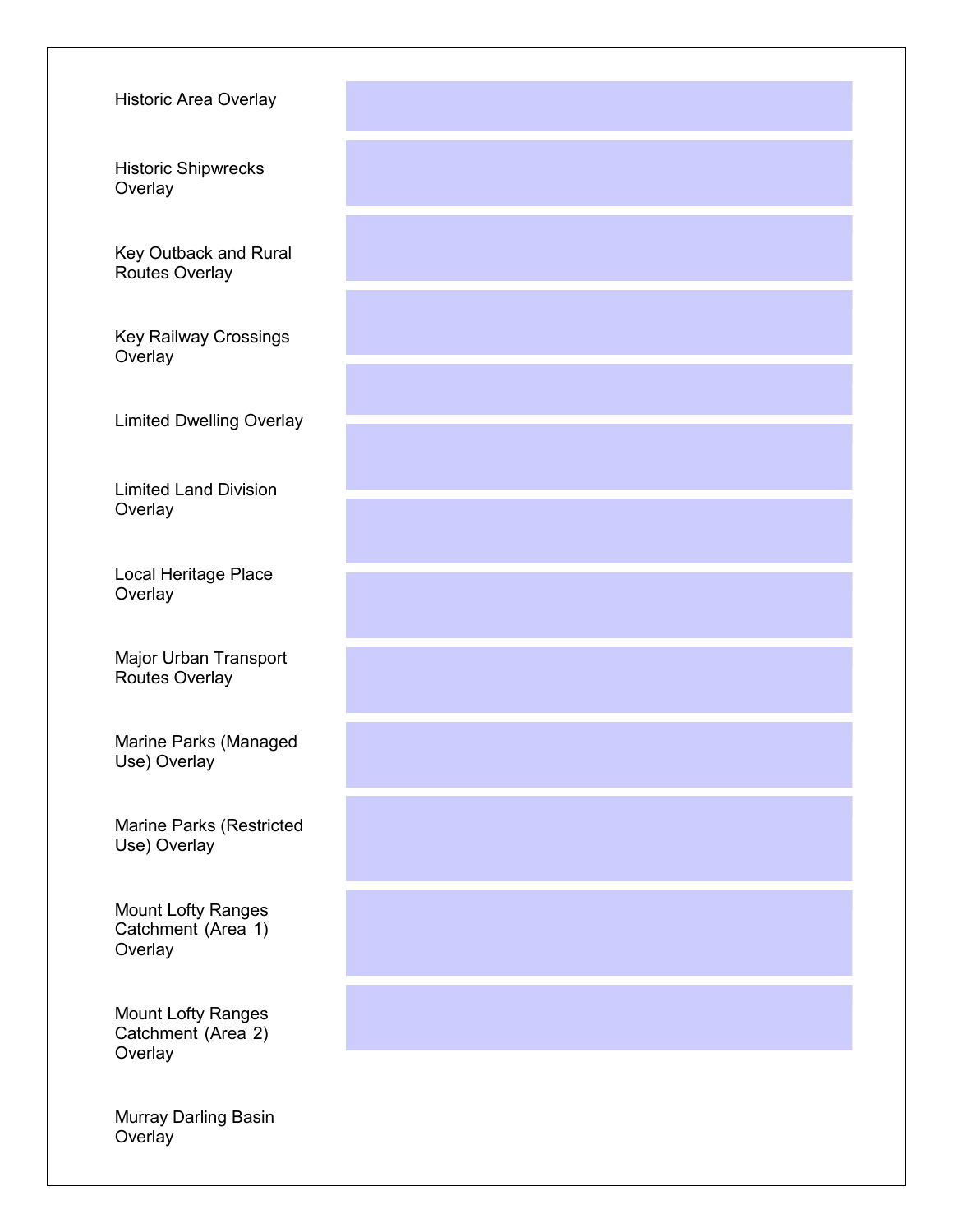| <b>Native Vegetation</b><br>Overlay                          |     |
|--------------------------------------------------------------|-----|
| Noise and Air Emissions<br>Overlay                           |     |
| Non-Stop Corridor<br>Overlay                                 |     |
| <b>Prescribed Surface</b><br>Water Area Overlay              |     |
| <b>Prescribed Water</b><br>Resources Area Overlay            |     |
| <b>Prescribed Watercourse</b><br>Overlay                     |     |
| <b>Prescribed Wells Area</b><br>Overlay                      |     |
| <b>RAMSAR</b><br><b>Wetlands Overlay</b>                     |     |
| <b>Regulated Trees Overlay</b>                               |     |
| <b>Resource Extraction</b><br><b>Protection Area Overlay</b> |     |
| River Murray Flood Plain<br>Overlay                          | N/A |
| <b>River Murray Tributaries</b><br>Area Overlay              | N/A |
| Significant Industry<br>Interface Overlay                    |     |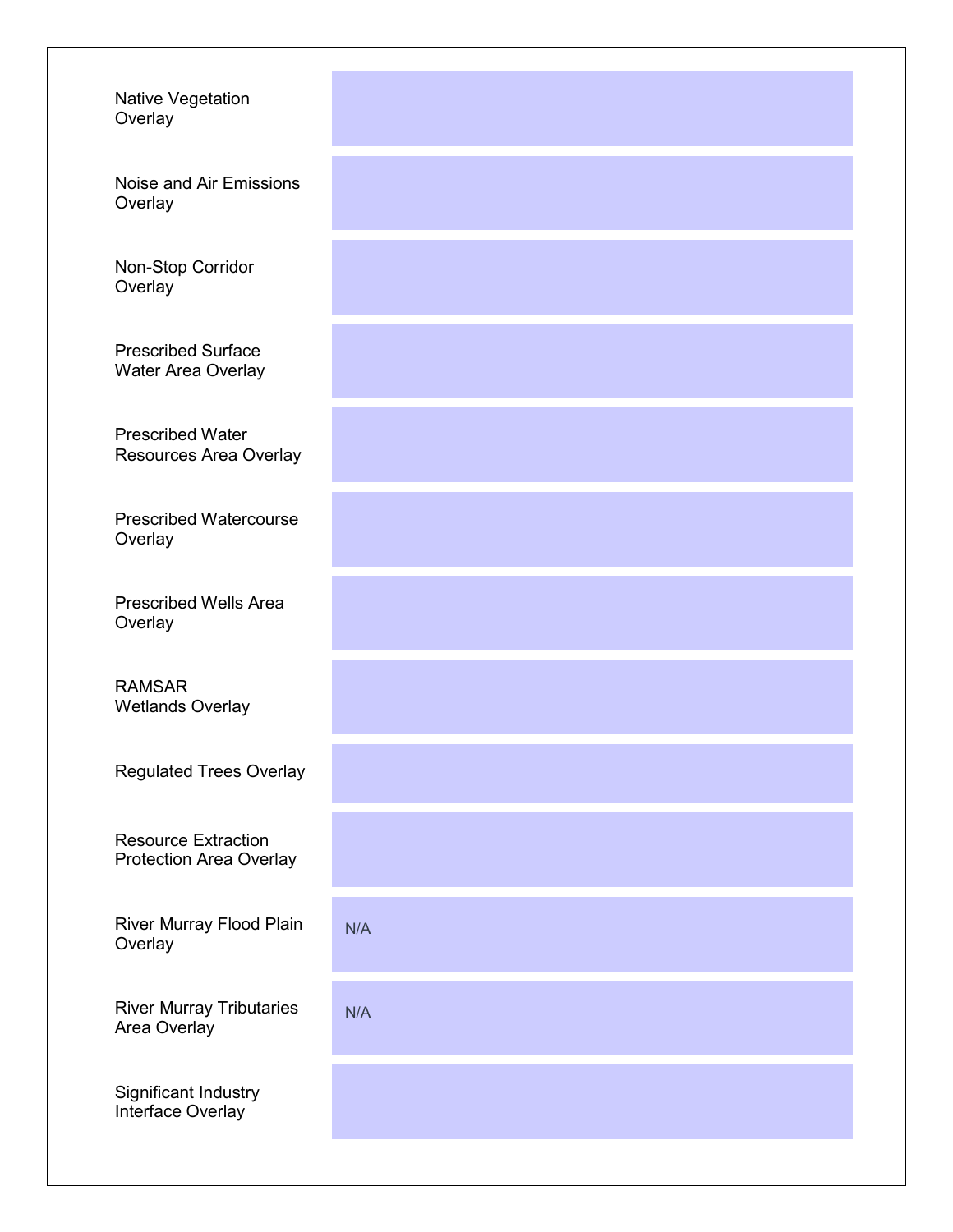Significant Landscape Protection Overlay

Sloping Land Overlay

State Heritage Area **Overlay** 

State Heritage Place **Overlay** 

State Significant Native Vegetation Overlay

Strategic Infrastructure Gas Pipelines Overlay

Traffic Generating Development Overlay

Urban Transport Routes **Overlay** 

Water Protection Area **Overlay** 

Water Resources **Overlay**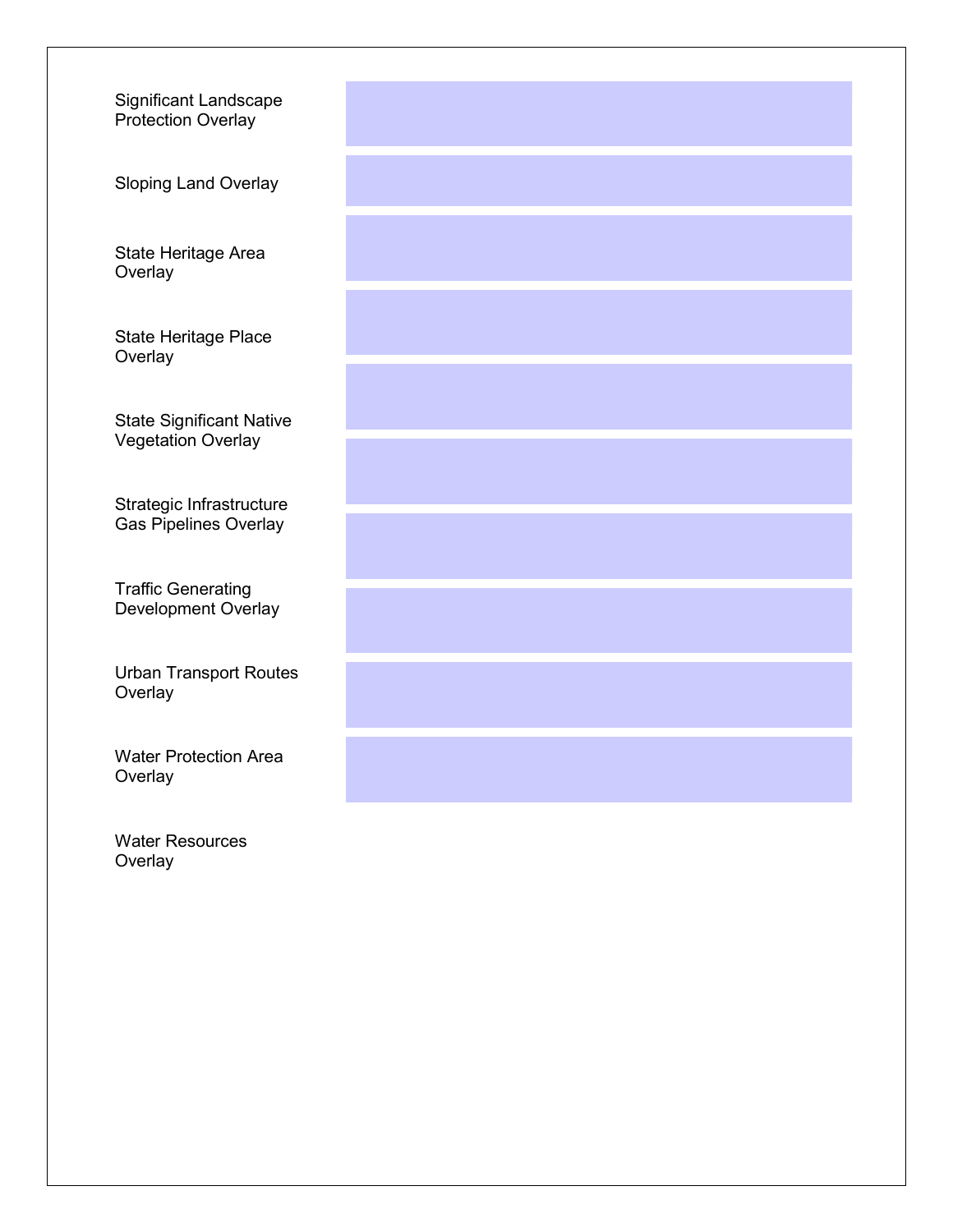



Please enter your feedback for zones and subzones

*click next at the bottom of the page for next topic*

Adelaide Oval Subzone

Animal Husbandry Subzone

Aquaculture Zone

**Business** Neighbourhood Zone

Capital City Zone

Caravan and Tourist Park Zone

City Frame Subzone

City Living Zone

City Main Street Zone

City Park Lands Zone

City Riverbank Zone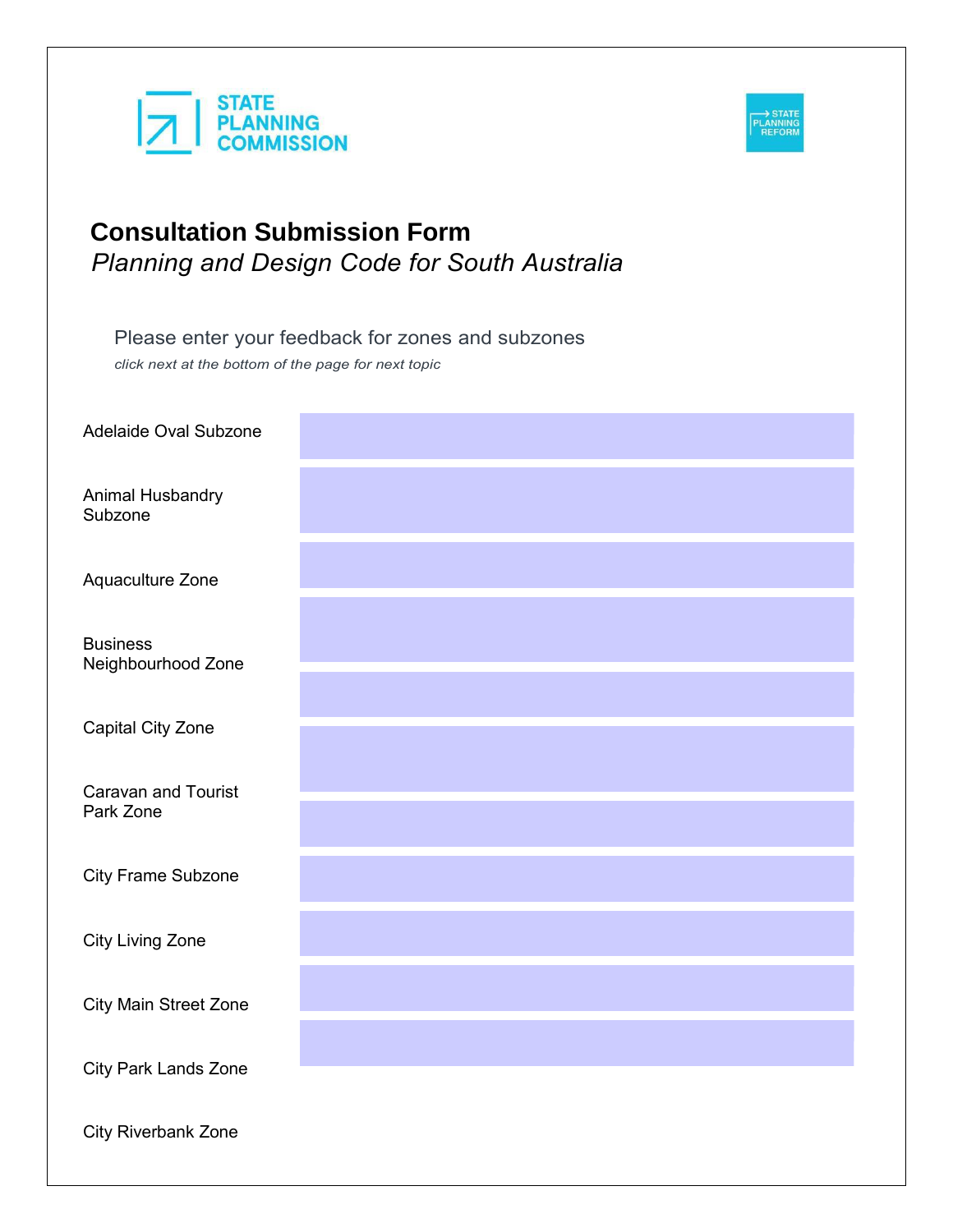Coastal Waters Zone **Commonwealth** Facilities Zone **Recommended action/change:** The zone should identify the kinds of development that are subject to State planning laws and include assessment criteria, otherwise the zone does not appear to serve any real purpose in the context of the Planning and Design Code. **Question the need for the proposed transition**: Does the zone serve any purpose? **Commentary:** The Commonwealth Facilities Zone is a proposed new zone which would apply to Commonwealth owned land adjacent the RAAF Edinburgh airbase that recognises existing commonwealth facilities and the future development of Federal Government owned land for large-scale aviation and defence-related activities. There is no equivalent zone within the current Development Plan and the land is excluded from Development Plan policy. The new Commonwealth Facilities Zone would have a minor impact/change given that most development on Federal land is subject to Commonwealth laws and therefore is exempt from approval under the Planning, Development and Infrastructure Act 2016. Community Facilities **Recommended Action/Change:** 1) Replace the Community Facilities Zone with the Suburban Activity Centre in the following locations: • Elizabeth Downs Centre on Hamblyn Road (current zoning is Local centre with a community facilities policy area). • Elizabeth East Centre on Midway Road (current zoning is Local centre with a community facilities policy area). • Elizabeth North Centre on Woodford Road (current zoning is Local centre with a community facilities policy area). 2) Include the Meals on Wheels site at Elizabeth Grove within the Housing Diversity Zone (which is also the adjacent zoning). 3) Include the Community Facilities Zone adjacent the Elizabeth Centre in the Urban Activity Centre. **Recommend agreement with proposed transition**: With the exception of these areas referred to above the transition to Community Facilities Zone is endorsed. **Commentary** There are several locations where the Community Facilities Zone is proposed to be applied to replace current zoning. In the following locations it is considered that the Zone should be replaced by the Suburban Activity Centre: Elizabeth Downs Centre on Hamblyn Road (current zoning is Local centre with a community facilities policy area). Elizabeth East Centre on Midway Road (current zoning is Local centre with a community facilities policy area). Elizabeth North Centre on Woodford Road (current zoning is Local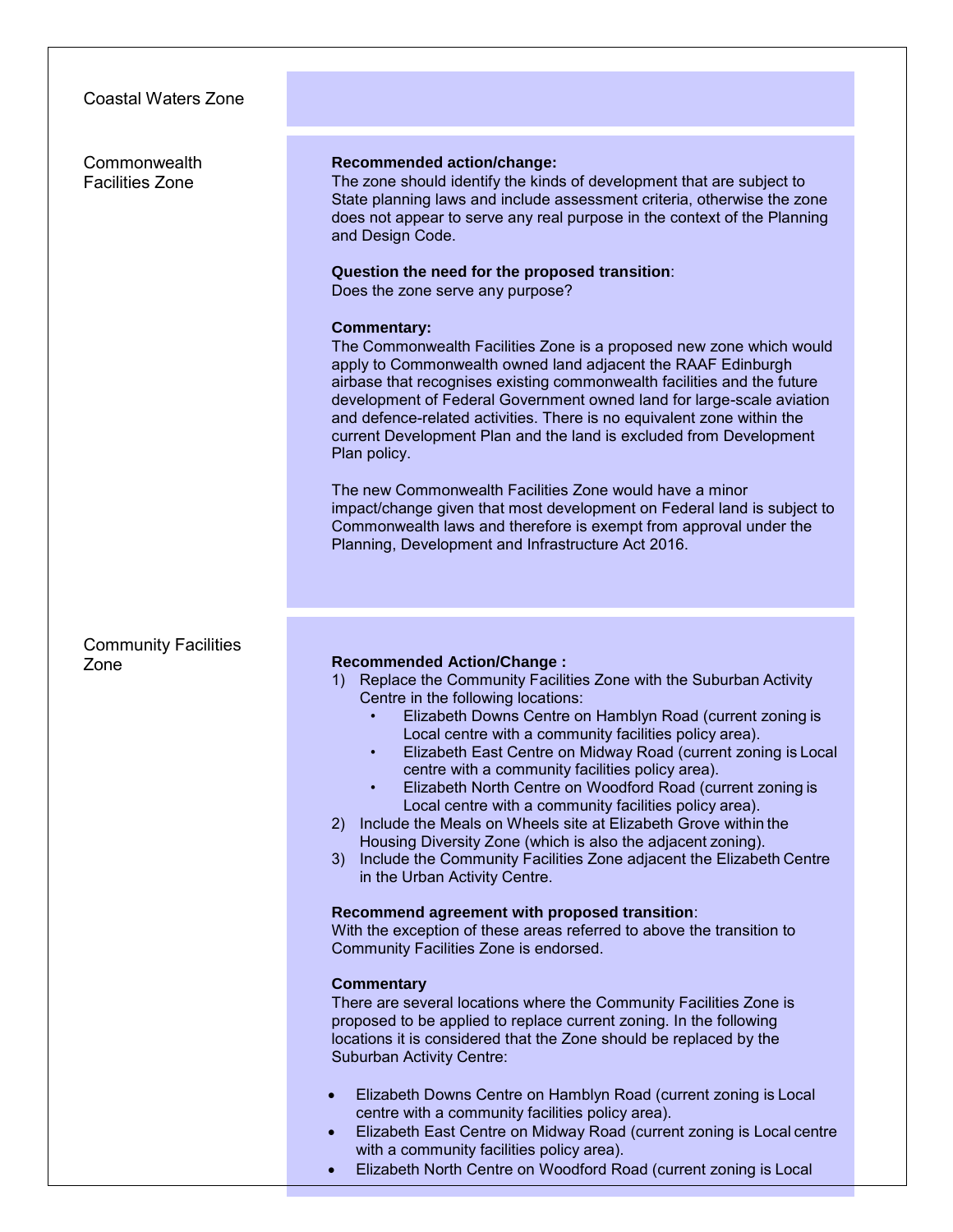|                                              | centre with a community facilities policy area).                                                                                                                                                                                                                                                                                                                           |
|----------------------------------------------|----------------------------------------------------------------------------------------------------------------------------------------------------------------------------------------------------------------------------------------------------------------------------------------------------------------------------------------------------------------------------|
|                                              | The proposed alternative Suburban Activity Centre provides a broader<br>range of development options for these sites which are currently<br>underutilised. The zone is consistent with the proposed new zoning of the<br>remainder of land within these centres.                                                                                                           |
|                                              | At Elizabeth Grove, the Community Facilities Zone (accommodating<br>Meals on Wheels) should be replaced by the Housing Diversity<br>Neighbourhood Zone which, while supporting community uses, would<br>enable a broader range of activities if there was a desired change of use.<br>This would be contiguous/consistent with the proposed adjoining zoning.              |
|                                              | The proposed Community Facilities Zone at Elizabeth Regional Centre<br>should be incorporated into the Urban Activity Centre (consistent with the<br>current Regional Centre Zoning of the site).                                                                                                                                                                          |
|                                              | Recommend agreement with proposed transition:                                                                                                                                                                                                                                                                                                                              |
|                                              | The new Community Facilities Zone is considered to be an appropriate<br>transition in the following three locations where community facilities are<br>the dominant and sustainable land use:                                                                                                                                                                               |
|                                              | The corner of Yorktown and Shillabeer Roads (currently Community<br>Zone).<br>Craigmore – opposite the Craigmore shopping centre on (currently<br>Neighbourhood Centre Zone with a policy area related to community<br>facilties)<br>Portion of an area adjacent the Munno Para Centre (currently Zoned<br>District Centre with policies related to community facilities). |
| <b>Conservation Zone</b>                     |                                                                                                                                                                                                                                                                                                                                                                            |
| Aquaculture and<br><b>Recreation Subzone</b> |                                                                                                                                                                                                                                                                                                                                                                            |
|                                              |                                                                                                                                                                                                                                                                                                                                                                            |
| <b>Dwelling Subzone</b>                      |                                                                                                                                                                                                                                                                                                                                                                            |
| <b>Small Scale Settlement</b>                |                                                                                                                                                                                                                                                                                                                                                                            |
| Subzone                                      |                                                                                                                                                                                                                                                                                                                                                                            |
| <b>Visitor Experience</b>                    |                                                                                                                                                                                                                                                                                                                                                                            |
| Subzone                                      |                                                                                                                                                                                                                                                                                                                                                                            |
| <b>Cultural Institutions</b><br>Subzone      |                                                                                                                                                                                                                                                                                                                                                                            |
|                                              |                                                                                                                                                                                                                                                                                                                                                                            |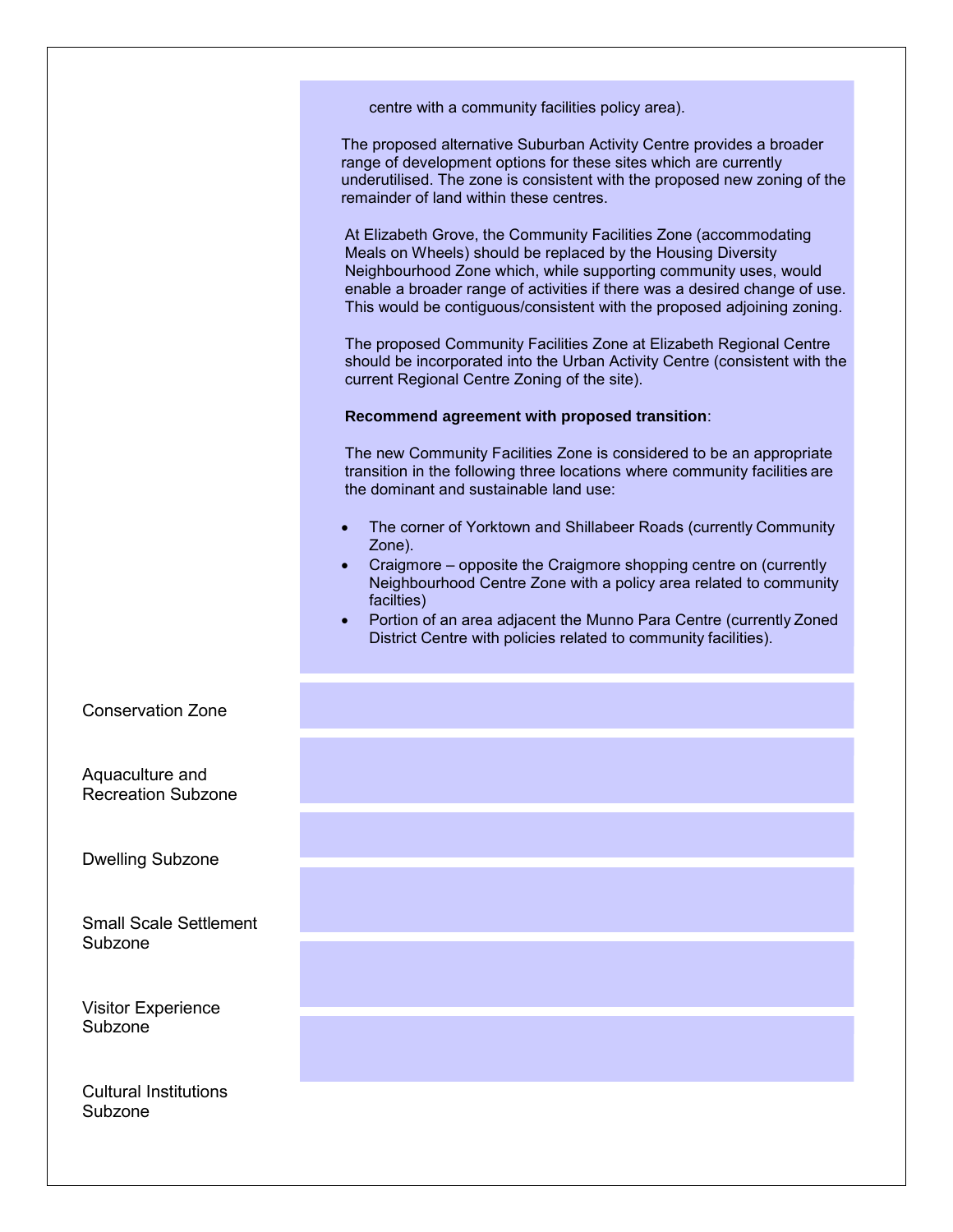| Deferred Urban Zone                            | <b>Recommend Agreement with proposed zone transition:</b><br>The current Deferred Urban Zoning transitions to a new zone of the same<br>name and applies to the same areas. The zone is very similar to the<br>current Development Plan Zone and considered to be an appropriate<br>transition.                                                                                                                                                                                                                                                                                                                                                                                                                                                                                                                                                                                                                                                                                                                                                                                                                                                                                                                                                                                                                                                                                                                                                                                                                                                                                                                                                                                                                                                                                                                                                                                                                                                                                                                                                                                                                                                                                                                                                                                                                                                                                                                                                            |
|------------------------------------------------|------------------------------------------------------------------------------------------------------------------------------------------------------------------------------------------------------------------------------------------------------------------------------------------------------------------------------------------------------------------------------------------------------------------------------------------------------------------------------------------------------------------------------------------------------------------------------------------------------------------------------------------------------------------------------------------------------------------------------------------------------------------------------------------------------------------------------------------------------------------------------------------------------------------------------------------------------------------------------------------------------------------------------------------------------------------------------------------------------------------------------------------------------------------------------------------------------------------------------------------------------------------------------------------------------------------------------------------------------------------------------------------------------------------------------------------------------------------------------------------------------------------------------------------------------------------------------------------------------------------------------------------------------------------------------------------------------------------------------------------------------------------------------------------------------------------------------------------------------------------------------------------------------------------------------------------------------------------------------------------------------------------------------------------------------------------------------------------------------------------------------------------------------------------------------------------------------------------------------------------------------------------------------------------------------------------------------------------------------------------------------------------------------------------------------------------------------------|
| <b>Eastern Park Lands</b><br>Subzone           |                                                                                                                                                                                                                                                                                                                                                                                                                                                                                                                                                                                                                                                                                                                                                                                                                                                                                                                                                                                                                                                                                                                                                                                                                                                                                                                                                                                                                                                                                                                                                                                                                                                                                                                                                                                                                                                                                                                                                                                                                                                                                                                                                                                                                                                                                                                                                                                                                                                            |
| <b>Education and</b><br><b>Innovation Zone</b> |                                                                                                                                                                                                                                                                                                                                                                                                                                                                                                                                                                                                                                                                                                                                                                                                                                                                                                                                                                                                                                                                                                                                                                                                                                                                                                                                                                                                                                                                                                                                                                                                                                                                                                                                                                                                                                                                                                                                                                                                                                                                                                                                                                                                                                                                                                                                                                                                                                                            |
| <b>Employment Zone</b>                         | <b>Recommended Action/Change:</b><br>Amend the proposed Employment Zone to reduce the desired<br>development size for shops to 250 square metres (per allotment) with<br>500 square metres (per allotment) as Restricted development.<br>Include current Concept Plan Map Play/32 and ensure context is<br>(2)<br>provided in policy to ensure appropriate location of higher impact<br>industries adjacent Riverlea (Buckland Park).<br>Correct Restricted development provision to ensure that Special<br>3)<br>Industry is Restricted and not excluded from the restriction.<br>Recommend agreement with proposed transition:<br>The transition from Industry Zone to Employment Zone and Urban<br>Employment to Employment Zone is appropriate with the above<br>recommendations for change.<br><b>Commentary:</b><br>The proposed new Employment Zone is generally considered to be a<br>satisfactory transition to replace two current zones within the City of<br>Playford which are the Industry Zone and the Urban Employment Zone.<br><b>Employment Zone to replace Industry Zone</b><br>The Employment Zone is proposed to replace the Industry Zone in four<br>locations throughout the City including the Lionsgate site (former Holden<br>site), Elizabeth South, Virginia and in two locations in the proposed<br>Buckland Park development. The Employment Zone is the most flexible<br>Industry/Employment zone of the suite of proposed new Code Zones.<br>The three areas within the current Industry Zone are of quite different<br>character.<br>The proposed Employment Zone is generally appropriate for the<br>Lionsgate site, given the flexibility of the existing site for a broad range<br>of uses, with the exception of Special industry which is appropriately<br>proposed as a form of Restricted development. However, it is noted<br>that a shop is able to be considered up to a floor area of 1000 square<br>metres, bulky goods can be accommodated above this limitation. It is<br>restricted above this level. A shop or group of shops is currently able<br>to be considered up to only 250 square metres. It is noted that there is<br>potential for the division of land to create parcels that would allow for<br>multiple sites with the potential of up to 1000 square metres (while<br>noting that the policy guidance suggests that 500 square metres is the<br>appropriate maximum floor space for shops). |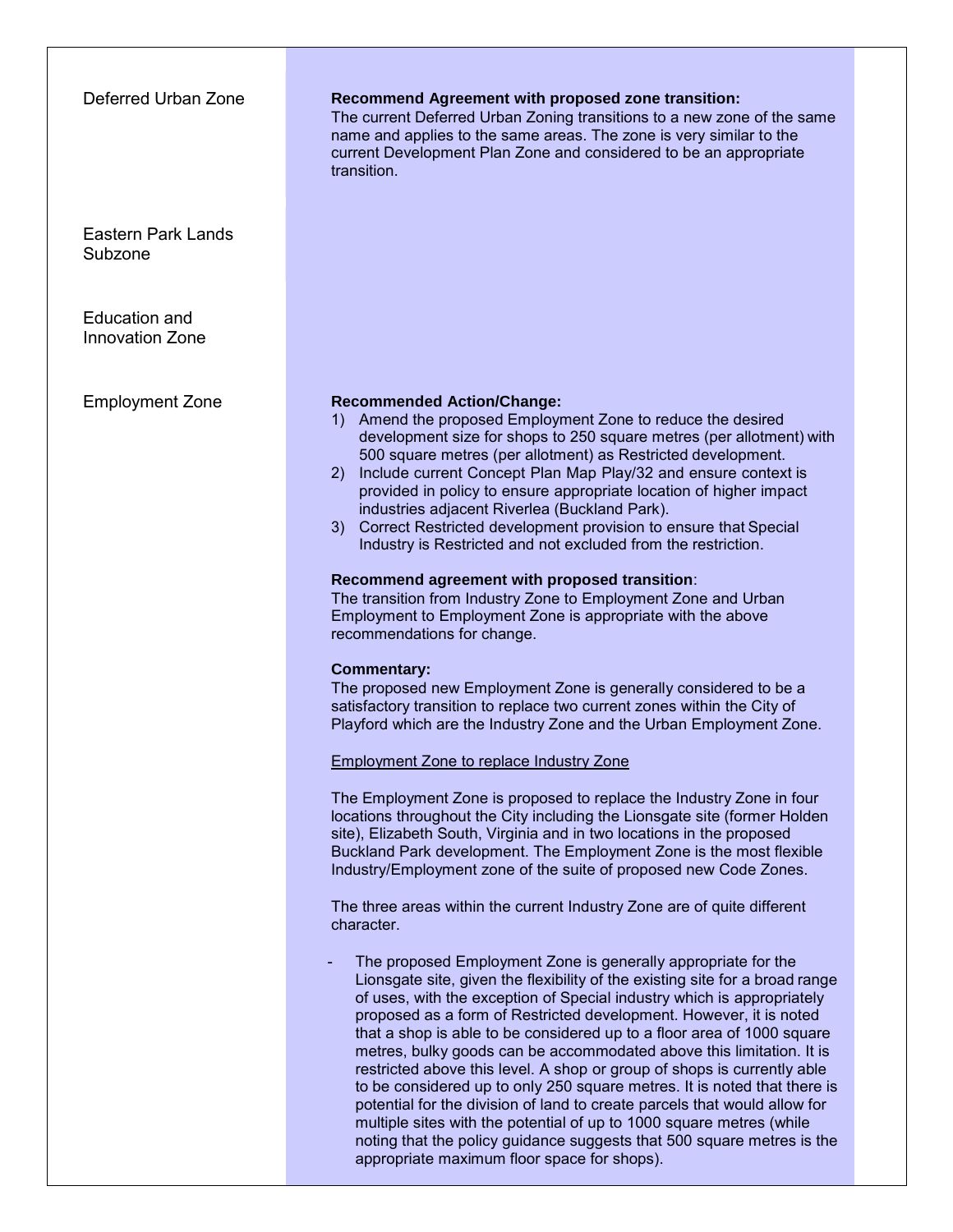Given the scale of this site and extensive frontage to Phillip Highway the capacity to accommodate a substantial amount of retail development and bulky goods development is noted. There is a concern about the potential for impact on the Regional Centre and other centre locations particularly in the southern portion of the city including the Regional Centre (CBD). This is a major proposed shift in policy which has not undergone appropriate levels of investigation and analysis. On this basis it would be appropriate to reduce the level of shopping development to (Restricted development – 500 square metres; guidelines for maximum floor - 250 square metres). These policies would apply to all shops including bulky goods.

- The proposed transition in the Buckland Park area is considered appropriate. It is noted however, that current policy guides higher impact industries to the south west of the policy area where it is considered that any potential impact on residential development would be minimised. This policy does not get carried across because of the loss of 'green text' local additions in the transition process. Significant guidance is provided by the Desired character statement under the current controls (but is absent in the new), which also links to a concept plan which has been retained for the Buckland Park Development. Concept plan Play/32 is however, missing and should be retained as it is useful in guiding development within the area.
- The proposed Employment Zone is appropriate for transition to replace the current Industry Zone in Virginia.

#### Employment Zone to replace current Urban Employment Zone

The Employment Zone is proposed to replace the current Urban Employment Zone in several locations. Urban Employment Zones were created with the Playford Growth areas DPAs and includes the SCT intermodal area in Penfield, the Edinburgh North and Penfield Industry area (between Bellchamber Road/Winterslow Road and Womma road which includes the new Drake warehouse facility, and an area of land on the northern side of Womma Road in Penfield.

The transition of the current Urban Employment Zone to the Employment Zone is generally considered to be appropriate. Urban Employment Zone is the most flexible of current industry zones already allowing a commercial element.

- Should be noted that the new Employment Zone does not impose additional restrictions as per the current Policy Area 21 to avoid a range of activities which are not compatible with the SCT interchange. For example several forms of development, including bulky goods outlet, consulting room, indoor recreation centre, office petrol filling station, service industry and service trade premises are noncomplying. It is noted that the land within this area / part of the zone is understood to be entirely owned by SCT so that the owners have the ability to determine the types of activities that suit / are compatible with their activities. On this basis it may be appropriate to maintain a reduced range of restricted development, although it is noted that overall within the Code it is considered that the forms of Restricted development are too limited – see discussion elsewhere.
- The Employment Zone is reasonably well suited for transition to both the Womma Road Penfield land and the Edinburgh North / Penfield land.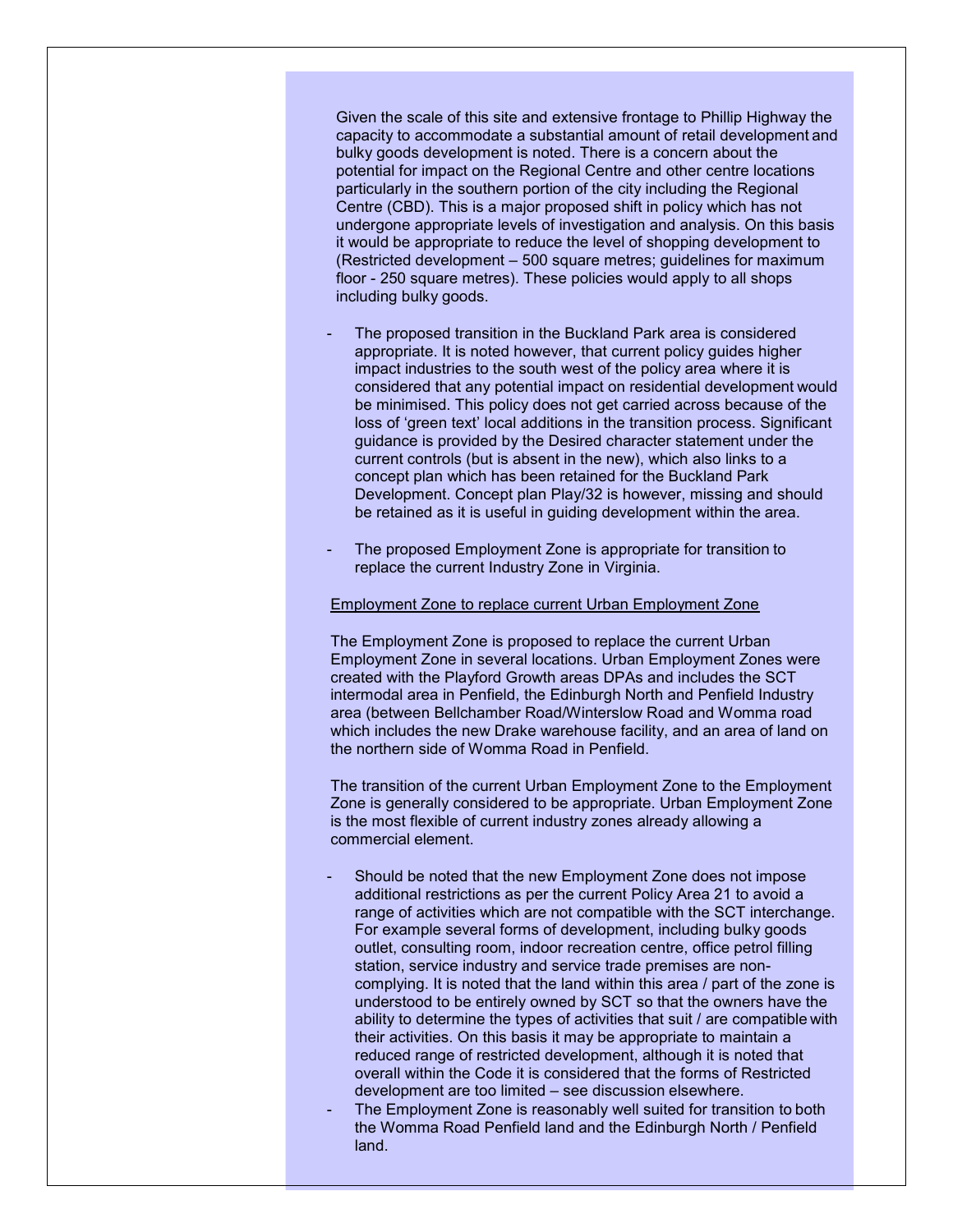|                                                       | It is noted that there is an error within the Zone which makes Industry a<br>Restricted Development, while Special Industry is excluded from that<br>requirement. Special Industry should be designated as Restricted<br>Development (not Industry).                                                                                                                                                                                                                                                                                                                                                                                                                                                                                                                                                                                                                                                                                                                                                                                                                                                                                                                                                                                                                                                                                                                                                                                                               |
|-------------------------------------------------------|--------------------------------------------------------------------------------------------------------------------------------------------------------------------------------------------------------------------------------------------------------------------------------------------------------------------------------------------------------------------------------------------------------------------------------------------------------------------------------------------------------------------------------------------------------------------------------------------------------------------------------------------------------------------------------------------------------------------------------------------------------------------------------------------------------------------------------------------------------------------------------------------------------------------------------------------------------------------------------------------------------------------------------------------------------------------------------------------------------------------------------------------------------------------------------------------------------------------------------------------------------------------------------------------------------------------------------------------------------------------------------------------------------------------------------------------------------------------|
| <b>Employment (Bulk</b><br>Handling) Zone             |                                                                                                                                                                                                                                                                                                                                                                                                                                                                                                                                                                                                                                                                                                                                                                                                                                                                                                                                                                                                                                                                                                                                                                                                                                                                                                                                                                                                                                                                    |
| <b>Entertainment Subzone</b>                          |                                                                                                                                                                                                                                                                                                                                                                                                                                                                                                                                                                                                                                                                                                                                                                                                                                                                                                                                                                                                                                                                                                                                                                                                                                                                                                                                                                                                                                                                    |
| Gouger and Grote<br><b>Street Sub Zone</b><br>Subzone |                                                                                                                                                                                                                                                                                                                                                                                                                                                                                                                                                                                                                                                                                                                                                                                                                                                                                                                                                                                                                                                                                                                                                                                                                                                                                                                                                                                                                                                                    |
| Greenfield<br>Neighbourhood Zone                      |                                                                                                                                                                                                                                                                                                                                                                                                                                                                                                                                                                                                                                                                                                                                                                                                                                                                                                                                                                                                                                                                                                                                                                                                                                                                                                                                                                                                                                                                    |
| Hard-edged Built Form<br>Subzone                      |                                                                                                                                                                                                                                                                                                                                                                                                                                                                                                                                                                                                                                                                                                                                                                                                                                                                                                                                                                                                                                                                                                                                                                                                                                                                                                                                                                                                                                                                    |
| <b>Health Subzone</b>                                 |                                                                                                                                                                                                                                                                                                                                                                                                                                                                                                                                                                                                                                                                                                                                                                                                                                                                                                                                                                                                                                                                                                                                                                                                                                                                                                                                                                                                                                                                    |
| Hills Face Zone                                       | <b>Recommended Action/Change:</b><br>It should be made clear in the new Hills Face Zone that, in line with the<br>current Zone, the Zone is not a residential area (residential development<br>is not the primary intent of the zone).<br>Recommend agreement with proposed transition:<br>With the exception of the above matter, the Hills Face Zone is considered<br>to be a suitable transition.<br><b>Commentary:</b><br>Overall, the zone is considered to be a suitable and generally consistent<br>replacement for the existing Hills Face Zone. There are not any<br>alternative zones of a similar nature. The Desired Outcomes (DO) for the<br>new Hills Face Zone are generally a literal translation of existing policy<br>with most lists and wording directly carried over to the new zone. DO 1<br>should be amended to correct the list which starts at item b).<br>The new Zone results in the loss of a policy area (Watershed), however it<br>is replaced with an Overlay (Mount Lofty Ranges Water Supply<br>Catchment Area 1) which covers the same area.<br>The most substantial change is the loss of a direct reference to the Hills<br>Face Zone not being a residential zone. The existing words from the<br>Development Plan should be retained so as to not create unreasonable<br>expectations about residential development opportunity within the Zone.<br>Another matter of note, is an increase to excavation and filling height |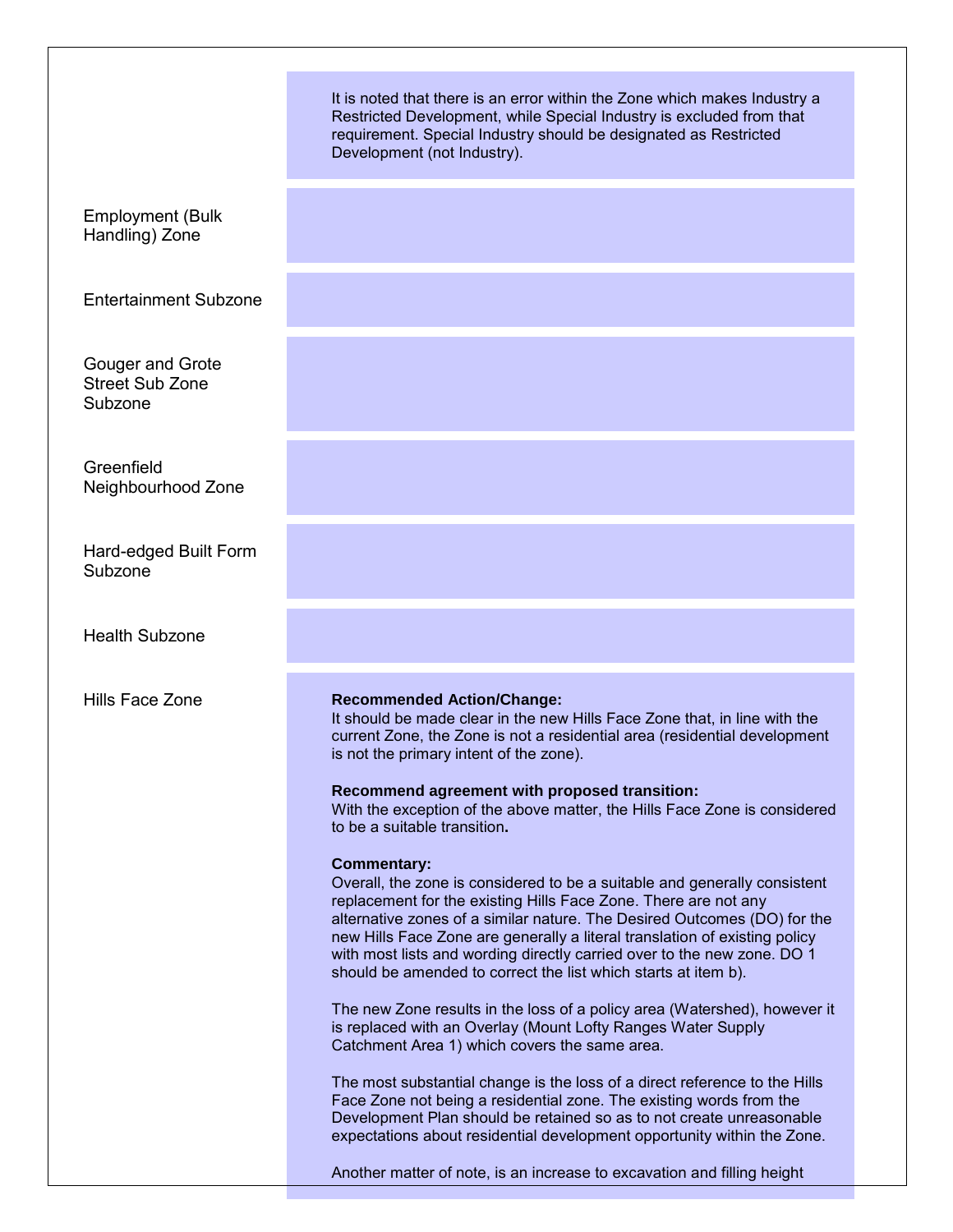| <b>Hindley Street Subzone</b>  | triggers for restricted development (maximum of 3 metres) creating<br>greater flexibility with a guideline height of no greater than 1.5 metres.<br>The list of restricted development is a rationalisation of the current non-<br>complying development list. Notably the current exemptions for landfill<br>and mining have not been carried over to the new Zone (they are now<br>proposed as restricted development) and this is supported.                                                                                                                                                                                                                                                                                                                                                                                                                                                                                                                                                                                                                                                                                                                                                                                                                                                                                                                                                                                                                                                                                                                                                                                                                                                                                                                                                                                                                                                                                                                                                                                                                                                                                                                                                                                                                                                                                                                                                                                                                                                                                                                                                                                                                                                                                                                                                         |
|--------------------------------|---------------------------------------------------------------------------------------------------------------------------------------------------------------------------------------------------------------------------------------------------------------------------------------------------------------------------------------------------------------------------------------------------------------------------------------------------------------------------------------------------------------------------------------------------------------------------------------------------------------------------------------------------------------------------------------------------------------------------------------------------------------------------------------------------------------------------------------------------------------------------------------------------------------------------------------------------------------------------------------------------------------------------------------------------------------------------------------------------------------------------------------------------------------------------------------------------------------------------------------------------------------------------------------------------------------------------------------------------------------------------------------------------------------------------------------------------------------------------------------------------------------------------------------------------------------------------------------------------------------------------------------------------------------------------------------------------------------------------------------------------------------------------------------------------------------------------------------------------------------------------------------------------------------------------------------------------------------------------------------------------------------------------------------------------------------------------------------------------------------------------------------------------------------------------------------------------------------------------------------------------------------------------------------------------------------------------------------------------------------------------------------------------------------------------------------------------------------------------------------------------------------------------------------------------------------------------------------------------------------------------------------------------------------------------------------------------------------------------------------------------------------------------------------------------------|
| Home Industry Zone             |                                                                                                                                                                                                                                                                                                                                                                                                                                                                                                                                                                                                                                                                                                                                                                                                                                                                                                                                                                                                                                                                                                                                                                                                                                                                                                                                                                                                                                                                                                                                                                                                                                                                                                                                                                                                                                                                                                                                                                                                                                                                                                                                                                                                                                                                                                                                                                                                                                                                                                                                                                                                                                                                                                                                                                                                         |
| <b>Rural Horticulture Zone</b> | <b>Recommended Action /Change:</b><br>Reduce the range of activities which will be likely to conflict with the<br>1)<br>primary activity of horticulture or take horticultural land out of<br>production. Activities such as transport distribution (other than<br>ancillary to horticulture), dwellings and tourist accommodation (other<br>than ancillary to horticulture) should be very limited in the area and<br>not restrict the development or use of adjoining or nearby land.<br>Reintroduce Land division as a form of Restricted development as it is<br>2)<br>likely to take horticultural land out of production.<br>Provide a bespoke zoning solution for the transition of the Value-<br>3)<br>adding (Virginia) DPA to ensure that the major potato and onion<br>processing development can be appropriately accommodated in the<br>zone, noting the Rural Horticulture Zone is not an appropriate<br>transition.<br>Include a setback for horticultural development from townships and<br>4)<br>residential zones (currently 300 metres).<br>Include stocking rates and policies for structures for horse keeping.<br>5)<br>Include reference to dwellings in the Flood Hazard overlay as they are<br>6)<br>a vulnerable form of development and frequently house vulnerable<br>people such as the elderly and disabled.<br>Recommend agreement with proposed transition:<br>In general the zone transition from Primary Production to Rural<br>Horticulture is suitable with the exception of matters indicated above.<br><b>Commentary:</b><br>The Rural Horticulture Zone is proposed to replace the current Primary<br>Production Zone. In general the new zone is considered to be a suitable<br>replacement. This proposed zone includes areas both to the west and<br>east of Port Wakefield Road which is supported. The zone improves the<br>planning policies for intensive primary production of the nature that is<br>visible throughout the Virginia horticulture district such as greenhouses.<br>Specific concerns have been detailed below:<br>The Value-adding (Virginia) DPA has been supported by Council in<br>order to help facilitate the expansion of a major potato and onion<br>processing plant at the corner of Angle Vale Road and John Road,<br>Virginia. The DPA proposes to establish special policies in a policy<br>area within the current Primary Production Zone. The DPA has been<br>through a public consultation phase and staff will provide a formal<br>report to Strategic Planning Committee in March 2020. However,<br>consideration is required in the meantime regarding the means of<br>satisfactorily transitioning the new proposed policies for the site into<br>the Planning and Design Code. The proposed Rural Horticulture Zone |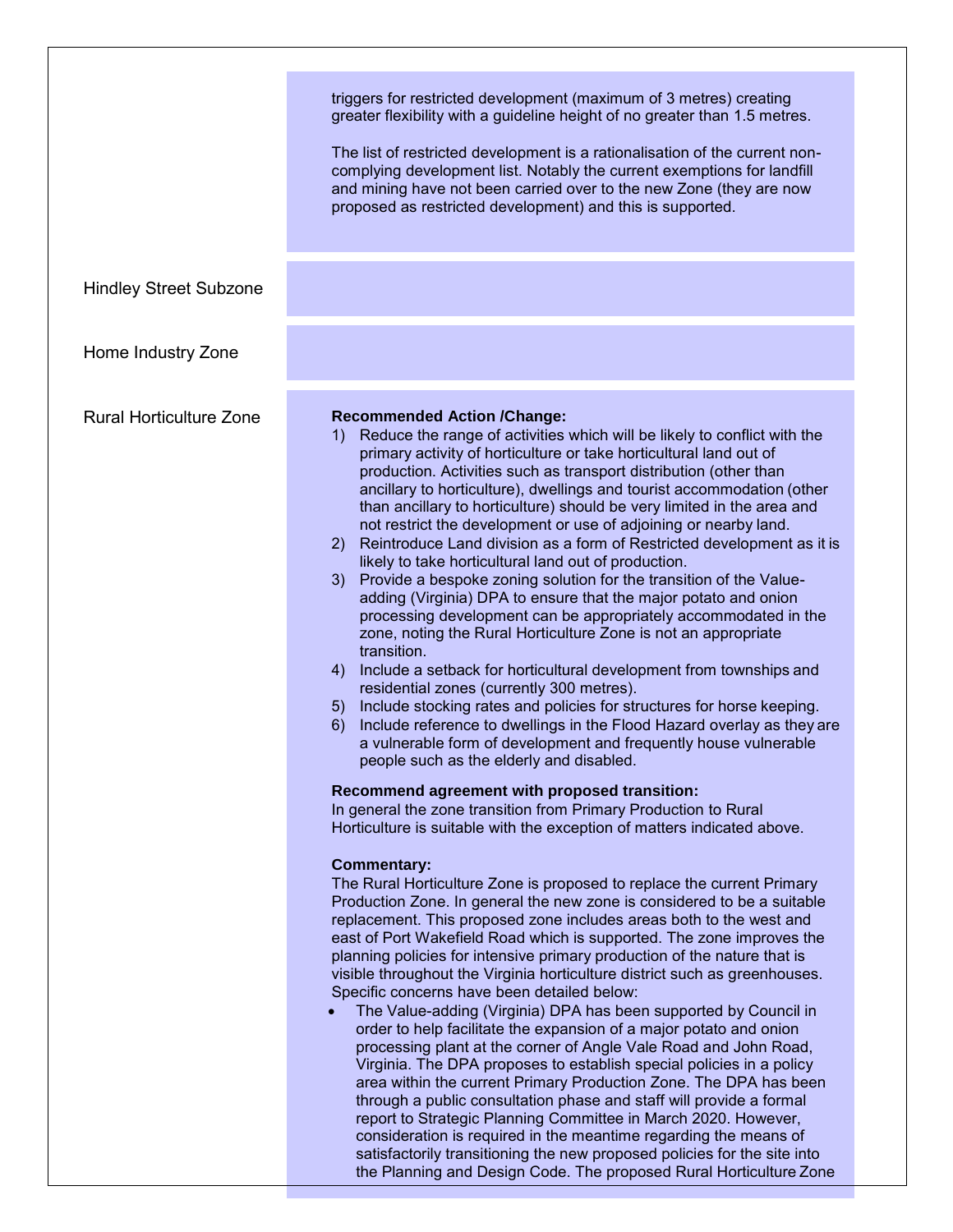|                                                         | does not adequately accommodate the type of development<br>proposed. It is likely that there will be a need to establish a separate<br>Zone or subzone for the development. There is also a need to avoid<br>the need to repeat the current exercise for developments of a similar<br>nature. This may be possible with changes to Code policy for the<br>Rural Horticulture Zone which would provide sufficient support for<br>expansion of developments of a similarly substantial nature.<br>An extensive range of uses is envisaged in the new zone including<br>$\bullet$<br>dwellings, tourist accommodation and transport distribution. These are<br>activities that should not be mentioned in terms of being anticipated in<br>the zone (and is contradictory to the Performance Outcome 1.1) as<br>they have the potential to cause concerns/incompatibility with their<br>presence unless carefully sited. The basic purpose of the zone is<br>'intensive horticulture' and these have the potential to significantly<br>disrupt horticulture. In the case of transport distribution it should only<br>be ancillary and in association with horticultural uses on the same site.<br>The increased flexibility of the zone enables these activities to be<br>considered under appropriate conditions which need to be adequately<br>included in the Code.<br>DTS provision for shops is 100 m2 (double the current policy of 50m2)<br>$\bullet$<br>which is quite a large provision when extended across the whole area,<br>especially when produce sold from the site can be from the region (ie<br>not necessarily from the site).<br>Appropriate setbacks for buildings from boundaries appear not to have<br>$\bullet$<br>not been appropriately dealt with (ie for weed and fire control)<br>Current policies in the Primary Production Zone include a minimum<br>$\bullet$<br>setback of 300 metres from residential / township type zones where<br>aerial spraying is required - there is nothing equivalent observed in<br>the proposed Code. There also appears to be nothing equivalent to<br>replace the current Development Plan minimum of 1000m separation<br>distance for intensive animal keeping.<br>Animal and horse keeping policies do not include policies for specific<br>$\bullet$<br>structures or stocking rates.<br>A major concern is to not include land division as Restricted<br>$\bullet$<br>development and to only have shops above 250m2 as restricted.<br>A major concern is to not have any reference to dwellings in the Flood<br>hazard overlay which applies to significant areas related to the Gawler<br>River (which only refers to buildings housing vulnerable people and<br>does not include dwellings as an example - the elderly and disabled<br>frequently live in dwellings) or to refer to the hazard levels 1,2 and 3. |
|---------------------------------------------------------|-------------------------------------------------------------------------------------------------------------------------------------------------------------------------------------------------------------------------------------------------------------------------------------------------------------------------------------------------------------------------------------------------------------------------------------------------------------------------------------------------------------------------------------------------------------------------------------------------------------------------------------------------------------------------------------------------------------------------------------------------------------------------------------------------------------------------------------------------------------------------------------------------------------------------------------------------------------------------------------------------------------------------------------------------------------------------------------------------------------------------------------------------------------------------------------------------------------------------------------------------------------------------------------------------------------------------------------------------------------------------------------------------------------------------------------------------------------------------------------------------------------------------------------------------------------------------------------------------------------------------------------------------------------------------------------------------------------------------------------------------------------------------------------------------------------------------------------------------------------------------------------------------------------------------------------------------------------------------------------------------------------------------------------------------------------------------------------------------------------------------------------------------------------------------------------------------------------------------------------------------------------------------------------------------------------------------------------------------------------------------------------------------------------------------------------------------------------------------------------------------------------------------------------------------------------------------------------------------------------------------------------------------------------------------------------------------------------------------------------------------------------------------------------------------------------------------------------------------------------------------------------|
| Infrastructure Zone                                     |                                                                                                                                                                                                                                                                                                                                                                                                                                                                                                                                                                                                                                                                                                                                                                                                                                                                                                                                                                                                                                                                                                                                                                                                                                                                                                                                                                                                                                                                                                                                                                                                                                                                                                                                                                                                                                                                                                                                                                                                                                                                                                                                                                                                                                                                                                                                                                                                                                                                                                                                                                                                                                                                                                                                                                                                                                                                                     |
| Infrastructure (Airfield)<br>Zone                       |                                                                                                                                                                                                                                                                                                                                                                                                                                                                                                                                                                                                                                                                                                                                                                                                                                                                                                                                                                                                                                                                                                                                                                                                                                                                                                                                                                                                                                                                                                                                                                                                                                                                                                                                                                                                                                                                                                                                                                                                                                                                                                                                                                                                                                                                                                                                                                                                                                                                                                                                                                                                                                                                                                                                                                                                                                                                                     |
| Infrastructure (Ferry<br>and Marina Facilities)<br>Zone |                                                                                                                                                                                                                                                                                                                                                                                                                                                                                                                                                                                                                                                                                                                                                                                                                                                                                                                                                                                                                                                                                                                                                                                                                                                                                                                                                                                                                                                                                                                                                                                                                                                                                                                                                                                                                                                                                                                                                                                                                                                                                                                                                                                                                                                                                                                                                                                                                                                                                                                                                                                                                                                                                                                                                                                                                                                                                     |
| <b>Innovation Subzone</b>                               |                                                                                                                                                                                                                                                                                                                                                                                                                                                                                                                                                                                                                                                                                                                                                                                                                                                                                                                                                                                                                                                                                                                                                                                                                                                                                                                                                                                                                                                                                                                                                                                                                                                                                                                                                                                                                                                                                                                                                                                                                                                                                                                                                                                                                                                                                                                                                                                                                                                                                                                                                                                                                                                                                                                                                                                                                                                                                     |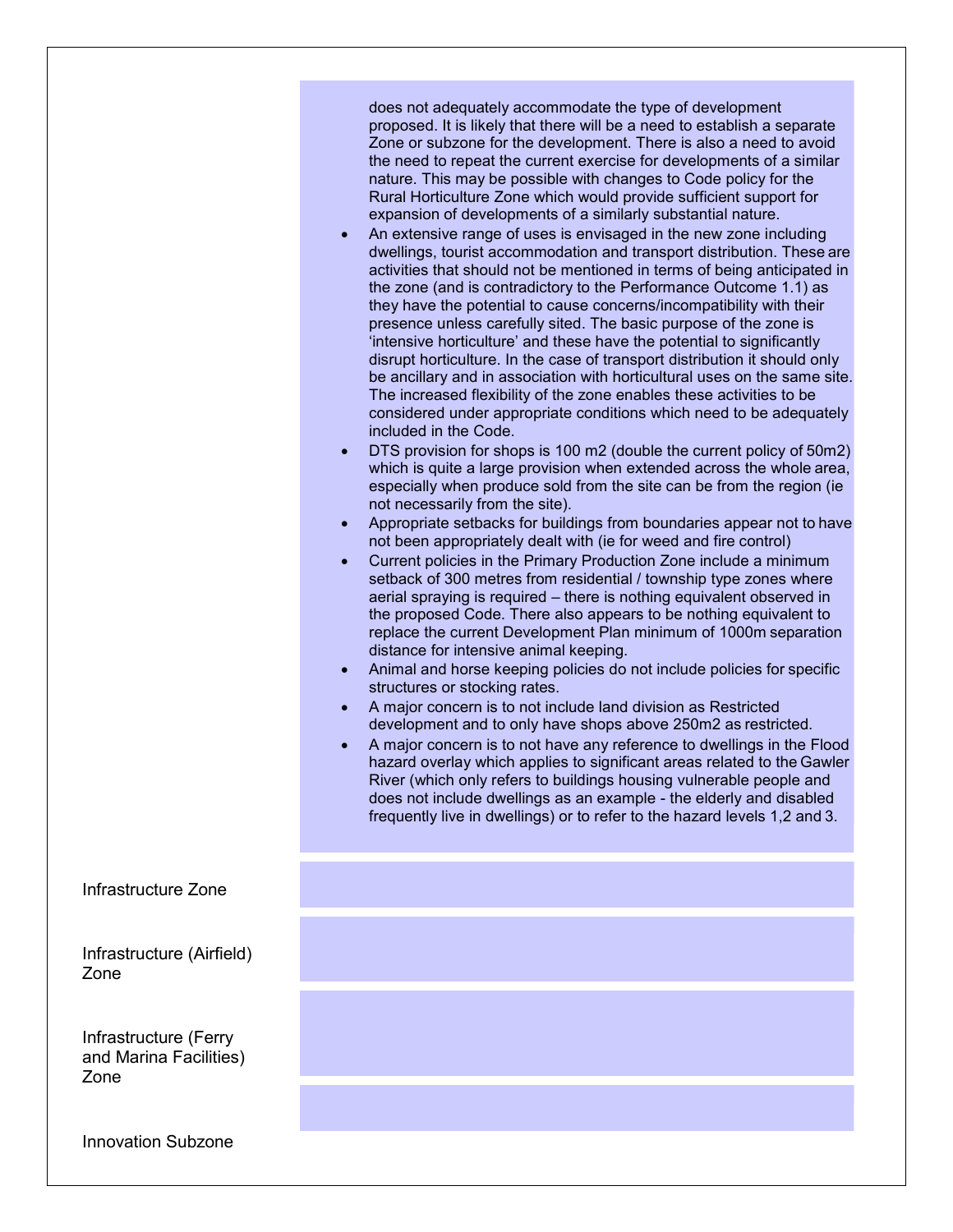# Innovation Zone **Recommended Action /Change:**

- 1) Change the Innovation zone by increasing the 500 square metre Restricted development limit to enable the ability to expand shopping development in the precinct (to acknowledge the incorporation of a former Neighbourhood Centre with a significant range of shops in the zone).
- 2) Include appropriate policies in a subzone (or other appropriate means) such as protection of the helipad from excessive building heights, development of a mainstreet on Haydown Road and the medium density residential interface.

#### **Recommend agreement with proposed transition:**

- 1) In general the zone transition from Suburban Activity Node to Innovation Zone for the Health Precinct is considered satisfactory subject to matters including those raised above.
- 2) The transition of portions of the Regional Centre to Innovation Zone is satisfactory.

#### **Commentary:**

The proposed new Planning and Design Code Innovation Zone will apply to three areas within the City. These areas are the Playford Health Precinct and two areas within / adjoining the Elizabeth Regional Centre (CBD).

#### Playford Health Precinct

The new Innovation Zone, which is specific to the Playford Health Precinct is generally considered to be a suitable replacement for the current Suburban Activity Node (SAN). It should be noted that the Innovation Zone is only proposed to replace the Health Precinct and not the Curtis Road Centre in Playford Alive which is proposed to be Suburban Activity Centre.

The Desired Outcome (DO) for the new Innovation Zone is a better reflection of what is desired around the Lyell McEwin Hospital than the current SAN Zone. The current policy area provisions of the SAN Zone are adequately reflected in the Innovation Zone. It should be noted however, that Council has recently approved a Development Plan Amendment (and is awaiting consideration by the Minister for Planning) which will change the current policies. While the new extended zone boundary will no doubt be implemented in the Code, the new DPA policy may not and where there are significant missing elements they should be incorporated.

The most substantial change is the new restricted development provision for shops of 500m² or greater. The current zoning replaced a Neighbourhood Centre Zone which was absorbed into the SAN Zone – this provided the opportunity for a larger supermarket for example and this ability was continued into the SAN Zone. While there is likely to be a small supermarket included as part of the shopping centre redevelopment, it would be appropriate to provide the flexibility for a larger supermarket if there is the demand (given that the current SAN has replaced the Neighbourhood Centre Zone).

It may be appropriate to advocate for a subzone to include certain policies, for example the protection of the helipad from buildings with excessive heights in close proximity (given that Building near airports overlay does not apply to the helipad), and the development of Haydown Road as a mainstreet with activated frontages with canopies and verandahs. Other significant matters include the need to include the residential interface along Broughton Road, the reference to iconic buildings, EPA policies relating to the Industry Zone to the west and the need for pedestrian connections in key locations. Some of these matters would have been addressed through a concept plan if this were allowed.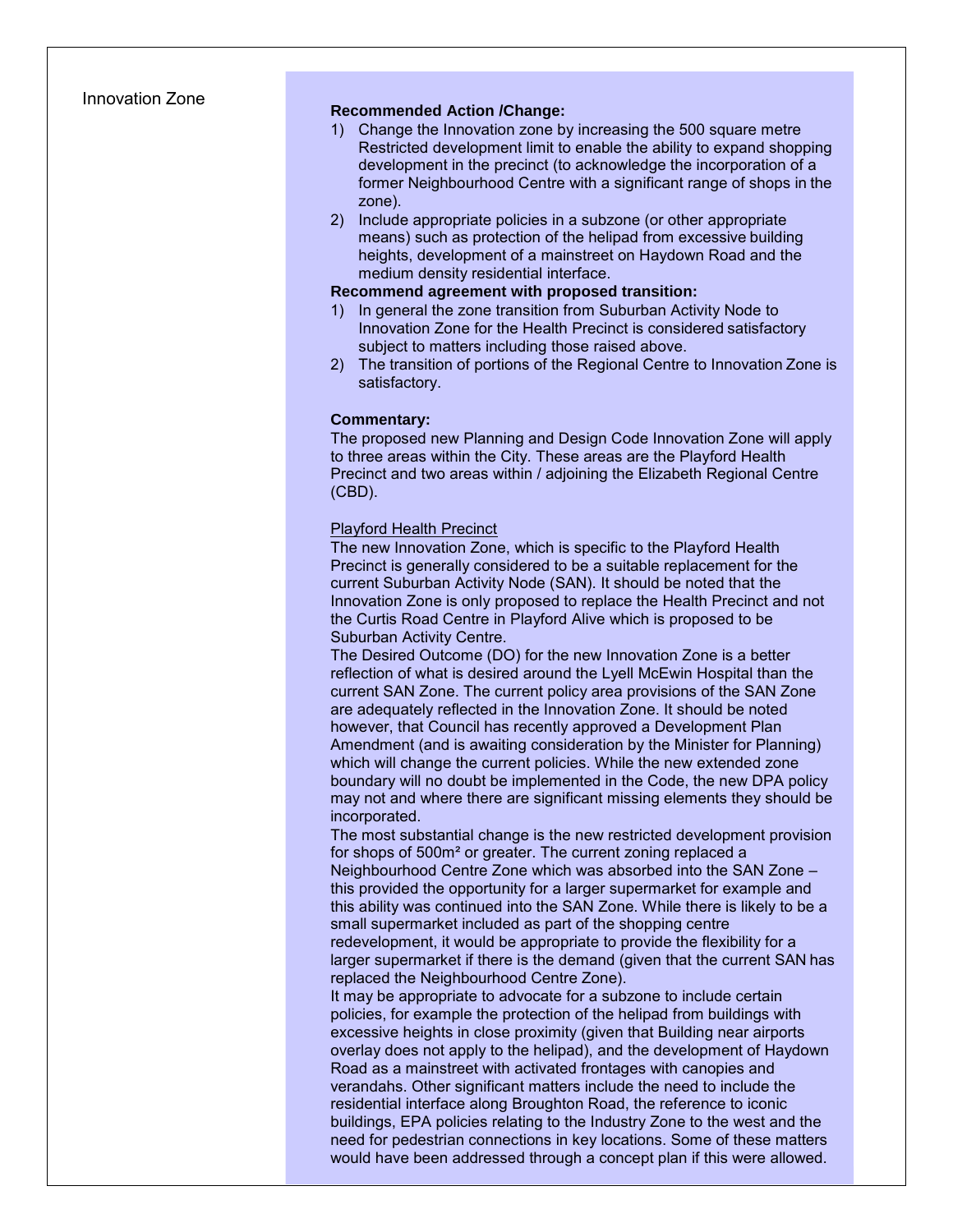#### Sites adjacent Regional Centre

The proposed transition from Regional Centre to Innovation Zone is proposed to apply to the area including the TAFE and NSS to the north of Winterslow Road. The selected zone is suitable and applies to a broad range of appropriate uses. The zone also applies to the area incorporating Playford International College and Kaurna School. The zone does not allow greater than 500 square metres of shops (above 500 square metres is Restricted development) and therefore would not allow supermarkets beyond the core of the centre which is appropriate in order to focus more intense retail activity in the core of the Elizabeth Centre.

Intensive Horse **Establishments** Subzone

Intensive Rural Enterprise Zone

Main Street Subzone

Master Planned

#### Neighbourhood Zone **Recommended Action /Change:**

1) Amend Overlays and Deemed to satisfy provisions in the new Zone to reduce the extent to which the policies unnecessarily remove development from deemed to satisfy pathways for regularly anticipated forms of development and minor departures from policy.

2) Include an overlay for high voltage electricity infrastructure in a similar manner to those for high pressure gas lines.

3) Reinforce the ability to implement concept plans with additional policy and in particular the ability to manage the location of new centres.

4) Reinforce the ability to ensure that shopping development is focused in centres.

5) Reword public notification requirements to reduce the extent of public notification in unnecessary circumstances where there are unlikely to be significant concerns.

#### **Recommend agreement with proposed transition:**

In general the transition from Suburban Neighbourhood to masterplanned Neighbourhood Zone is endorsed subject to those matters highlighted above.

#### **Commentary:**

The main growth areas within the City of Playford are currently located within the Suburban Neighbourhood Zone of the City of Playford Development Plan. The current zone is proposed to be replaced with the Master-planned Neighbourhood Zone. The majority of new development in Playford will be likely to take place in this proposed zone and therefore substantial effort has gone into comment on this zone.

The Playford growth areas will be one of the major areas where the new zone will be applied in Greater Metropolitan Adelaide, so there is a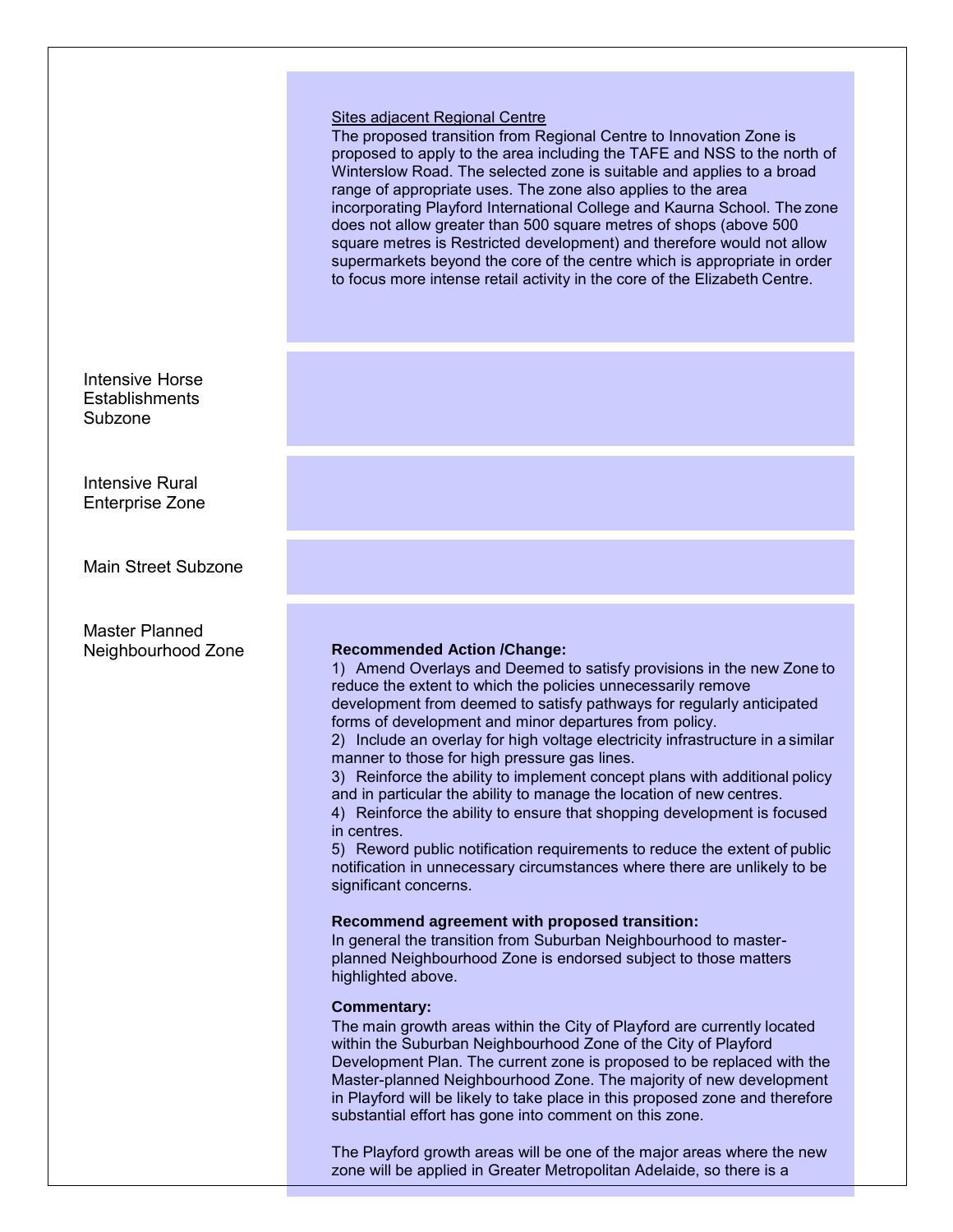potential opportunity to significantly influence the proposed policies of the new zone.

#### **Overlays**

- 1) Overlays have the potential to substantially increase the workload in many cases by unnecessarily removing consideration of development as 'deemed to satisfy' (DTS). The application of Overlays as 'exceptions' to specific classes of development in the deemed to satisfy pathway should be reconsidered. Instead, consider DTS/DPF provisions to ensure that anticipated classes of development can proceed as a deemed to satisfy development provided they do not impact/offend.
- 2) The Major Transmission Infrastructure Corridors with high voltage electricity infrastructure have not been included in the Code transition. They are included on the current development *Overlay Map Play/5 Development Constraints* and should be included in the Code as an Overlay in a similar manner to the inclusion of high pressure gas lines.

#### Concept Plans

- 1) Review policies that guide the implementation of Concept Plan outcomes with a view to including additional policies either at the zone level, or alternatively policies to assist in the interpretation of the Concept Plan within the Technical and Numerical Variations (TNVs) (eg similar to the land division policies applying to the Angle Vale township which includes additional policies on the page following the Concept Plan).
- 2) Transition existing *Concept Plan Map Play/32 (Buckland Park)* to the Code as this map still retains a function to guide development. As suggested above, guiding policies should also be retained to give this map context and 'meaning'. Review inclusion of additional concept plans where they help to guide policy.

#### Anticipated Land-uses

The transition to the Code for the Master-planned Suburban Neighbourhood Zone needs to manage the location of new centres throughout Growth areas. Considerable thought was given to the development of centres in the structure planning undertaken for the growth areas and this thinking was translated to concept plans. As discussed above the concept plans need to be provided additional weight through additional policy. It is considered that the Code needs to more closely transition current policies which identify preferred locations for activity centres, while acknowledging that such centres may not in all cases be able to be delivered and therefore providing for alternate opportunities. It is considered that 'activity centre' should be defined and included in the administrative definitions. Additionally, the following minor change should be included:

Reword DTS/DPF 3.5 of the Assessment Provisions for the zone to state: Non-residential development:

- a) Does not exceed 250m² in gross leasable floor area; or
- b) Is established within activity centres that have a combined gross leasable floor area of at least 1500m².

#### Activity Centres

Consider the reintroduction of the policy content of current Suburban Neighbourhood Zone PDCs 29 and 30 (or similar) including amendments to reflect current circumstances to provide guidance on the anticipated size of activity centres based on their location.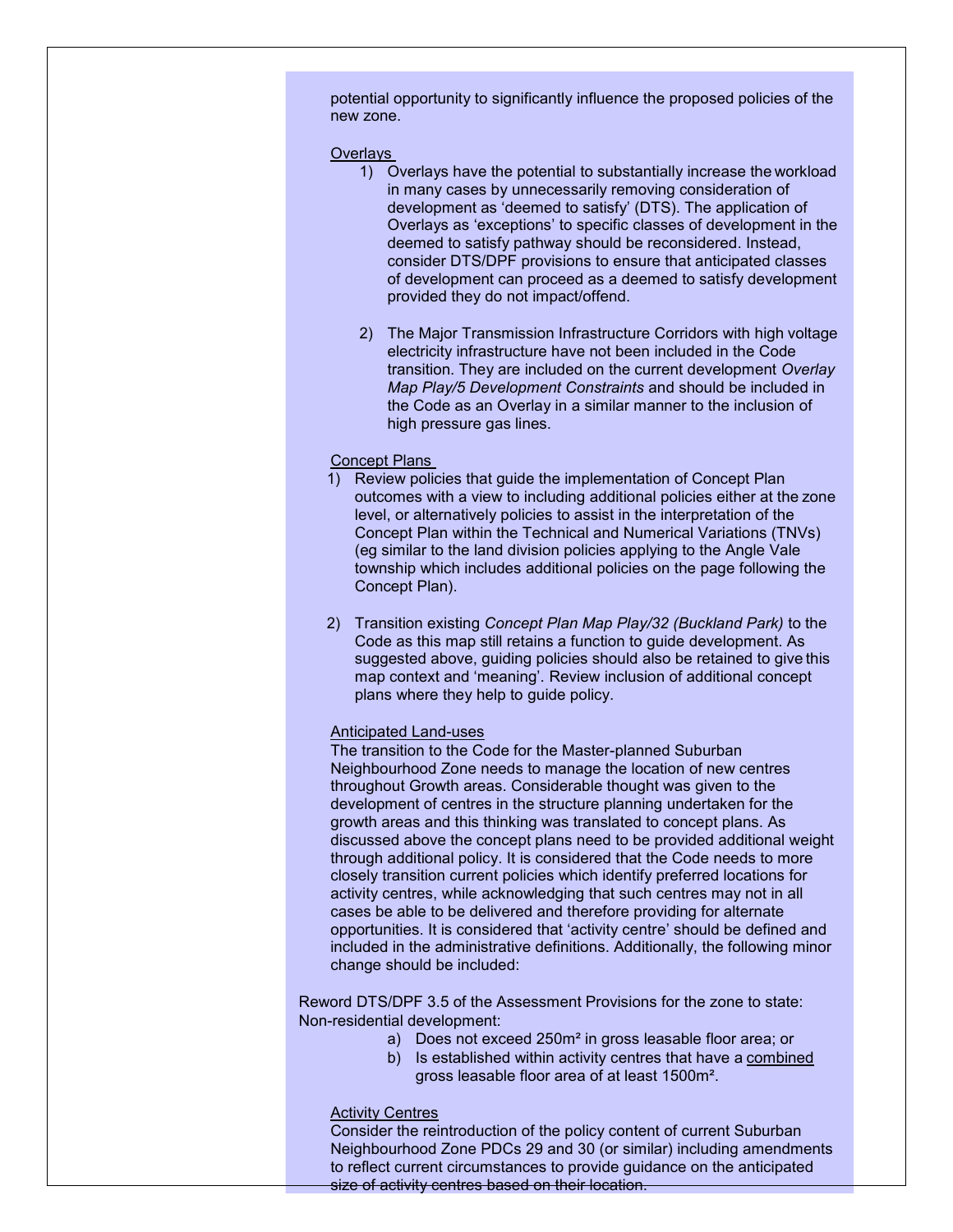This could be achieved by including a DTS/DPF for PO 3.2 in the new zone and retain the anticipated floor areas as TNVs to be applied spatially. For example PO # '*Activity centres should result in total floor areas in the order of those specified in the Anticipate Activity Centre Floor Area Technical and Numerical Variation Overlay.'* Alternatively this could be a standalone policy.

#### Hazards – Site Contamination

In order to improve the identification of known contaminated sites an Overlay or a Concept Plan could be applied.

#### Hills Face Zone interface

Current Development Plan policies include reference to establishing policies to setback development close to the zone boundary. An additional policy in the new Code is recommended, referring to allotments that abut the Hills Face Zone. This could be drafted as follows: *PO# Development that abut the Hills Face Zone should be of a sufficient size and shape to accommodate dwellings with appropriate setbacks from the Zone boundary and include suitable landscape buffers. DTS/DPF # Built form is to be setback a minimum of 40 metres from the Hills Face Zone boundary and include a landscaped buffer of not less than 10 metres in width along the Hills Face Zone.*

#### Public Notification

Reword the Procedural Matters section relating to Notification of Performance assessed development as follows: *All classes of performance assessed development are excluded from notification except where it involves any of the following:*

- *a. Non-residential development on land adjacent land approved to be used by a more sensitive receiver.*
- *b. Development identified as 'all other code assessed development' in Master-planned Suburban Neighbourhood Zone Table 3*
- *c. Non-residential development that does not satisfy DTS/DPF 3.5, 3.6, 3.7 or 3.8.*

### Medium-High Intensity Subzone

Nairne Redevelopment Subzone

# Open Space Zone **Recommended Action /Change:**

1) Amend legislation to ensure that the Native Vegetation legislation is triggered by the consideration of development in the Open Space Zone as it is in the current Metropolitan Open Space System (MOSS) Zone. 2) Ensure that current context in the MOSS zone is not lost, for example the desire to create a continuous linear Park and shared cycle/walkway along the Gawler River. 3) Replace the current provision which required the provision of 100

metre strip adjacent the Gawler River to help create a corridor. 4) Do not apply this Zone to the area within the current Regional Centre / adjacent the proposed Elizabeth Urban Activity Centre.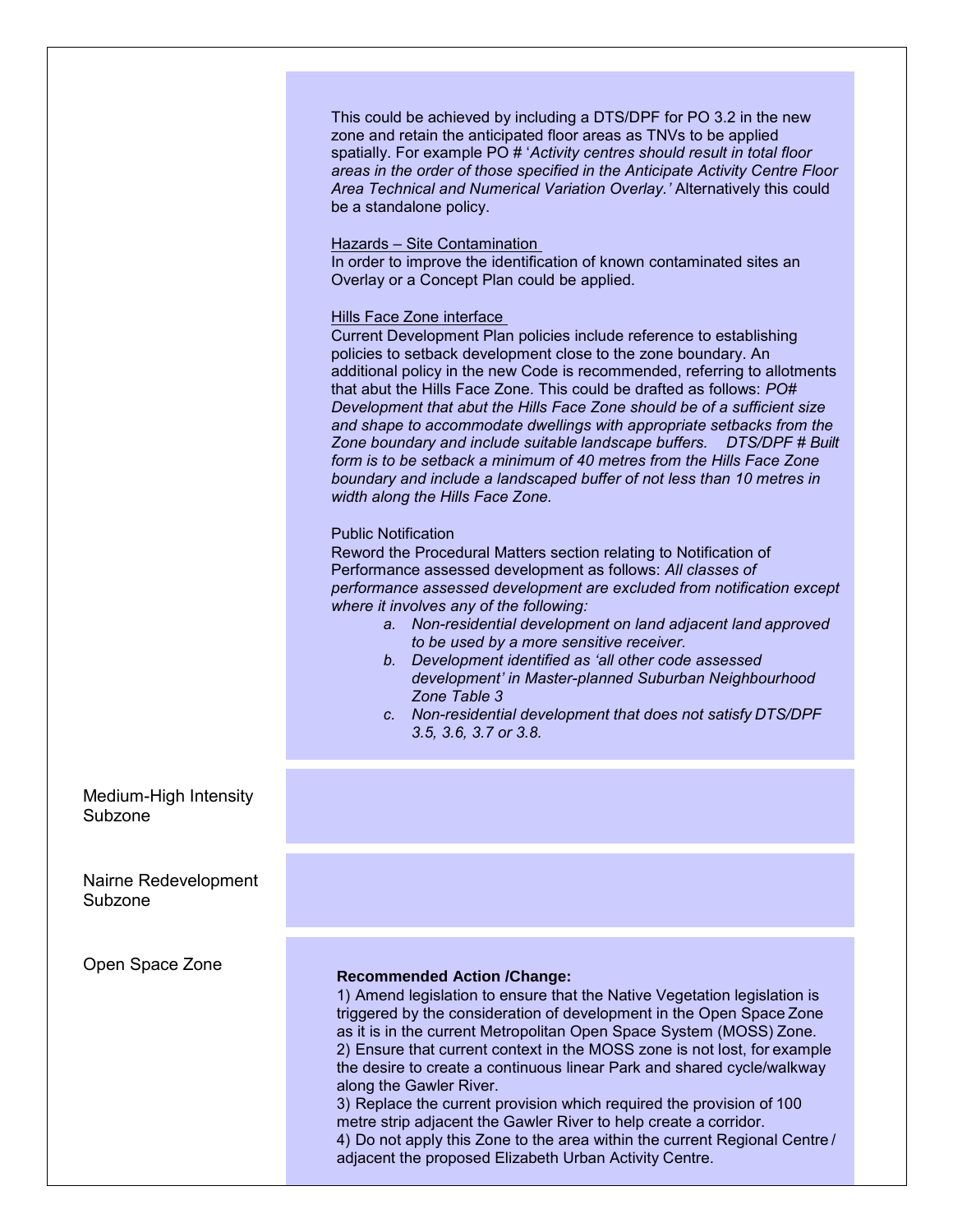#### **Recommend agreement with proposed transition:**

In general the transition is endorsed subject to the matters raised above.

#### **Commentary:**

The zone is generally an appropriate transition of the Development Plan MOSS (Metropolitan Open Space System) Zone and Open Space Zone into the Planning and Development Code with some notable/serious flaws. It is notable that many specific references to watercourses have been removed and replaced with controls in the General Provisions and/or Overlays (including the Native Vegetation Overlay).

It is important context for consideration of development applications, that in replacing the MOSS (Metropolitan Open Space) Zone, the Open Space Zone is being applied to areas such as Gawler River where it is the intention to develop a linear park with construction of shared cycle/walking trails. Without this understanding other policies lose their context and emphasis so there is a need to ensure appropriate policies are included.

Notably, there does not appear to be a replacement provision for the current requirement when land is divided adjacent the Gawler River for a strip of land not less than 100 metres wide (measured from the centre line of the River) to be set aside as reserve. This should be carried into the new Code to ensure that this corridor can be completed.

While proposed policy does not provide support for non-open space land uses (eg dwellings) which are currently non-complying, this restriction has been removed in the new Code thereby creating a potential additional assessment for the Council where previously it could refuse to proceed with the assessment. Policies need to be reinforced.

The Open Space Zone in the current Development Plan was established for the Buckland Park development. The current Zone includes a restricted recreation policy area 19 (adjacent the Deferred Urban Zone) as a result of its location near the Jeffries composting operation which has odour implications and a concept plan map (Play/32). The new zone does not include the restrictions in the current policy area and the concept plan which should be carried across to the new Open Space Zone.

It is also noted that a small section of the Open Space Zone is proposed to replace the current Regional Centre Zone and Open Space Precinct in the area in front of the Civic Centre and Police / Courts precinct. The Urban Activity Centre Zoning is a preferred transition.

#### Change in Zone name

A serious flaw which has been identified is that the change in Zone name to Open Space Zone from MOSS Zone, means that the Native Vegetation Act 1991, which refers specifically to the MOSS Zone (Part 1, 4 (2) (a) of the Native Vegetation Act 1991) will no longer apply to many urban parcels currently appearing in the Native Vegetation Overlay.

The Native Vegetation Branch has confirmed these concerns that, as things currently stand, the zone name change will trigger those parcels to lose protection under the Native Vegetation Act even though they currently appear in the Native Vegetation Overlay. A change like this would seriously weaken the ability to retain, protect and enhance important remnant vegetation on public and private land within our urban areas and undermines the intent of the original zoning and related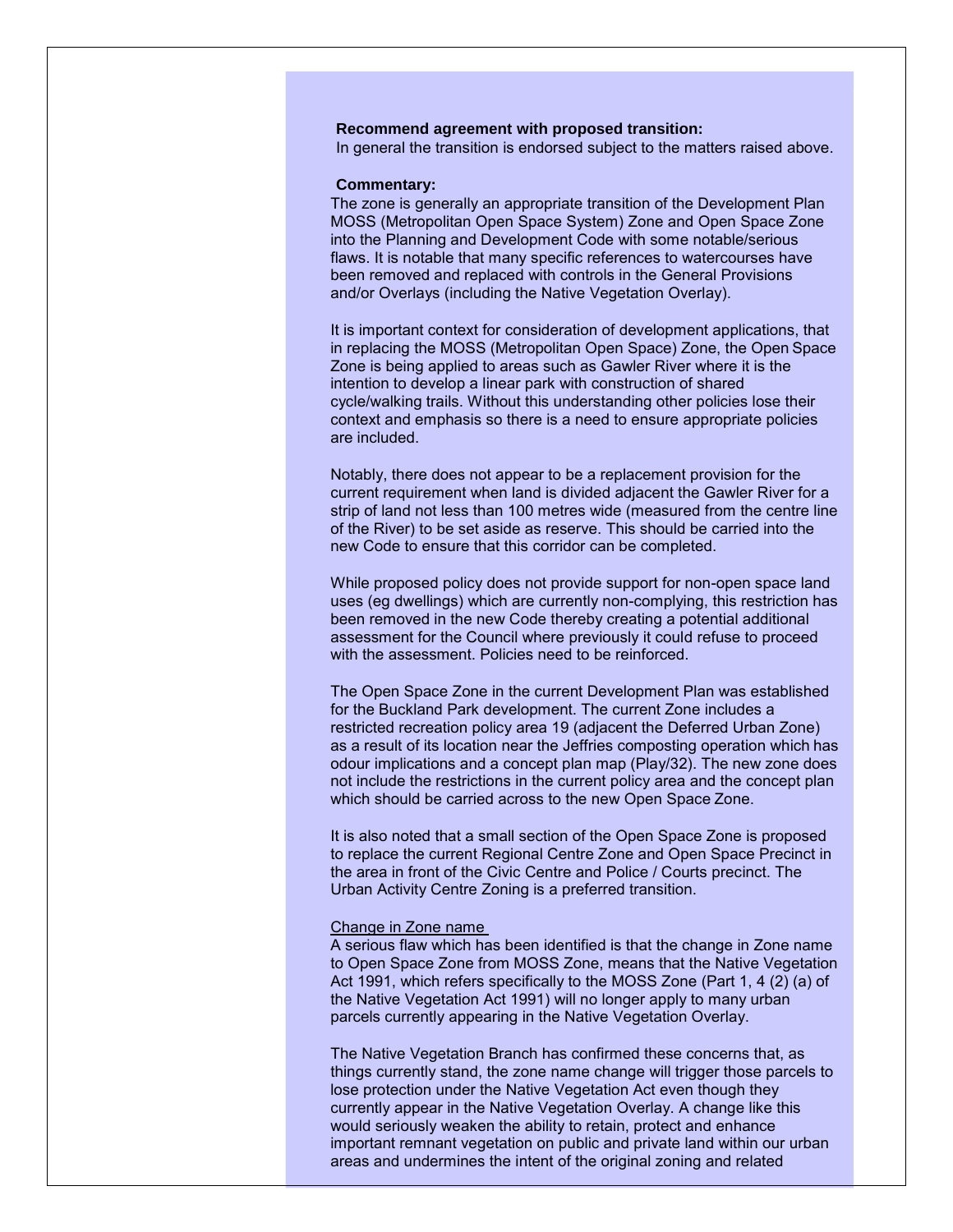|                        | legislation. It's our understanding that the implication of this name<br>change was not intended and we ask that urgent amendments are made<br>to ensure continued protection of vegetation within these parcels under<br>the Native Vegetation Act 1991 when the Code is introduced on 1 July<br>2020. Similar comments apply to the Native vegetation overlay.<br>Consistent with the above comments relating to the proposed zone name<br>change from MOSS zone, the Native Vegetation Overlay (used in the<br>Open Space Zone) is ineffective without it being triggered by the MOSS<br>zoning.                                                                                                                                                                                                                                                                                                                                                                                                                                                                                                                                                                                                                                                                                                                                                                                                                                                                                                                                                                                                                                                                                                                                                                                                                                                                                               |
|------------------------|---------------------------------------------------------------------------------------------------------------------------------------------------------------------------------------------------------------------------------------------------------------------------------------------------------------------------------------------------------------------------------------------------------------------------------------------------------------------------------------------------------------------------------------------------------------------------------------------------------------------------------------------------------------------------------------------------------------------------------------------------------------------------------------------------------------------------------------------------------------------------------------------------------------------------------------------------------------------------------------------------------------------------------------------------------------------------------------------------------------------------------------------------------------------------------------------------------------------------------------------------------------------------------------------------------------------------------------------------------------------------------------------------------------------------------------------------------------------------------------------------------------------------------------------------------------------------------------------------------------------------------------------------------------------------------------------------------------------------------------------------------------------------------------------------------------------------------------------------------------------------------------------------|
| <b>Recreation Zone</b> | <b>Recommended Action /Change:</b><br>1) Ensure that a broader range of facilities including emergency<br>services, entertainment, cultural and exhibition, spectator and<br>ancillary administrative facilities, including this facilities at the<br>Elizabeth Oval, are supported by the Recreation Zone.<br>2) Amend the 50 metre Deemed to satisfy setback. In the Playford<br>context this would be likely to remove considerable development from<br>the Deemed to Satisfy pathway.<br>3) Ensure the existing motorsport facilities are supported in the<br>Recreation Zone.<br>Provide support for the retention of native vegetation within the zone.<br>4)<br>Recommend agreement with proposed transition:<br>In general the transition is endorsed subject to the matters raised above.<br><b>Commentary</b><br>The Recreation Zone in the current Development Plan is being<br>transitioned to a zone with the same name. The new zone is broad in its<br>application, and for general sports grounds is generally an appropriate<br>translation. Notwithstanding this, within Playford there are a number of<br>significant concerns.<br>The introduction of a 50m setback in the Deemed to Satisfy (DTS)<br>provisions is likely to exclude most buildings associated with community<br>sports and recreation facilities.<br>More importantly, the new zone removes the existing references to non-<br>sporting recreation land uses including emergency services facility,<br>entertainment, cultural and exhibition facilities, spectator and<br>administrative facilities ancillary to recreation development and swimming<br>pools.<br>The Elizabeth Oval complex is entirely unsupported by the new zone<br>which does not recognise its existing community, function and<br>entertainment facilities.<br>The new zone fails to include existing provisions that allow for the |
|                        | maintenance of the integrity and development options for Adelaide<br>International Raceway and Speedway Park.<br>It is also noted, that because of the wide ranging application of this zone<br>that there are in the Playford context, some areas of natural vegetation<br>which warrant retention. This is for various reasons including for tree<br>canopy cover and their contribution to the amenity of increasing dense<br>urban environments. There is a need to ensure that policies support the<br>retention of these areas where practical given that the native vegetation                                                                                                                                                                                                                                                                                                                                                                                                                                                                                                                                                                                                                                                                                                                                                                                                                                                                                                                                                                                                                                                                                                                                                                                                                                                                                                             |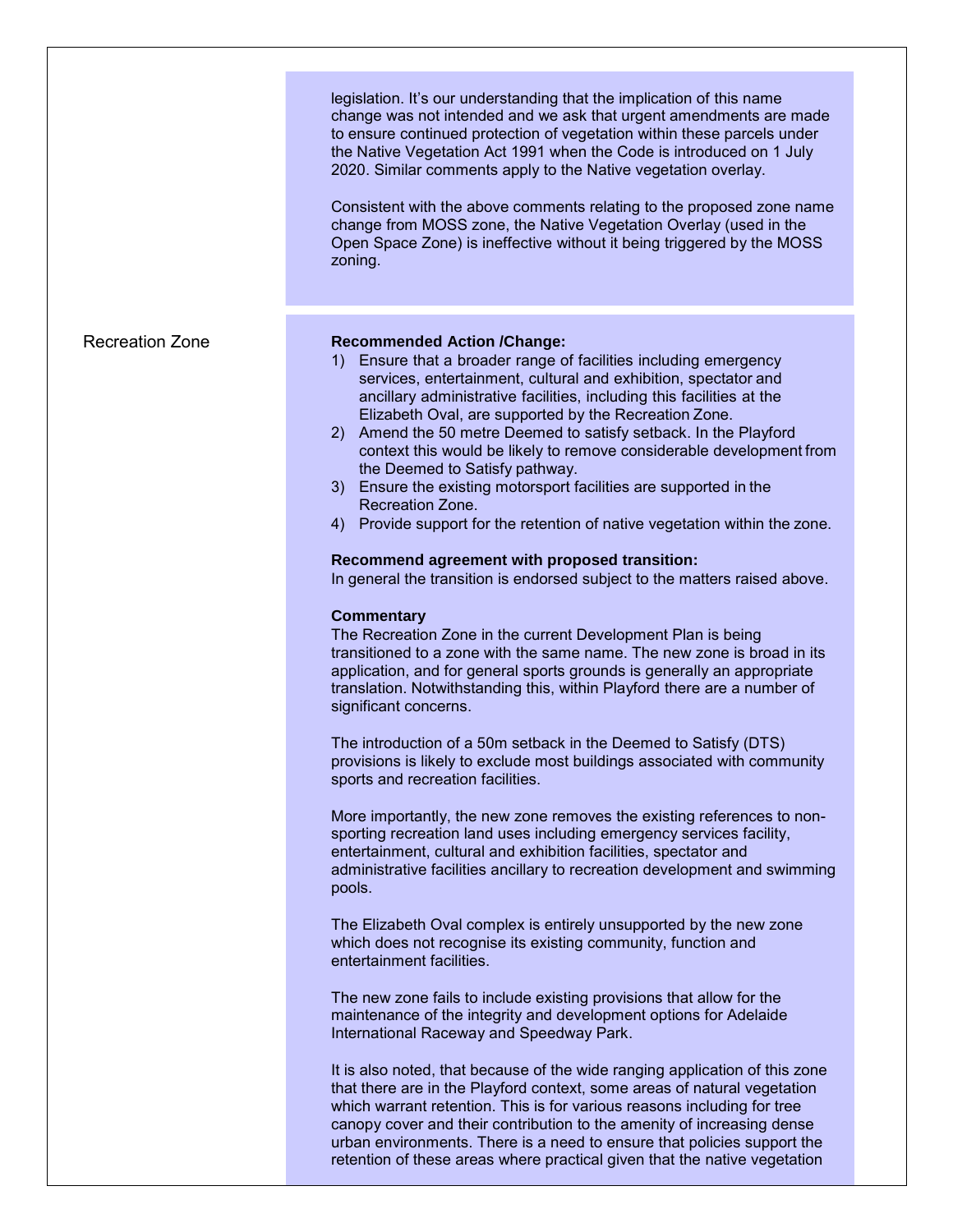#### overlay is not applied.

Remote Areas Zone

Residential Aviation Estate Subzone

Residential Neighbourhood Zone

#### **Recommended Action /Change:**

Reduce the range of development such as residential flat building, retirement facility, shop, office and educational facility which are included as activities anticipated in the Zone which under current zoning is effectively a buffer zone.

#### **Recommend agreement with proposed transition:**

In general the transition is endorsed subject to the matters raised above.

#### **Commentary**

The Residential Neighbourhood Zone is proposed to replace the current Development Plan Suburban Neighbourhood Zone for a corridor of land along Dalkeith Road in Munno Para Downs. Rural Interface Policy Area 22 also currently applies and varies the current zoning to create a minimum allotment size of 1200 square metres with the intention of creating a buffer to the primarily rural land on the opposite side of Dalkeith Road. This replacement is generally considered to be satisfactory subject to some minor adjustments.

The proposed application of an overlay in the new Code in conjunction with the Residential Neighbourhood Zone limits the lot size to 1200 square metres. The frontage is also limited by an overlay to a minimum of 20 metres.

It is noted that forms of development such as residential flat building, retirement facility, shop office and educational facility have been included as desired forms of development. These should be excluded to be consistent with the intention of this area as a low density interface which would help to protect the farming areas opposite on Dalkeith Road. These facilities would be appropriate and accessible in the adjoining Masterplanned Neighbourhood Zone.

The only form of Restricted Development is a Shop if it is larger than 200 square metres. As mentioned elsewhere there is a need to expand the number of forms of restricted development in order to exclude a greater range of developments.

#### Residential Park Zone **Recommended Action /Change:**

Reduce the potential for establishing shops to a restricted development size of 500 square metres.

**Recommend agreement with proposed transition:** In general the transition is endorsed subject to the matters raised above.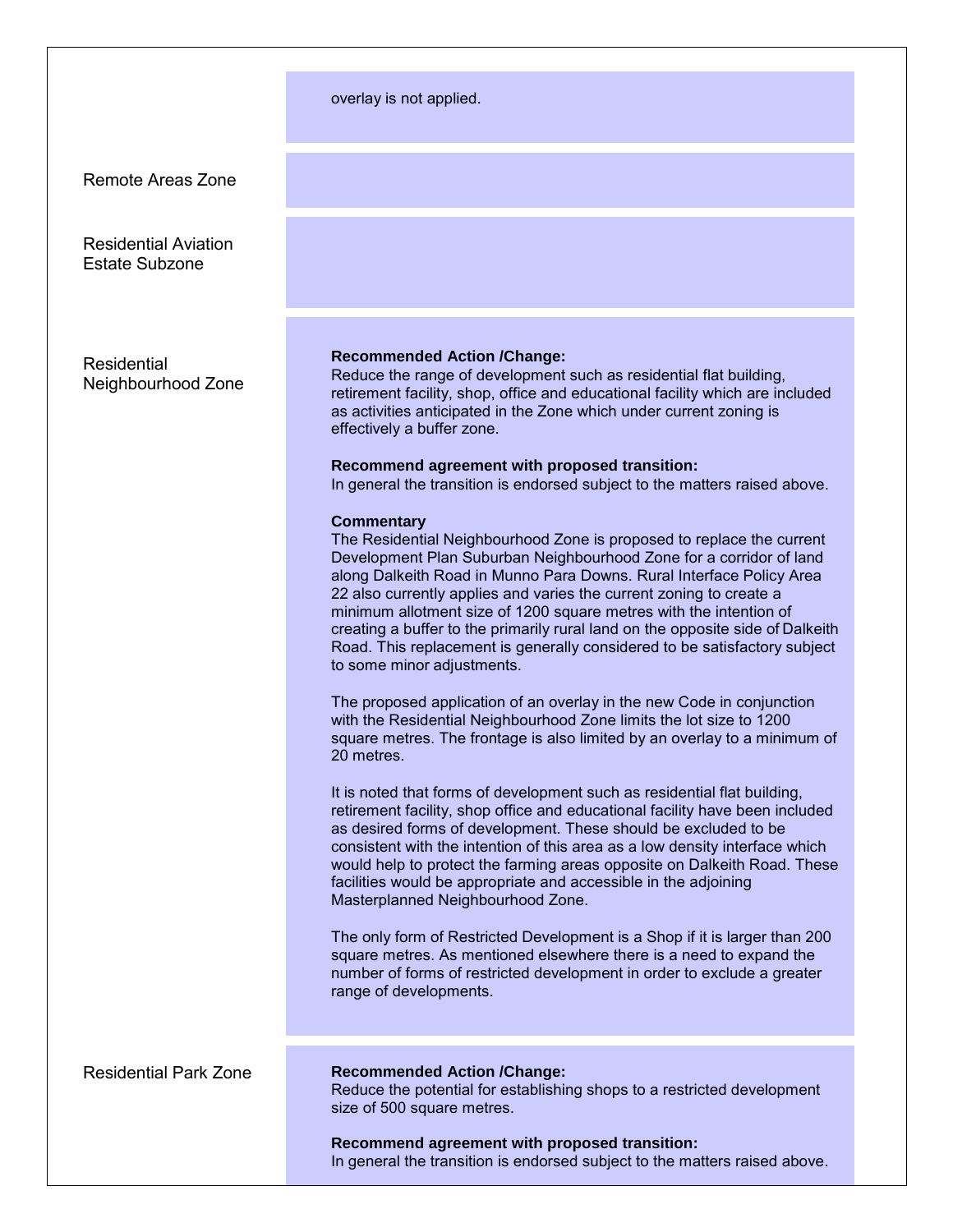#### **Commentary**

Overall, the zone is close to a literal translation of the Development Plan Zone into the Planning and Development Code Zone. The most notable difference is the increase of allowable shop from 150 square metres to 1000 square metres (restricted development above this size). This maximum floor area does seem excessive and could be reduced to say 500 m2.

# Resource Extraction

### Zone **Recommended Action /Change:**

- 1) Introduce policies requiring reduction of scarring of land in scenic or highly visible areas
- 2) Introduce policy that seeks to reduce interface conflict, for example with adjacent horticulture.
- 3) Enable caretaker/workers accommodation

#### **Recommend agreement with proposed transition:**

In general the transition is endorsed subject to the matters raised above.

#### **Commentary**

The Resource Extraction Zone is generally considered to be a suitable replacement for the Mineral Extraction Zone. The new Desired Outcome (DO) for the zone better reflects the broad nature of resource extraction (i.e. not limited to mining activities). While the current Mineral Extraction Zone includes policies that recognise the need to protect existing horticulture/agriculture within the adjoining Primary Production Zone and to minimise visual impacts, the new 'simplified' policies would provide adequate guidance.

The key matters that require further consideration include:

- Policies to minimise land scarring, particularly in more scenic areas (i.e. landscape buffers);
- Policies that recognise interface conflicts between horticulture/agriculture and resource extraction – right to farm;
- Possible inclusion of policy to allow for caretaker / workers accommodation

Rundle Mall Subzone

Rundle Street Subzone

Rural Zone

#### **Recommended Action /Change:**

1) The Rural Zone should not be applied to the Virginia Nursery site which requires site specific policies and was the subject of a DPA in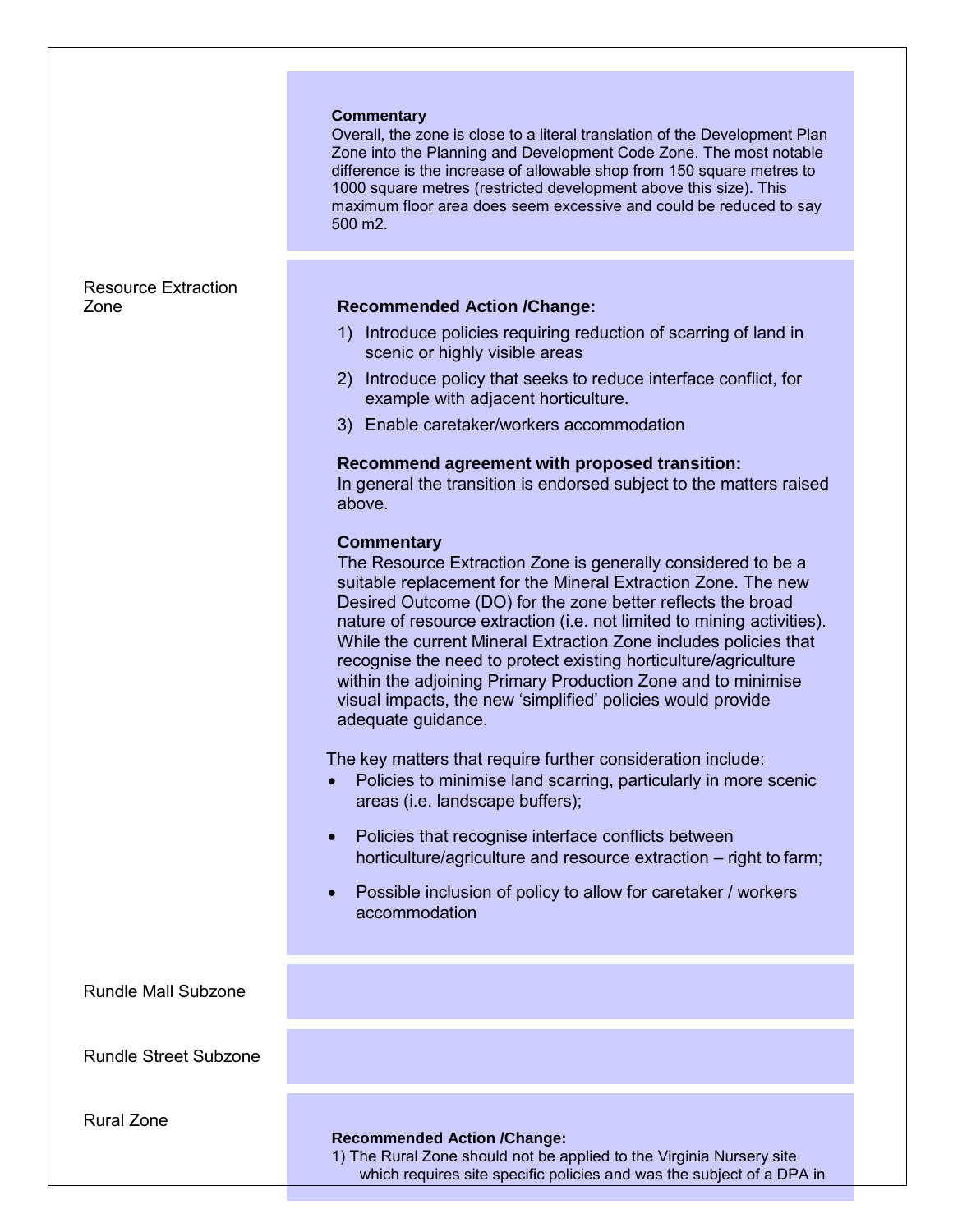2015. The site requires specific policies developed to provide a solution in line with the current policies.

2) The Rural Zone should not be applied to the Renewal SA land in Macdonald Park adjacent NEXY and the site should be part of the adjacent Rural Horticulture Zone, which would be consistent with the current zoning of the site.

**Recommend opposition to the proposed transition:**

The Rural Zoning of two sites in Playford should not proceed

#### **Commentary**

The Rural Zone is proposed to apply to two relatively small areas of land in the City of Playford. Both of these are considered to be inappropriate transitions.

#### Virginia Nursery site

The Rural Zone replaces the current Primary Production Zone and Policy Area 1 for the Virginia Nurseries site. The balance of the Primary Production Zone is being transitioned into the Rural Horticulture Zone.

The proposed Rural Zone poorly reflects the existing land use and does not include any of the former Policy Area provisions developed specifically for the site. It is not an appropriate transition. The current policy area provisions were specifically developed to deal with a range of concerns that had developed over a long period of time with the Virginia Nursery site and included substantial legal action and enforcement proceedings. The current policies allow for the ongoing development of the site within an agreed framework and was the culmination of substantial efforts on the part of the City of Playford and Virginia Nursery.

Given the bespoke nature of the current zoning which was designed specifically to cater for the unique circumstances of the Virginia Nursery it is not considered that the current range of zones will cater for the circumstances, and there is a need to discuss an alternative approach. The alternatives could include a subzone designed to specifically carry over the current policies.

#### Renewal SA land

The Rural Zone is also proposed for a site owned by Renewal SA in Macdonald Park adjacent the NEXY which is currently Primary Production Zone. Renewal SA is of the view that the land should be Rural Horticulture which would be contiguous with the adjacent Rural Horticulture Zone. This is considered to be a reasonable proposition. There does not appear to be any justification for the Rural Zone being proposed for this area.

#### Peri-Urban Zone **Recommended Action /Change:**

- 1) Support increases in development opportunity within the zone, while indicating some concern about the potential for increased polluted run-off from development which may have water quality implications within the zone.
- 2) Consider the potential for increasing the forms of Restricted development.
- 3) Express concern about the zone name which may indicate urban development potential which is not the primary function of the zone.

#### **Recommend agreement with proposed transition:**

In general the transition is endorsed subject to the matters raised above.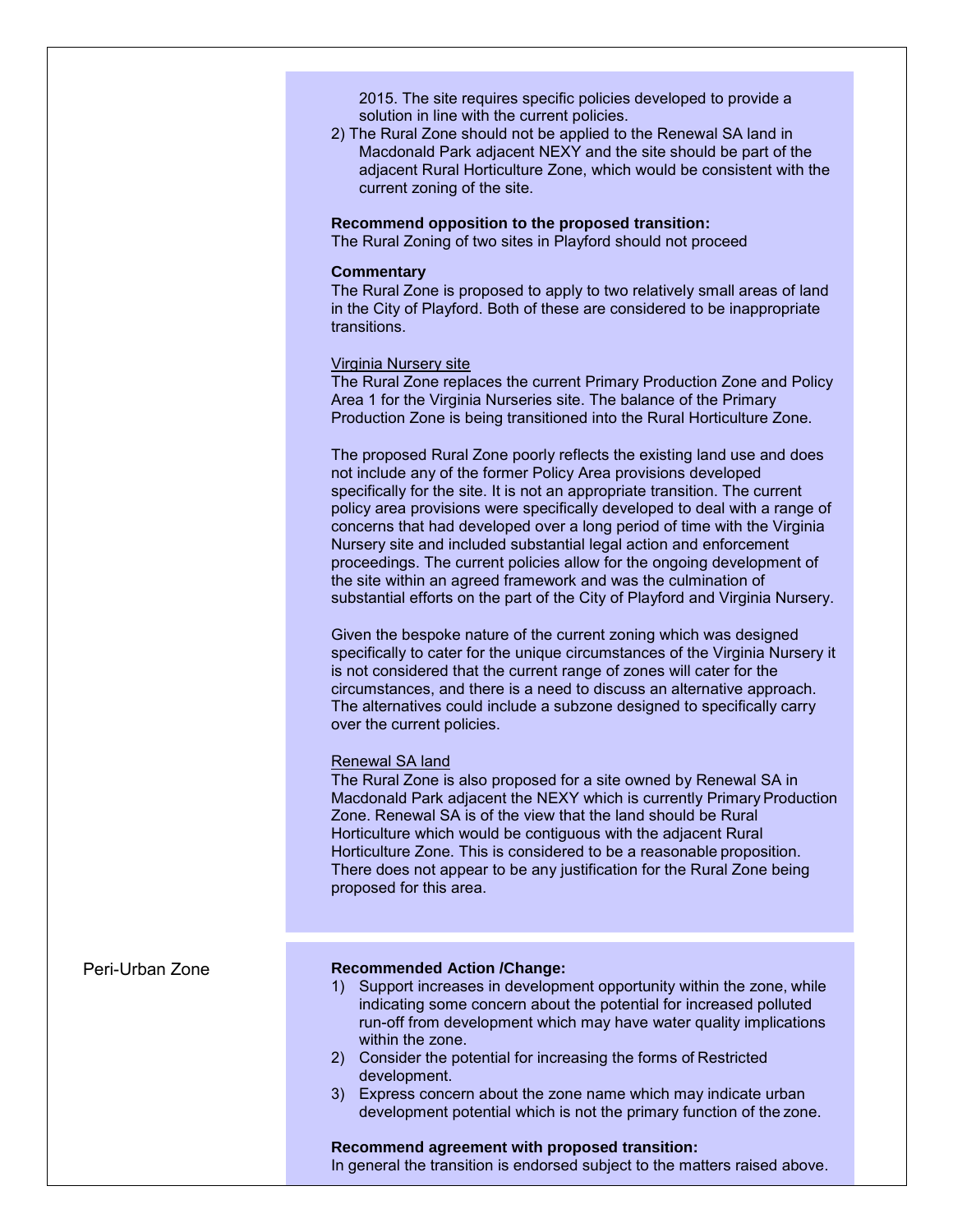#### **Commentary**

The current Primary Production (Mount Lofty Ranges) Zone and Watershed Protection (Mount Lofty Ranges) Zone is proposed to be replaced by the Peri-Urban Zone. The primary impact of this Code transition is the loss of explicit Zone level policy reinforcing the importance of water quality protection. Whilst much of this has been moved into a number of General Provisions (eg Beverage Production in Rural Areas) or Overlays (eg Water Protection Area, Water Resources and Mount Lofty Ranges Catchment (Area 1) Overlays) – the current zoning focus on primary production and water quality is lost and replaced instead with a focus on both farming and non-farming value adding opportunities, development that expands the economic base and promotes its regional identity. The name of the zone is a concern as it unintentionally portrays the possible future intent to allow the zone to develop in a manner which approaches being urban in nature, where this is not the intention.

The Peri-Urban Zone seeks to create local conditions that support new and continuing investment while seeking to promote co-existence with adjoining activities and mitigate land use conflicts – which moves away from the primary intent of the current zone which seeks to curtail development other than primary production, preserving natural and rural landscapes and water quality. The potential for increased levels of economic development is supported given the difficulty in finding opportunities under current zoning. However, it is unclear what impact this may have on the quality of run-off in watershed areas when applied with varying levels of compliance across the Greater Metropolitan Area.

Given that the Peri-Urban zone will apply widely throughout the State, this is understandable, however in the case of the Watershed Protection (Mount Lofty Ranges) Zone, the shift is marked and relies almost entirely on the application of Overlay and General policies to replace the current zoning policy which is more general in nature.

The biggest practical impact is that both current zones have the benefit of significant levels of non-complying development. This provides Council with strong mechanisms to prevent incompatible development. Under the Peri-Urban Zone, very little development is restricted with only Dairy, Intensive Animal Husbandry in the Mount Lofty Ranges Water Supply Catchment (Area 1) Overlay, Land Division, Landfill, some larger shops, Stock sales yard, Stock slaughter works, Special industry and Windfarm restricted.

Notably, whilst wineries are contemplated in the existing zoning, additional beverage production (eg breweries and cideries) are now also explicitly contemplated. This is considered to be appropriate as they complement wineries, albeit that similar environmental restrictions are intended to apply.

The shift in Zone focus is likely to create additional development assessment requirements and most likely compliance to ensure that development does not create any significant environmental (particularly water quality) concerns.

Rural Living Zone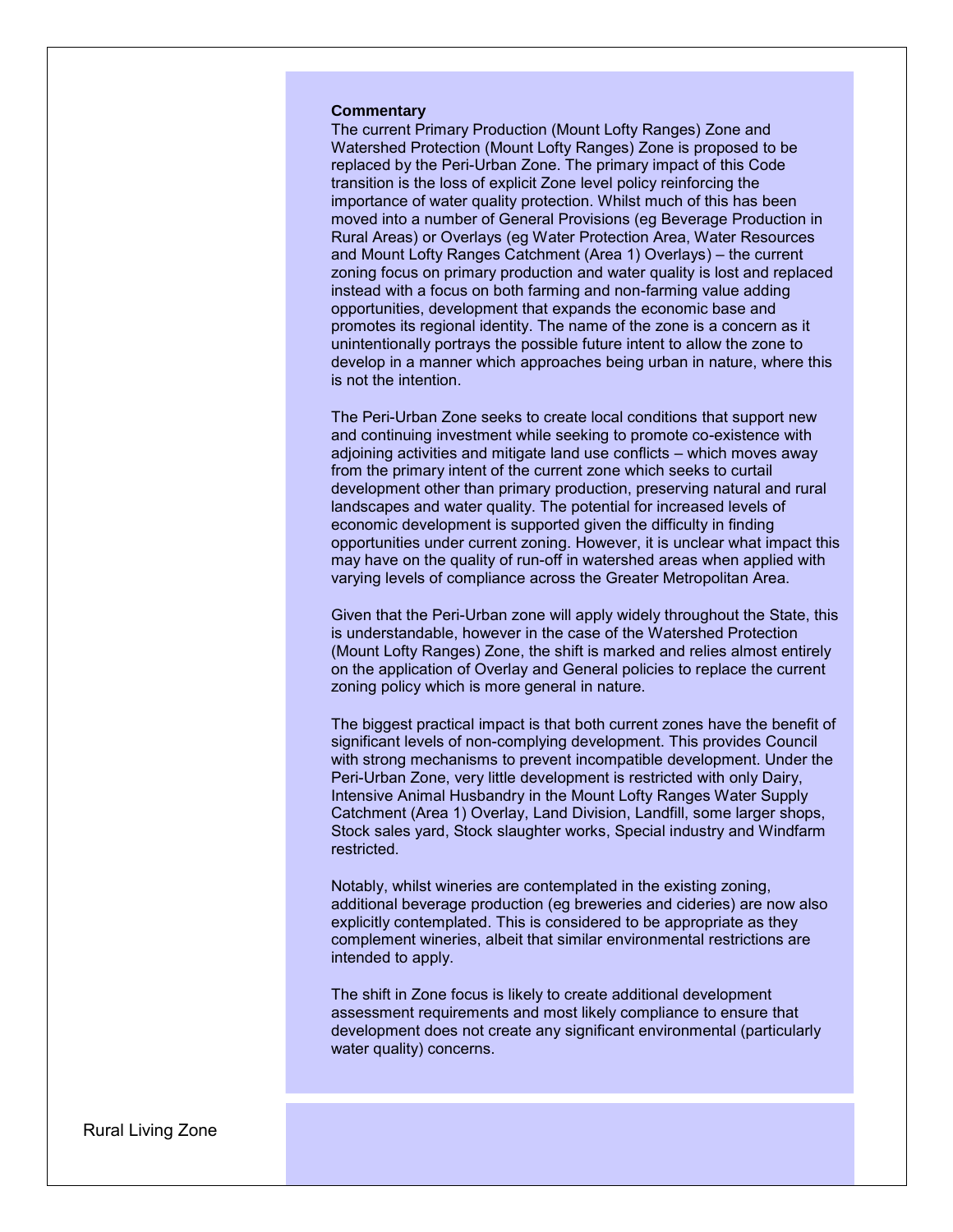#### **Recommended Action /Change:** No changes recommended

**Recommend agreement with proposed transition:** In general the transition is endorsed.

#### **Commentary**

The Rural Living Zone is being transitioned to the zone of the same name in the new Code. The zones are similar and carry over the same minimum allotment sizes for the three areas affected in Virginia (1ha), Macdonald Park (1 ha) and Craigmore (4000 m2) without these being restricted development (they are currently non-complying). Overall, the zone is close to a literal translation of the Development Plan Zone into the Planning and Development Code Zone. The most notable difference is providing the potential for development of non-residential uses in the form of small-scale commercial uses including offices, shops and consulting rooms. Restaurants and shops above 200 square metres are restricted developments. The guideline policies suggest that these forms of development should be no more than 100 square metres in area.

Typically Rural Living Zones throughout the State have accommodated ancillary and associated use, usually in the form of small scale, nonresidential uses and shops, consulting rooms, offices and light industry remain contemplated development provided it is of a scale that does not adversely impact the semi-rural or semi-natural residential character and amenity of a locality. Enabling the development to be considered on merit (exclusion of a restaurant from restricted development) may lead to increased traffic, amenity impacts and waste water complications.

Notwithstanding this, a restaurant would still need to meet the size requirements, demonstrate the management of any potential impacts, show a link to use of the land and meet all other qualifications for nonresidential development in the Zone. On this basis, a small café that showcases produce grown on the site (e.g. Olives) may be appropriate and should not be restricted development. It is noted that such developments would only likely be approved in limited circumstances.

Given the allotment sizes and requirement for non-residential development to remain ancillary, small scale non-residential activity (eg small scale shops and consulting rooms) is not likely to adversely impact the semi-rural or semi-natural residential character and amenity of these areas.

Rural Settlement Zone

Rural Shack Settlement Zone

Small-scale settlement Subzone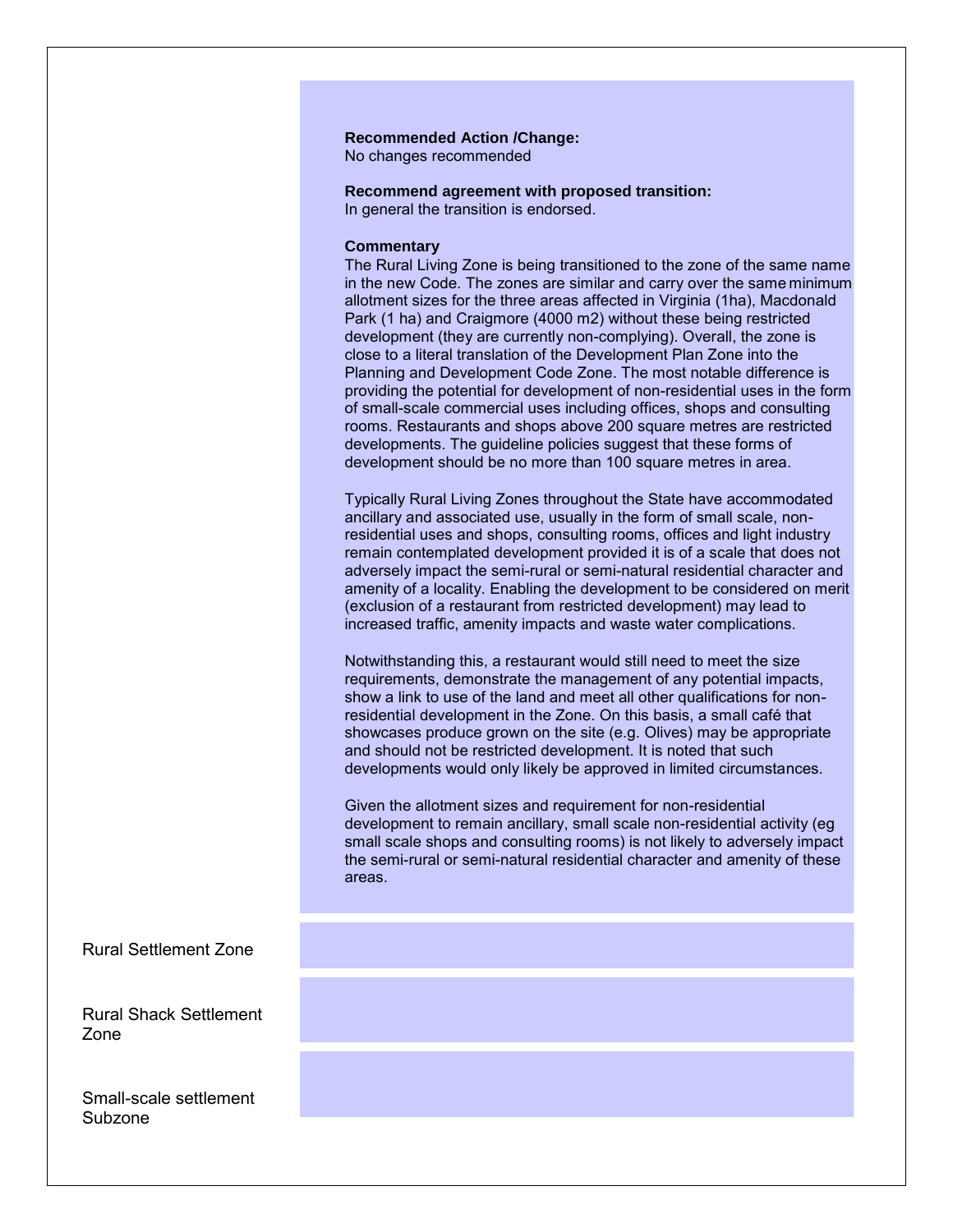Soft-edged Landscaped Subzone

Specific Use (Motorsport Park) Zone

Specific Use (Tourism Development) Zone

Suburban Activity Centre Zone

#### **Recommended Action /Change:**

- 1) Virginia Centre should transition to the Virginia Mainstreet Zone and not to the Suburban Activity Centre Zone
- 2) The current Town Centre Zone at the corner of Main North Road and Anderson Walk should transition to the Suburban Employment Zone.

#### **Recommend agreement with proposed transition:**

In general the transition is endorsed subject to the matters raised above.

#### **Commentary**

There are a number of centres throughout Playford proposed to be transitioned to Suburban Activity Centre (SAC). The SAC replaces lower order centres with existing zoning such as neighbourhood and local centres and also includes the proposed Buckland Park Centre which currently has District Centre Zoning.

Generally the proposed transition to SAC is appropriate and is supported with the following exceptions:

- The Virginia Centre is proposed to transition to the SAC. The mainstreet of Virginia which is currently zoned Town Centre, has more of a feel of a mainstreet environment than it does a typical suburban centre. The Township Mainstreet Zone is the proposed zone within the new Code which appears most suited to this environment. The proposed streetscape upgrade is also taking the Virginia Centre in this direction (toward continued development of a mainstreet).
- The current Town Centre Zone at the corner of Main North Road and Anderson Walk is proposed to be transitioned to SAC. The SAC is intended for typical suburban centres which often include supermarkets and a variety of supporting specialty shops. The Anderson Walk location has not developed as a suburban centre and given the dominance of the surrounding centres (Munno Para, Blakes Crossing and Curtis Road) is unlikely to do so. The zoning in this locality should support the development of a diversity of relatively small scale business, commercial and retail activities. The Suburban Employment Zone is recommended as the appropriate zone for the transition.

Suburban Business and Innovation Zone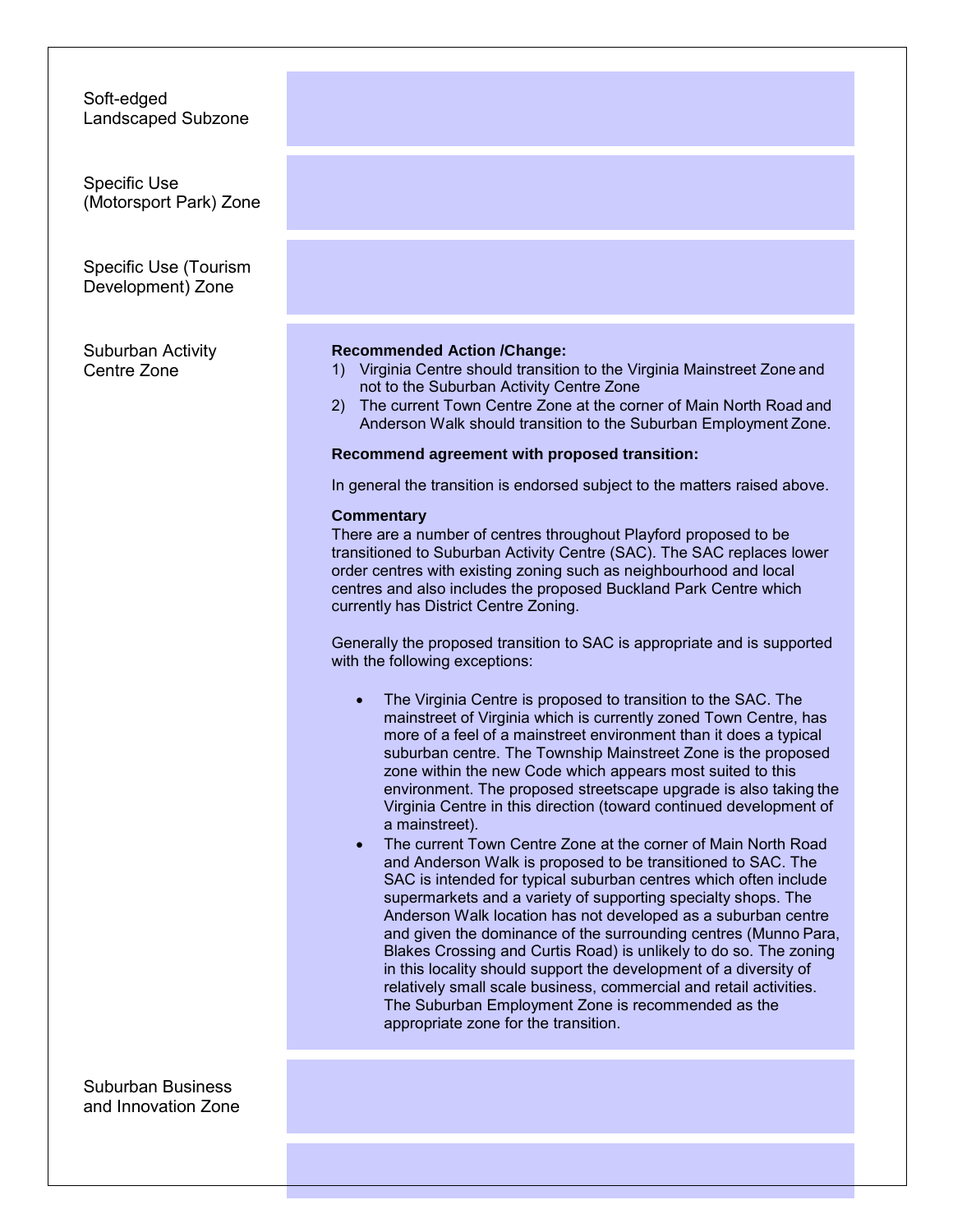Suburban Employment Zone

#### **Recommended Action /Change**:

- 1) Indicate concern about the potential of the increased capacity to develop shops (Code includes 1000 square metre shop Restricted development limit). Recommend a decrease in the Restricted development levels to 500 square metres for shops, with a guideline maximum of 250 square metres.
- 2) Recommend that the current 1500 square metre limit on shops in the Mingari Street Commercial Zone should be carried across to the Code as a Restricted development limit.

#### **Recommend agreement with proposed transition:**

In general the transition is endorsed subject to the matters raised above.

#### **Commentary**

The Suburban Employment Zone is proposed to replace two current Development Plan Zones. These zones are the Light Industry Zone and Commercial Zone and they are located throughout the City. The proposed replacement zone provides greater flexibility than either of the current zones to accommodate either commercial or industrial types of activities. The new zone potentially provides the capacity for a mix of activities, which can occur in localities such as those which have been selected, and allow for easier evolution/change of land uses as circumstances change, which is positive.

On the negative side it may be more difficult to ensure a high amenity than it would be through seeking commercial development in a commercial zone (particularly on main roads), rather than light industry which can often be less attractive. There are also potential implications from additional retailing and commercial development on main roads. It is noted that the Restricted Development limit (maximum) is 1000 square metres, with a guideline maximum of 500 square metres for shops. The current non-complying maximum under the Light Industry Zone is 250 square metres. The current Commercial Zone has a non-complying limit of 250 square metres, except for the Mingari site where there is a 1500 square metre guiding limit.

#### Suburban Employment Zone to replace Light Industry Zone

The current Light Industry Zone is located as follows:

- John Rice Avenue (opposite Lionsgate), Elizabeth South
- Phillip Highway (opposite Lionsgate), Elizabeth South
- Angle Vale Road / Northern Expressway, Angle Vale
- Curtis Road (southern side), Smithfield
- Bishopstone Road (Council POC site), Davoren Park

The most significant implication of the proposed transition from Light Industry to Suburban Employment is the potential for additional commercial / shopping development, particularly along the main road frontages of these areas such as John Rice Avenue, Phillip Highway and Angle Vale Road. Ordinarily with zoning changes of this nature there would be assessment of the traffic implications and the potential impact of additional retail/shopping development. In this case this type of analysis has not been undertaken and therefore the potential impacts are not fully understood. It can be assumed that there will be an incremental increase in the traffic directly entering/exiting these roadways which could create additional congestion on arterial roads. There would also be potential for the increased dispersal of shopping/retailing along main roads which could have medium to long term implications for the vitality and continued development of some existing centres such as the Regional Centre (CBD), Elizabeth South Centre and Elizabeth Vale (in the Health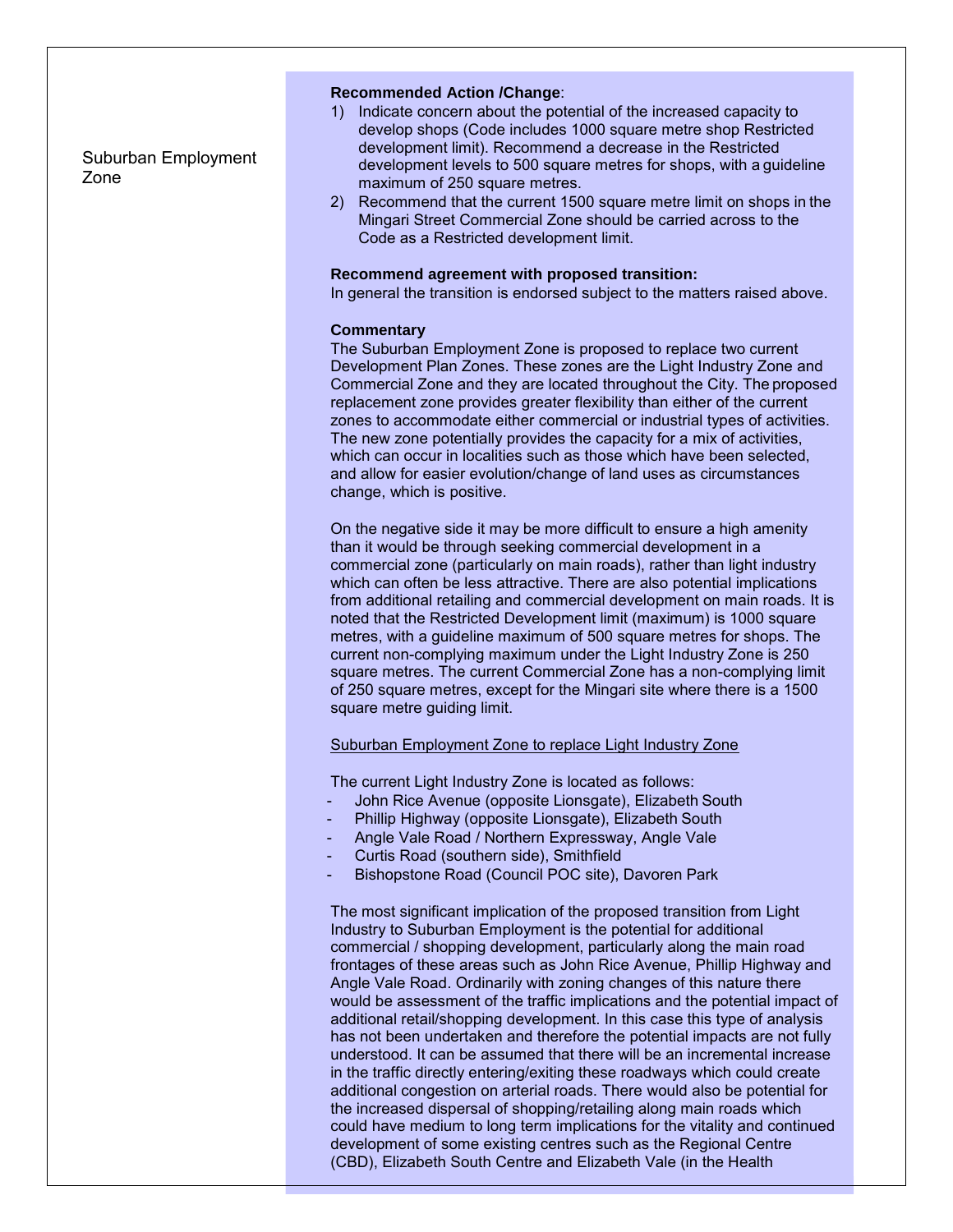Precinct). The alternate position is that there would be additional consumer choice and competition.

#### Suburban Employment to replace Commercial Zone

The current Commercial Zone is located as follows:

- Mingari Street site (corner Main North Road, former Bowls Club), Munno Para
- Curtis Road (northern side in Playford Alive development), Munno Para
- Curtis Road (cnr. Frisby Road, occupied by Bunnings), Angle Vale

#### 1) Mingari site

In regard to Mingari Street the proposed transition to Suburban Employment is generally reasonable. The most significant change is in regard to the potential for development of shops. Retail Floor space is currently limited in the Development Plan Commercial Zone to 1500 square metres which applies to the whole of the site. It is noted that a 1000 square metre maximum is imposed under the proposed Code, but this will apply for each shop (with potential to divide the site into several allotments). Council's original intent was to limit the size of shopping on this site so that it does not develop into a centre zone / neighbourhood centre.

However, it is possible for the site to be divided or for multiple shops smaller than 1000 square metres to be established. It is recommended that the 1500 square metre limit for the current site is retained/carried across to the Code through appropriate means, for example through a Technical and Numerical Variation. This would avoid the site developing into a Neighbourhood Centre style development. It was a deliberate decision of Council following independent analysis of the circumstances applying to centres and shopping in the area to avoid the development of another Neighbourhood Centre on this site.

2) Curtis Road (northern side in Playford Alive Development) The transition for this portion of the Playford Alive Development is generally considered to be reasonable. However, the potential for development of a retail/commercial strip along Curtis Road and the consequent potential traffic issues is a concern. This concern is mitigated to some extent by the current ownership by Renewal SA which has an interest in looking after the public interest. However, it should be noted that ownership of land will be likely to change at some stage, whether before or after the development of this area.

#### 3) Curtis Road (Bunnings site adjacent NEXY)

The transition for this portion of the Playford Alive Development is considered to be reasonable. As discussed above there may be some potential for retailing on portions of the site which have not been developed for the Bunnings development with this transition which would not have been allowed for under the current Commercial zoning.

#### Suburban Employment to replace District Centre

The transition for the majority of the Munno Para District Centre is discussed under the heading 'Urban Activity Centre'. The southern portion of the centre is proposed to be transitioned to Suburban Employment. The transition is considered to be reasonable and consistent with the direction of the current zoning and existing development of this portion of the Munno Para Centre site on Main North Road.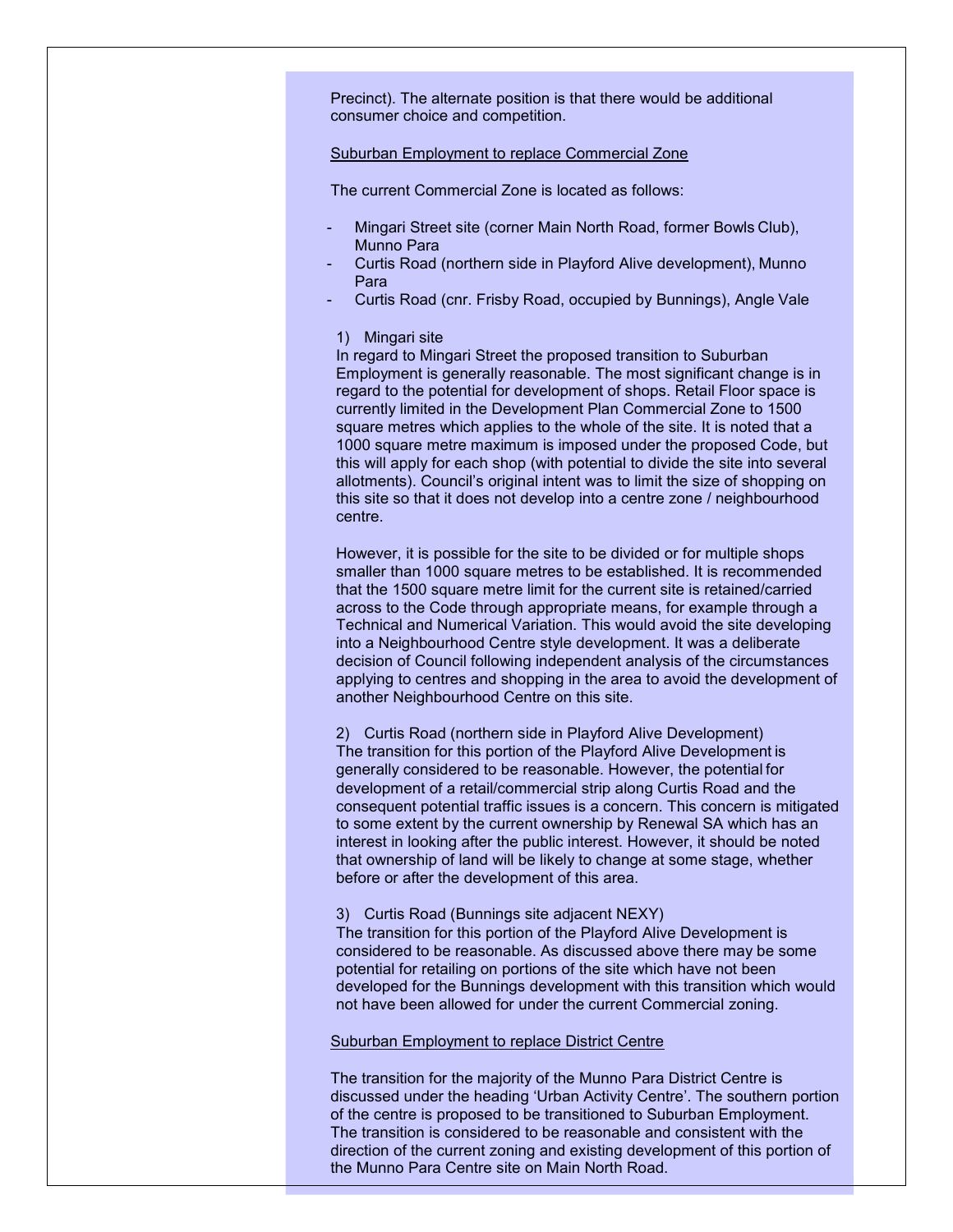### Suburban Main Street Zone

General Neighbour

#### hood Zone **Recommended Action /Change**:

- 1) Increase the range of restricted development in the zone.
- 2) Refine public notification triggers to avoid notification of unnecessary forms of development
- 3) Refine overlays to avoid unnecessarily tripping development out of Deemed to Satisfy.

#### **Recommend agreement with proposed transition:**

In general the transition is endorsed subject to the matters raised above.

#### **Commentary**

The General Neighbourhood Zone is the replacement Zone for the current Residential Zone proposed in the transition to the Code.

Predominantly the General Neighbourhood Zone encourages low residential densities with low site coverages, generous setback and development of low-rise suburban character consistent with the current Residential Zone. The majority of current zone objectives and policies are addressed either through zone provisions or the General section of code. Specific policy for precincts 27 & 28 of the current zone is not provided, however this is not seen as a significant departure from current policy in that limited precinct specific policy is provided in the Current Development Plan.

Site areas and frontages for various forms of dwellings are largely consistent or moderately exceed current Development Plan Provisions. The Zone is subject to TNV's which replicate current Development Plan Provisions relating to building heights

A greater range of housing choice is proposed for the zone. Residential flat buildings and group dwellings are envisaged which may lead to higher density of developments. Increases in density in the suburbs overall would be a slow incremental process as redevelopment/renewal occurs, however this will be driven by market demand. Less policy importance is placed on protection of low density residential development from nonresidential land uses in place of value adding / improvement of services to the community which appears to be given more weight (and is a general emphasis of the Code).

Office, shop and consulting room have moved from non-complying for the current zone to an envisaged form of development- likely to lead to increases in changes of use to office and consulting room uses given the lower rents, costs and higher parking availability in residential areas. Restrictions are introduced regarding maximum floor areas which will limit larger non-residential development. This may result in some relatively minor interface concerns and places a higher level of responsibility on planning staff to deter non-compatible land use.

There is concern regarding public notification triggers for developments that do not meet minimum allotment or frontage requirements. This is onerous when compared to current policy and notification triggers.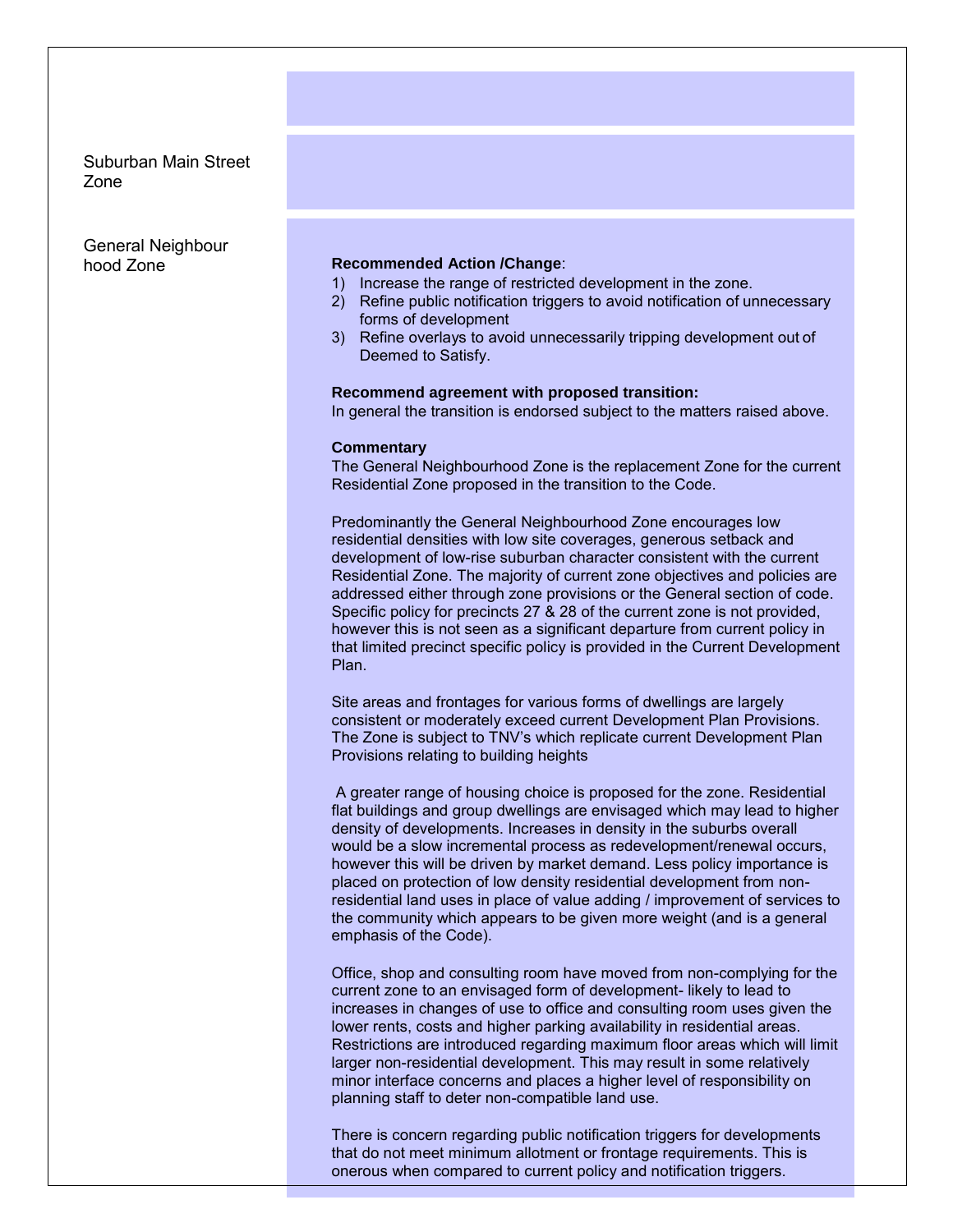Supported accommodation no longer triggers notification, however this is considered a practical outcome to ensure that there is the ability to accommodate this form of development throughout the suburbs.

The non-complying list has been removed from Zone, but the General Neighbourhood Zone has some policies which would make these forms of development generally difficult to support due to their size, intensity and/or impact to the residential amenity on the zone. The loss of noncomplying development types may make some forms of development more difficult to discourage prior to lodgement.

Due to the overlays, especially Building near Airfields Overlay, some development will not be considered as deemed-to-satisfy. As discussed elsewhere, overlays could be refined to ensure that some forms of development are still able to be considered as deemed to satisfy.

Suburban Neighbourhood Zone

#### **Recommended Action /Change**:

1) Increase the range of restricted development in the zone.

2) Refine public notification triggers to avoid notification of unnecessary forms of development

3) Increase the side setbacks to a level consistent with the current policies

#### **Recommend agreement with proposed transition:**

In general the transition is endorsed subject to the matters raised above.

#### **Commentary**

The new Suburban Neighbourhood Zone is proposed to replace the current Residential Hills Zone on the eastern side of the City of Playford adjacent the Hills Face Zone to the east of Main North Road. The new Zone has complementary goals for the future development of the zone with some specific variations that are discussed below. It should be noted that the Suburban Neighbourhood Zone does not replicate the current Development Plan Suburban Neighbourhood Zone.

As with much of the Code policy across the city there is a relaxation in terms of the ability to establish retail and commercial development. The implications for this within the Residential Hills Zone are not likely to be substantial given limited direct exposure to major roads. However, there may be an increase in small scale office and commercial development that is not as reliant on substantial exposure to traffic. This is considered to be acceptable.

It is noted that secondary (side road) setback is less generous than the current provisions and in a low density zone it would be appropriate to make adjustments to these proposed code policies.

There is currently an extensive list of non-complying development for the Residential Hills Zone. The replacement Zone includes only 'Shop' greater than 1000 square metres as Restricted development. It is considered that the Restricted list of development should be expanded to include additional forms of development. Alternatively a policy could be included to refer to forms of development that are generally not considered appropriate within the zone. This has the advantage of enabling these forms of development to still be considered on merit if there is appropriate justification.

Public notification is a concern that is dealt with as a separate issue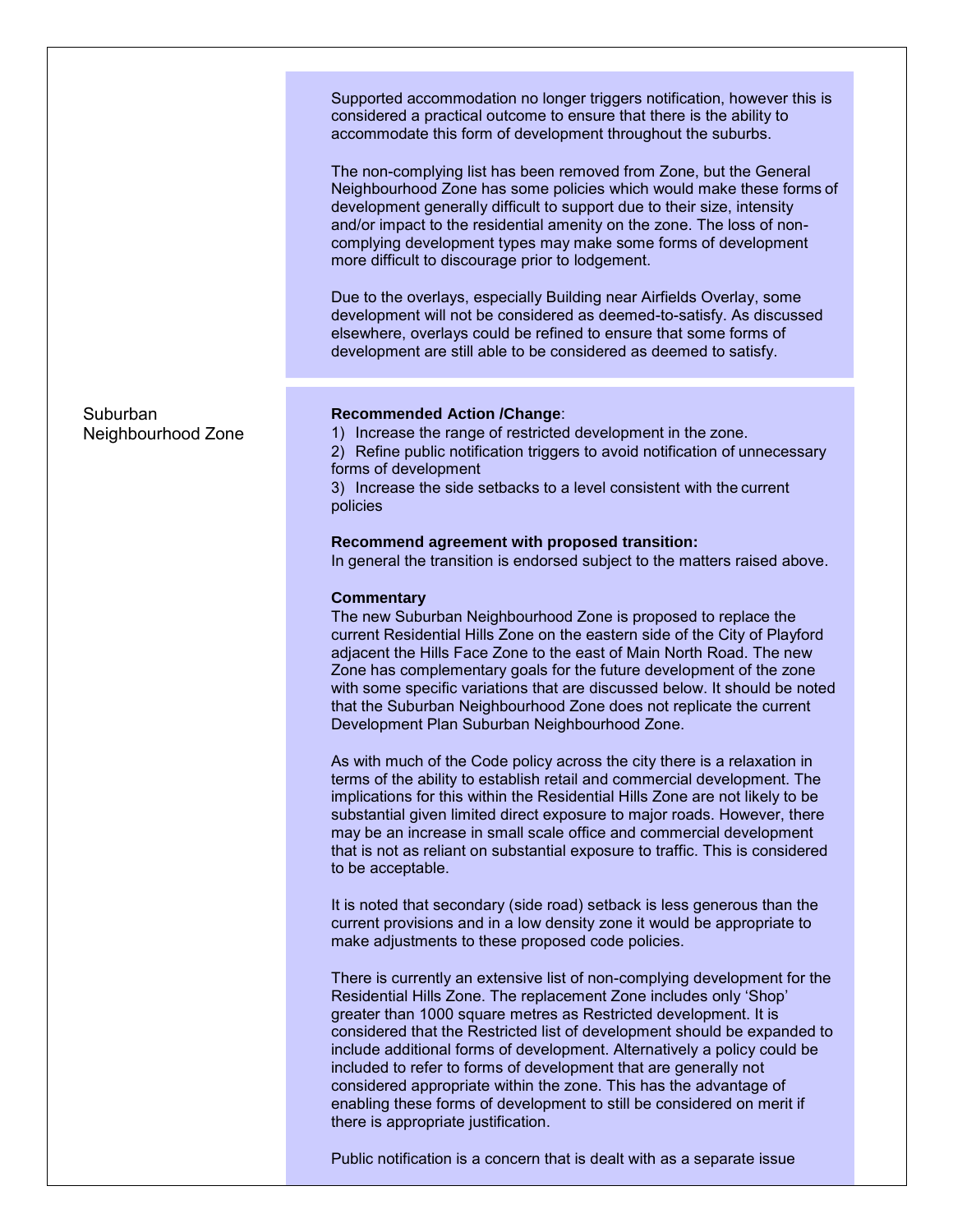|                                                | elsewhere.                                                                                                                                                                                                                                                                                                                                                                                                                                                                                                                                                                                                                                                                                                                                                                                                                                                                                                                                                                                                                                                                                                                                                                                                                                                                                                                                                                                                                                                                             |
|------------------------------------------------|----------------------------------------------------------------------------------------------------------------------------------------------------------------------------------------------------------------------------------------------------------------------------------------------------------------------------------------------------------------------------------------------------------------------------------------------------------------------------------------------------------------------------------------------------------------------------------------------------------------------------------------------------------------------------------------------------------------------------------------------------------------------------------------------------------------------------------------------------------------------------------------------------------------------------------------------------------------------------------------------------------------------------------------------------------------------------------------------------------------------------------------------------------------------------------------------------------------------------------------------------------------------------------------------------------------------------------------------------------------------------------------------------------------------------------------------------------------------------------------|
| <b>Housing Diversity</b><br>Neighbourhood Zone | <b>Recommended Action /Change:</b><br>1) Replace The Housing Diversity Zone with the General Neighbourhood<br>Zone in the suburb of Elizabeth Grove. Noting that the zone is to be<br>retained in other very limited localities, including on the site of the former<br>Elizabeth Grove Centre.<br>Recommend agreement with proposed transition:<br>The transition is endorsed subject to the matters raised above.<br><b>Commentary</b><br>The Housing Diversity Neighbourhood Zone is proposed to replace the<br>Current Residential Regeneration Zone only in the relatively small area<br>and suburb of Elizabeth Grove. The current Residential Regeneration<br>Zone is a 'remnant' zone which has been removed in the remainder of<br>Playford. It formerly applied in parts of Playford Alive regeneration was<br>intended but was replaced several years ago without any noticeable<br>negative impacts.<br>Elizabeth Grove is very similar in character, for example allotment size, to<br>other suburbs of Elizabeth which are mainly former SA Housing Trust<br>suburbs.<br>The proposed residential density of the Housing Diversity Zone is up to 70<br>dwellings per hectare which is considered likely to contribute to an inner<br>urban character which is not compatible with the desired character of this<br>area. The proposed policies for the General Neighbourhood Zone, will still<br>promote the gradual redevelopment of the Elizabeth Grove area, together |
|                                                | with other areas it would apply to, but at more compatible densities.<br>The Housing Diversity Zone also applies to a number of very small<br>localities adjacent to suburban shopping facilities (including a small area<br>in Elizabeth Grove), where higher densities are already proposed by<br>current Council policies. In these limited circumstances the proposed<br>zoning is appropriate.                                                                                                                                                                                                                                                                                                                                                                                                                                                                                                                                                                                                                                                                                                                                                                                                                                                                                                                                                                                                                                                                                    |
| <b>Township Zone</b>                           | <b>Recommended Action /Change:</b><br>Transition the whole main street area currently shown as Urban<br>1)<br>Activity Centre to Township Zone<br>2) Remove the transition to Urban Activity Centre in the whole of the<br>township which is clearly inappropriate<br>Increase the range of restricted development in the zone.<br>3)<br>Recommend agreement with proposed transition:<br>In general the transition is endorsed subject to the matters raised above.<br><b>Commentary</b><br>A small portion of the One Tree Hill Township is proposed to transition to<br>Township Zone from the current zone of the same name. The One Tree<br>Hill township is discussed under the heading Urban Activity Centre. There<br>is an error in regard to substantial areas of the Township and a proposal<br>to transition to Urban Activity Centre. It is recommended that the transition<br>to Township should include the whole of the main street and that there<br>should not be a transition Urban Activity Centre which is clearly not<br>intended for this situation.                                                                                                                                                                                                                                                                                                                                                                                                            |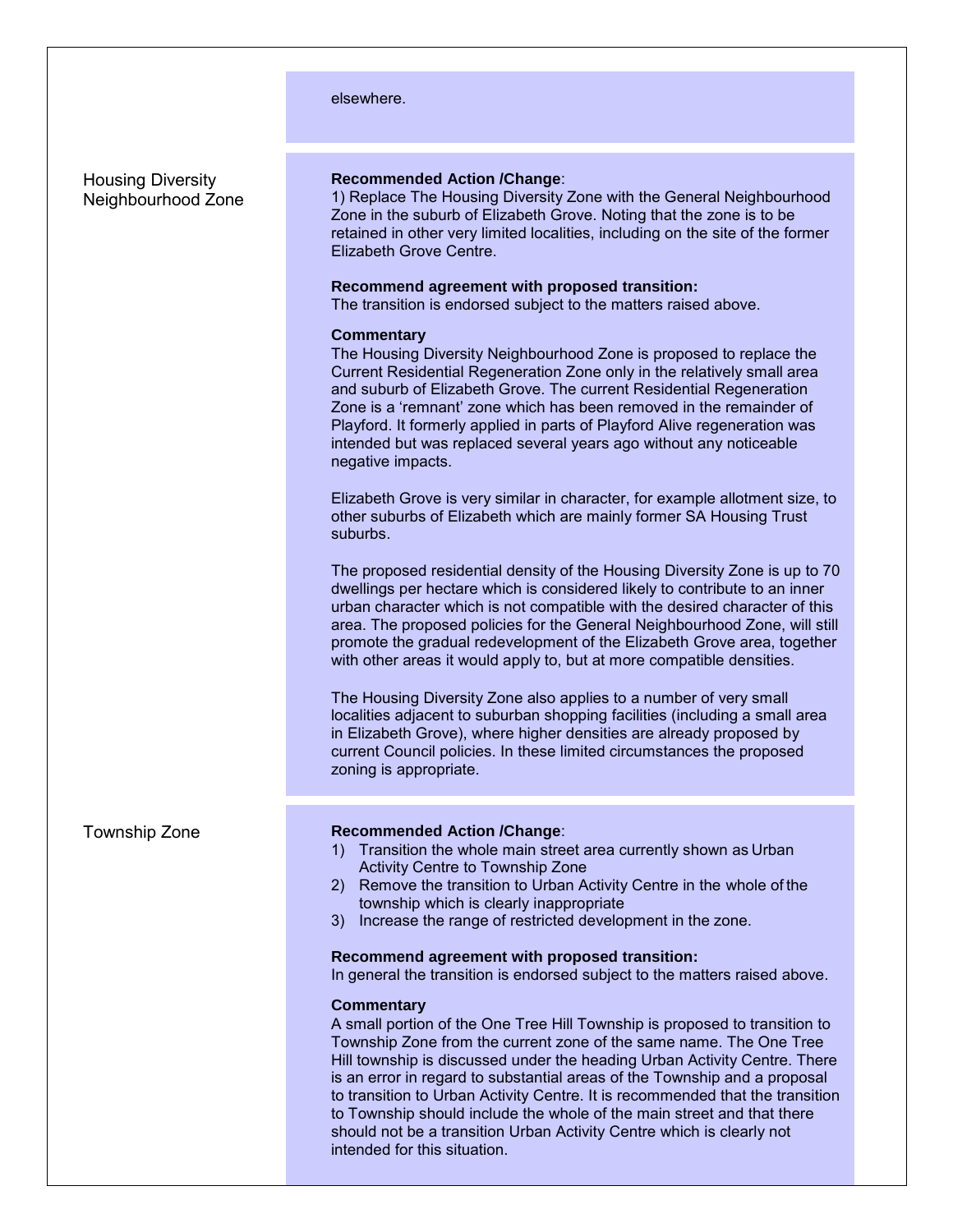There are no forms of restricted development in the Township Zone. As discussed elsewhere there is considered to be a need to expand the range to include those activities that are highly unlikely to be appropriate within the Zone.

Township Activity Centre Zone

Township Main Street Zone

Underground Subzone

Urban Activity Subzone

Urban Activity Centre Zone

### **Recommended Action /Change:**

- 1) Transition the Urban Activity Centre Zone to include/replace the areas of the proposed Community Facilities Zone and the Open Space Zone adjacent the Elizabeth Centre (both of the area currently have Regional Centre Zoning).
- 2) Extend the Urban Activity Centre Zone to the north of the current Zoning in Munno Para Centre to include the Spotlight and Aldi sites (remove proposed Community Facilities Zone for this area).
- 3) Remove the entire Urban Activity Zone proposed for the One Tree Hill Township. Replace the UAC with the Township Zone in the main street area, and for the remainder of the area the Residential Neighbourhood Zone should replace the UAC.

### **Recommend agreement with proposed transition:**

In general the transition is endorsed subject to the matters raised above

### **Commentary**

Transition of Elizabeth Centre (the CBD)

The Urban Activity Centre (UAC) is the proposed replacement Zone for the Regional Centre Zone in the new Code. Notably the UAC Zone also replaces the current District Centre Zoning for the Munno Para Centre, and within the City of Salisbury, the Salisbury City Centre is proposed to transition to an Urban Activity Centre. The Urban Activity Centre is the highest order centre below the Adelaide CBD.

Given the range of zones proposed in the new Code, the transition of the Regional Centre to the Urban Activity Centre is appropriate. The policies applying in the new Urban Activity Centre are similar to those for the Regional Centre, with some notable differences as follows:

### Centres Hierarchy

Regional Centres are currently acknowledged as the primary centres outside of the CBD, including their important role with government administration and cultural activities. The Code proposes the partial dismantling of the hierarchy of centres so that Regional Centres and large District Centres have the same zoning and will be called Urban Activity Centres.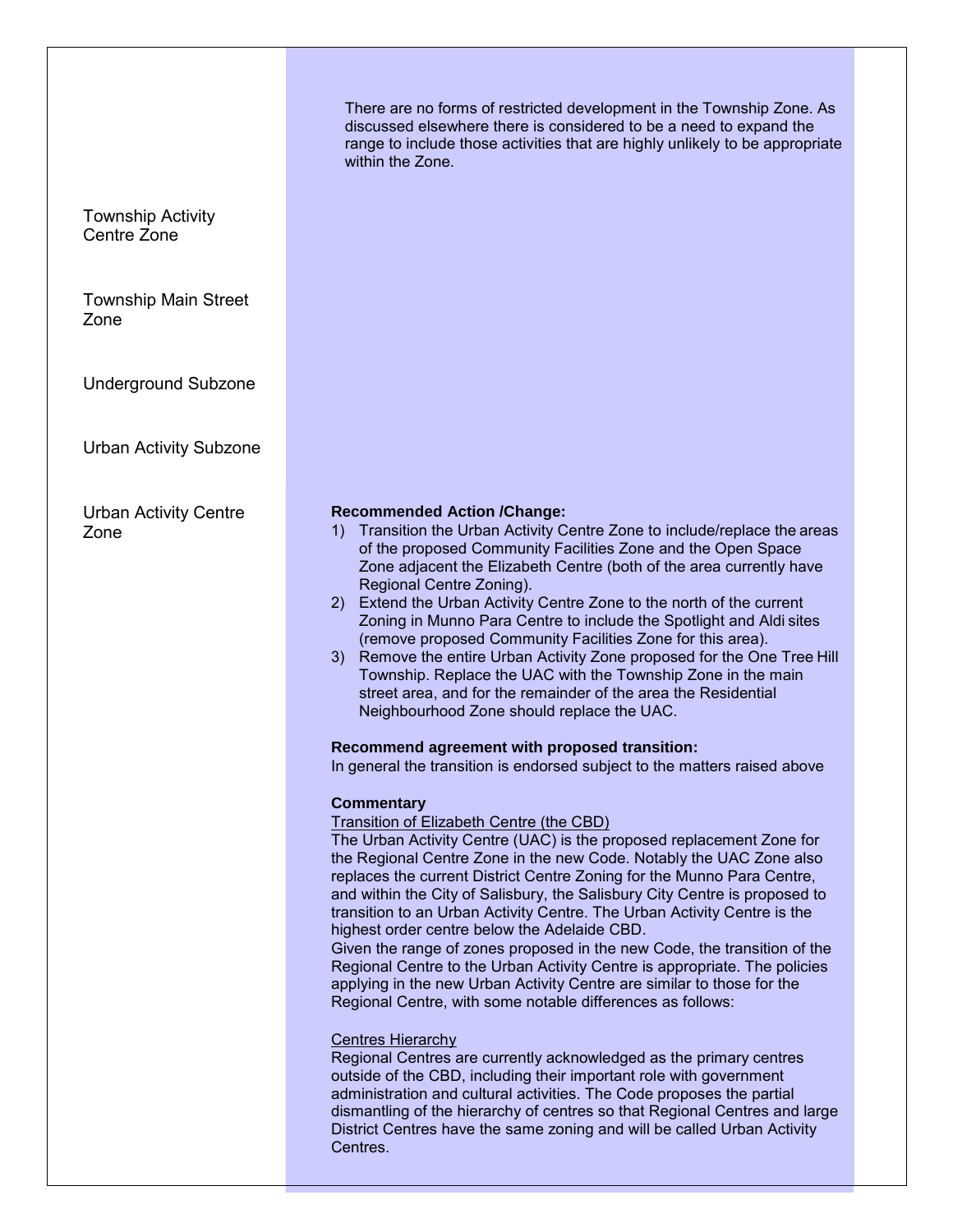It is noted that the proposed Buckland Park District Centre is proposed to transition in the new Code to Suburban Activity Centre. In so far as the zoning of a centre is indicative of status, Elizabeth (the CBD), Munno Para Centre and Salisbury City Centre will have the same status. It is difficult to determine the actual likely future impact of this change in zoning in terms of government and business decision making about location. However, there are advantages in focussing many services and facilities in a location such as Elizabeth where there is a large range of services and facilities in conjunction with good public transport, cultural and administrative facilities to help create a vibrant alternative to the Adelaide CBD. Playford is concerned about de-emphasis of the importance of the Elizabeth Regional Centre. If this proposal is implemented it highlights the potentially important role that Playford will need to play if the Centre is to continue to grow to service a regional community, particularly because 'out of centre' shop development isbeing more firmly imbedded by the Code.

#### Core of Elizabeth Regional Centre

The Urban Activity Centre in the Code transition is proposed to incorporate only a portion of the area (primarily that which would be considered to be the 'core' of the centre) which is within the current Regional Centre. This would include the main retail shopping centre and the majority of land adjoining Elizabeth Way. Some peripheral areas of the current Regional Centre are proposed by the Code to be included in the Innovation Zone, Community Zone, Recreation Zone and Open Space Zones.

#### Regional Centre to Innovation Zone

The proposed transition from Regional Centre Innovation Zone would apply to areas such as the TAFE and NSS to the north of Winterslow Road. The selected zone is suitable and applies to a broad range of appropriate uses. The zone is also proposed to apply to the area incorporating Playford International College and Kaurna School. It does not allow greater than 500 square metres of shops (above 500 square metres is restricted development) and therefore would not allow supermarkets beyond the core of the centre. This is appropriate in order to focus more intense retail activity in the core of the Elizabeth Centre and consistent with current policy.

#### Regional Centre to Community Facilities Zone

A proposed transition to Community Facilities Zone applies to the allotments incorporating the Civic Centre, Courts and Police Station. The Community Facilities Zone reflects the current policy area over the land as part of the Regional Centre Zone. Given the Council and Government own the land it is unlikely that the broad range of uses in this area will change. The Urban Activity Centre would be an appropriate transition to avoid a zone boundary and notification requirements.

#### Regional Centre to Open Space Zone

This area includes land in front of the Civic Centre and GP Plus (between Main North Road and these facilities). While currently zoned Regional Centre, it currently has an Open Space policy area over it. While the open space policies are not considered to be a major issue, the preferred zoning of this area is Urban Activity Centre.

#### Munno Para Centre

The proposed zoning transition from the current zoning of District Centre to Urban Activity Centre is appropriate given the range of zones available with the following exceptions. The Code proposes a transition to Community Facilities Zone in the area/sites developed with Spotlight and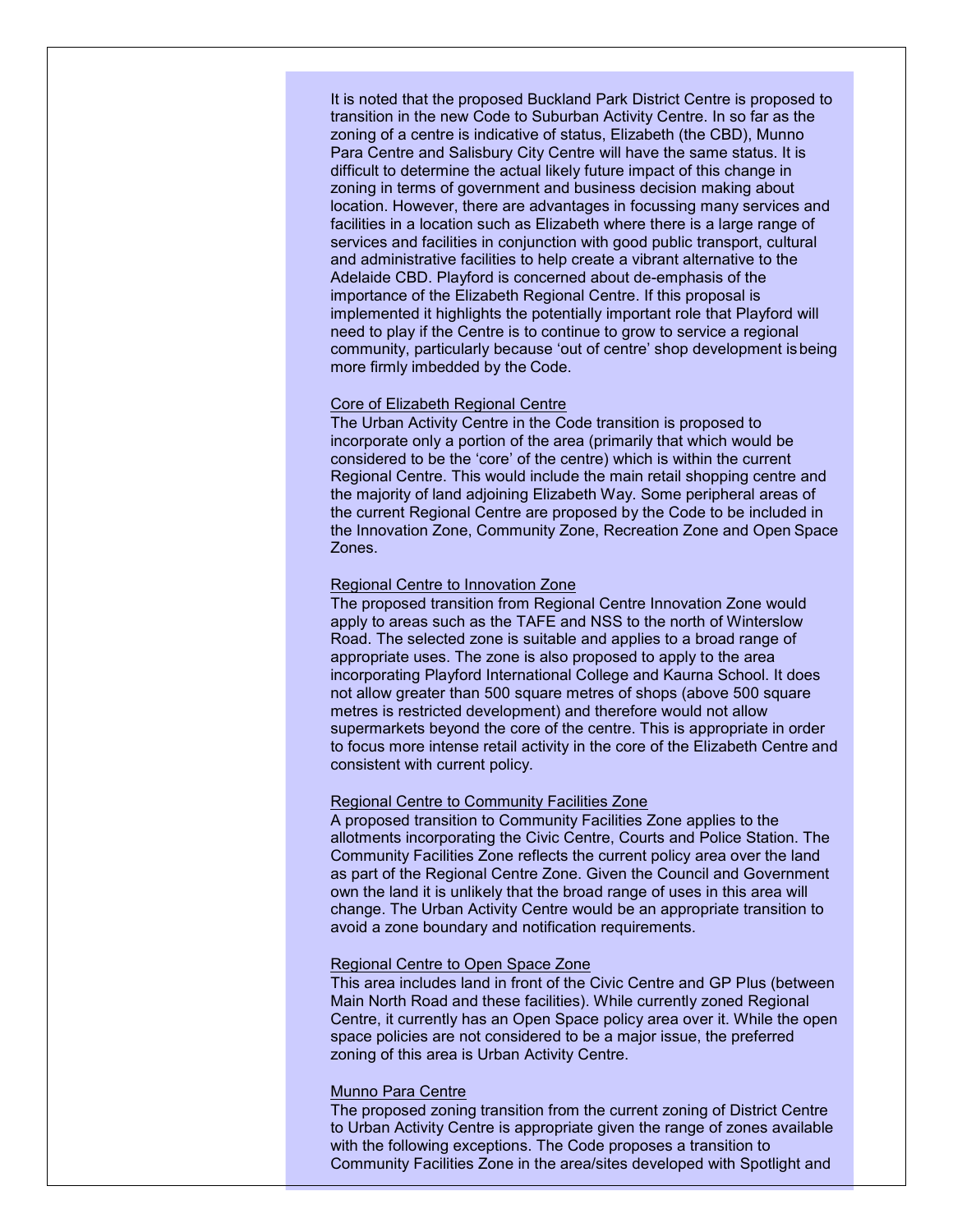Aldi supermarket. This is not an appropriate transition and should be included in the UAC given the current retail domination of this area, while the remainder of the proposed Community facilities zone, for example close to the Smithfield Railway Station is an appropriate reflection of the intent of the current zoning and current activities in the location.

#### One Tree Hill Township

The One Tree Hill Township is proposed to transition in the new Code to UAC. A small section of the township is also proposed to transition to the Township Zone. The transition to Urban Activity Centre is the most surprising of the proposed new zoning proposals and is not an appropriate transition. As discussed above, the UAC is clearly designed for higher order (larger) centres such as Elizabeth and Munno Para. Unusually the transition also proposes that this zone should be applied to a number of sites including Council owned open space and the One Tree Hill primary School site. This transition appears to be an error.

A range of zones have been reviewed from the suite proposed under the new Code in order to propose an appropriate Zone for the main street area of the One Tree Hill Township. The Township Zone is favoured because it is appropriate to the small scale environment of One Tree Hill. This zoning should only apply to the town centre/main street itself (this should include the areas within current Development Plan Precincts 30 and 35). The Residential Neighbourhood Zone (RN) is appropriate for the residential areas adjoining the main street, as proposed in the Code transition. The One Tree Hill School and open space reserve areas should also be included within the RN Zone which can appropriately cater for these activities (and not within the Urban Activity Centre Zone). A 1500 square metre allotment size minimum is proposed for this zone through an overlay which is generally consistent with the large semi-rural residential development of this area and cater for septic systems.

Urban Corridor (Boulevard) Zone

Urban Corridor (Business) Zone

Urban Corridor (Living) Zone

Urban Corridor (Main Street) Zone

Urban Neighbourhood Zone

Urban Renewal Zone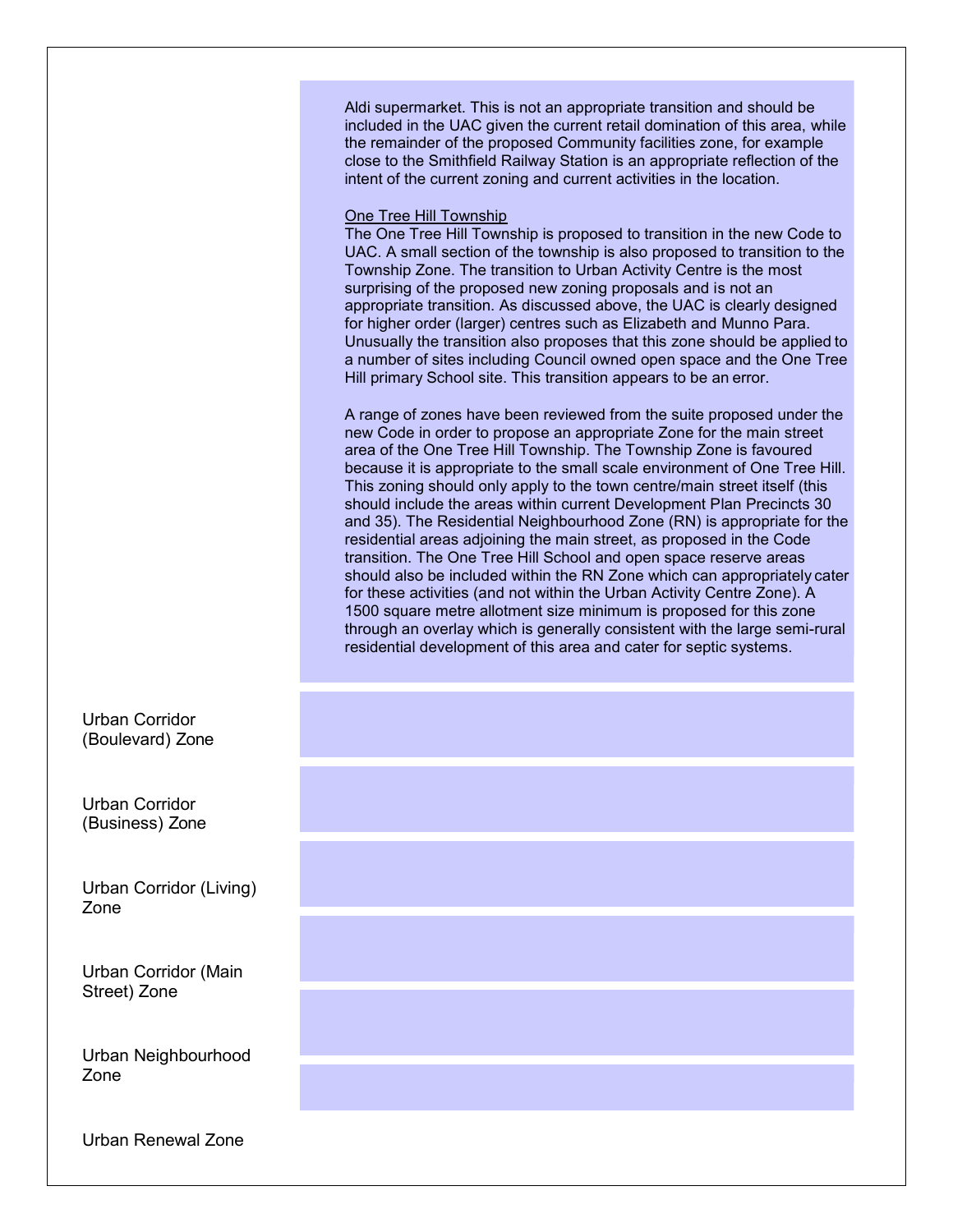Viticulture renewal Zone

Mixed Use Transition Subzone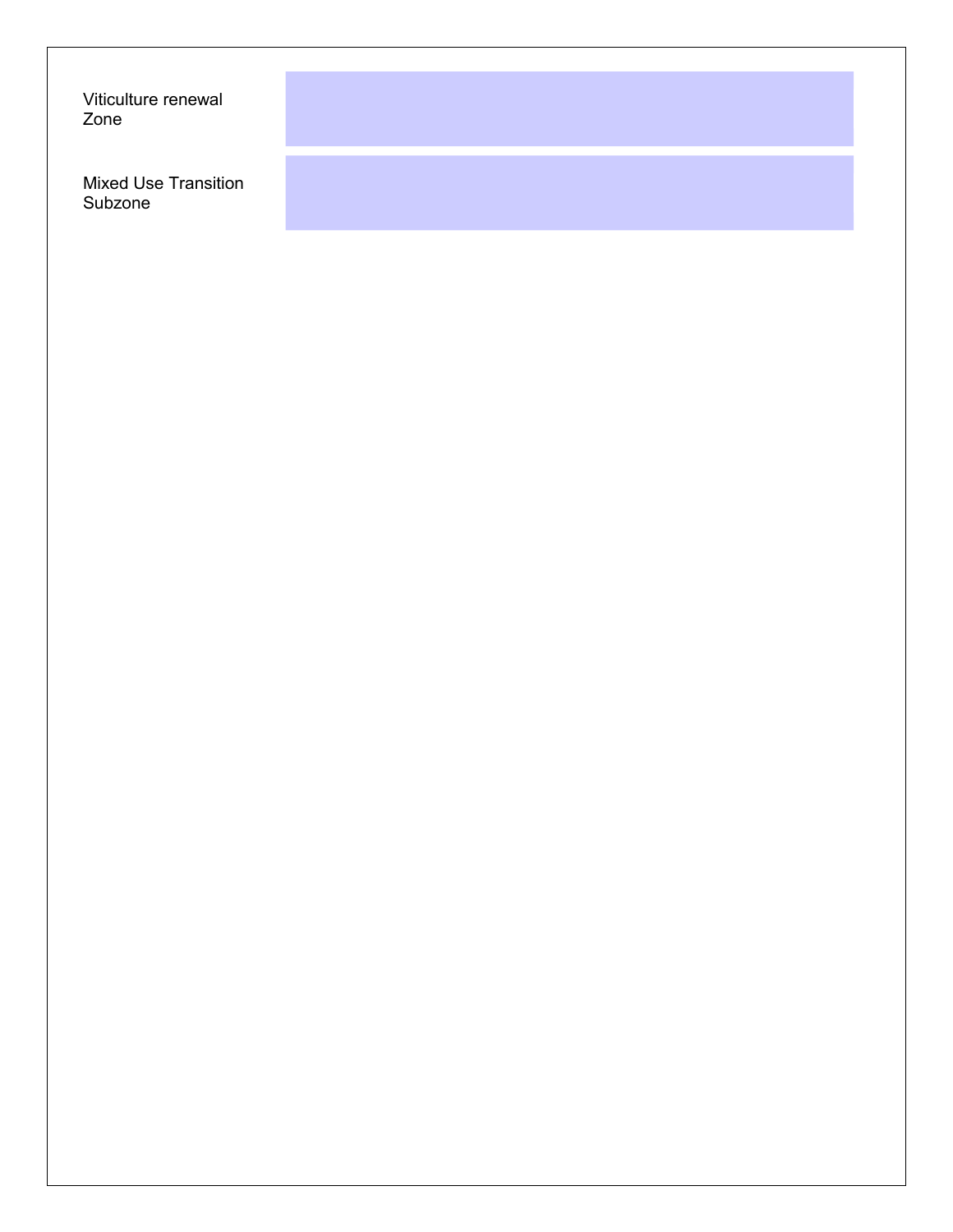



Please enter your feedback for general policy

*click next at the bottom of the page for next topic*

Advertise **Policy** 

**Animal Ke** Horse Ke Policy

Aquacultu **Policy** 

Beverage Rural Are **Policy** 

**Bulk Hand** Storage F General F

Clearnace Overhead **General F** 

Design in General F

Design in General F

| ments General                      |  |  |
|------------------------------------|--|--|
| eeping and<br>eping General        |  |  |
| ure General                        |  |  |
| <b>Production in</b><br>as General |  |  |
| dling and<br>Facilities<br>Policy  |  |  |
| e from<br>d Powerlines<br>Policy   |  |  |
| Rural Areas<br>Policy              |  |  |
| <b>Urban Areas</b><br>Policy       |  |  |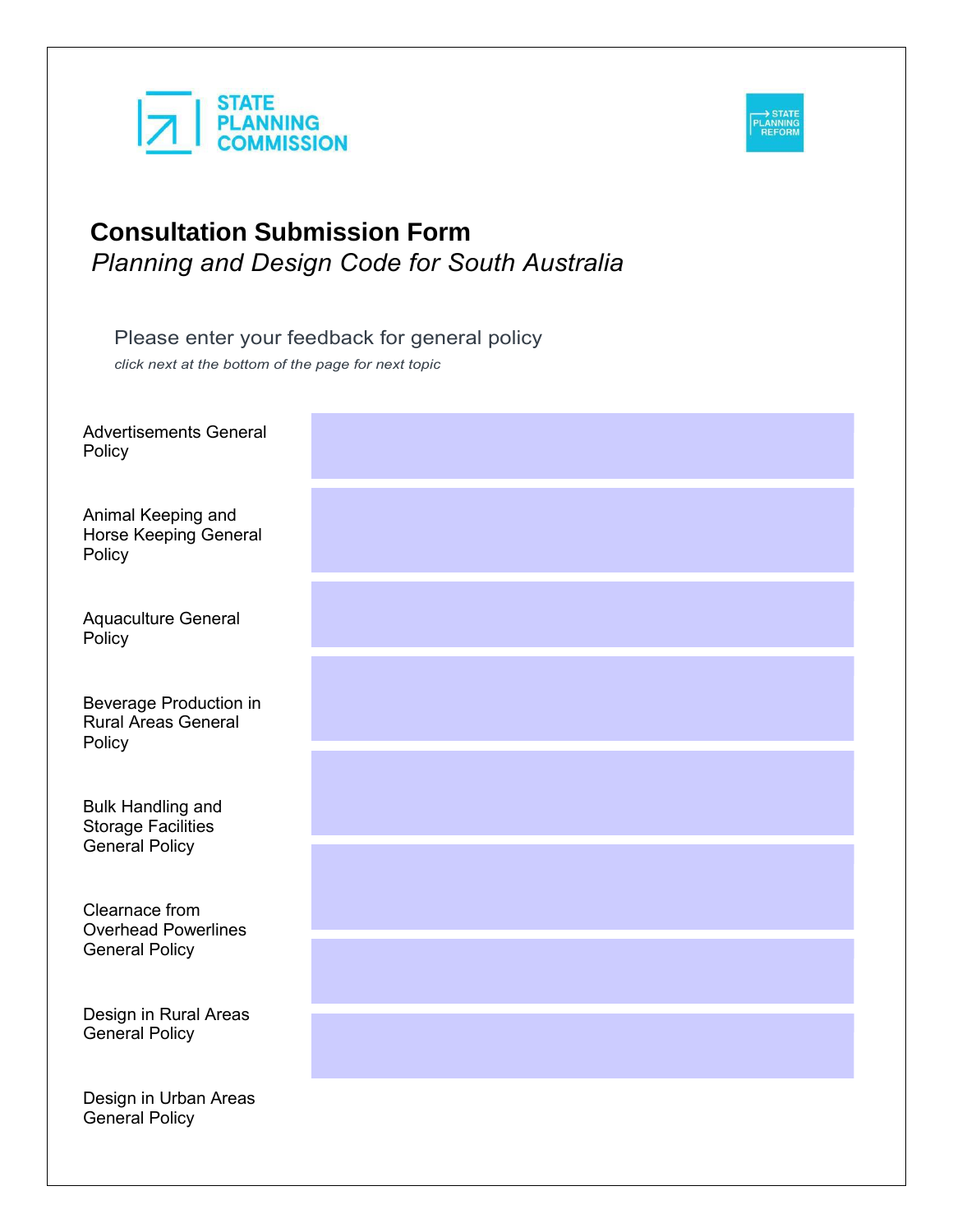Forestry General Policy

Housing Renewal General Policy

Infrastructure and Renewable Energy Facilities General Policy

Intensive Animal Husbundry and Daries General Policy

Interface between Land Uses General Policy

Land Division in Urban Areas General Policy

Land Division in Rural Areas General Policy

Marinas and On Water Structures General **Policy** 

Open Space and Recreation General Policy

Resource Extraction General Policy

Site Contamination General Policy

Tourism Development General Policy

Transport Access and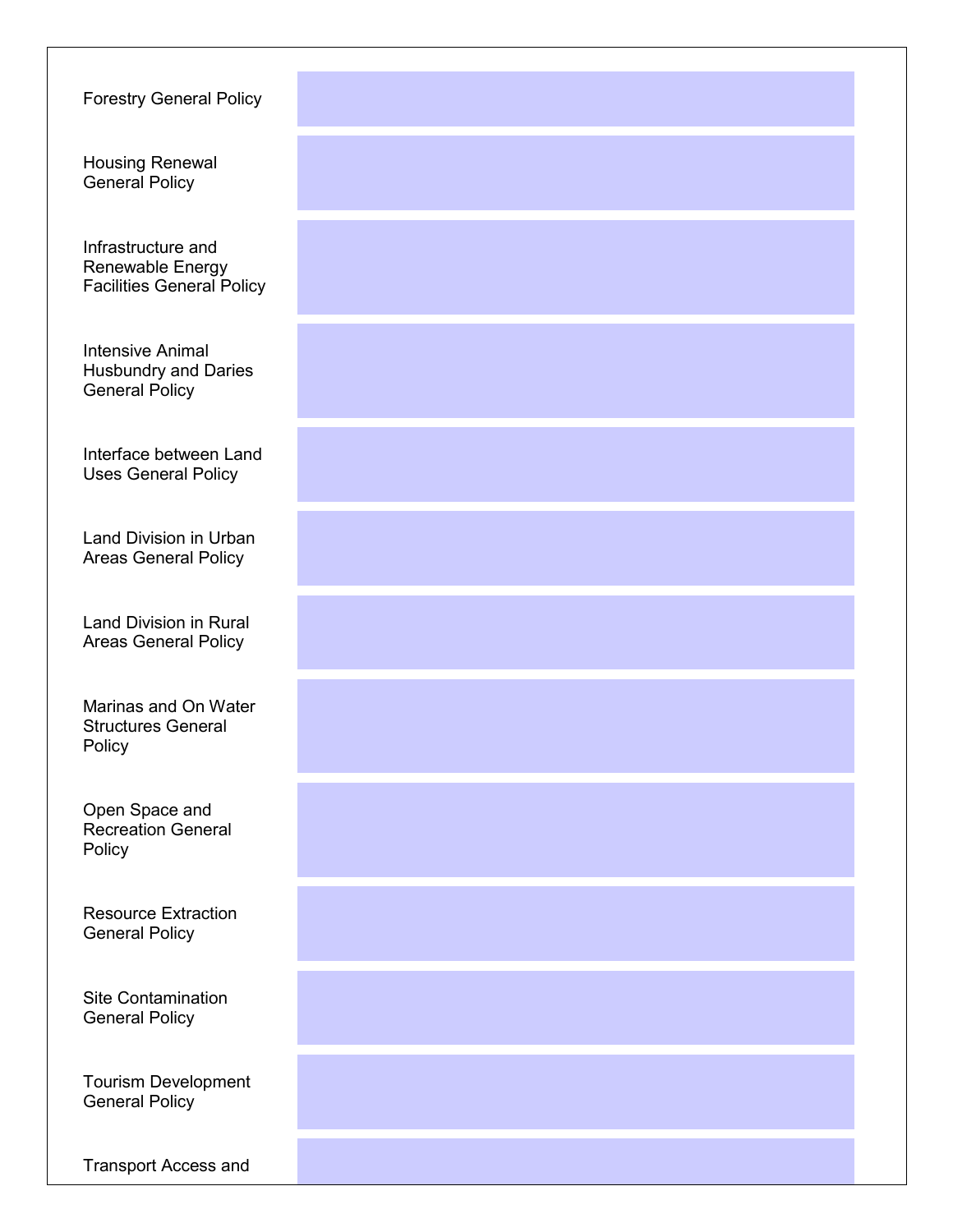Parking General Policy

Waste Treatment and Management General Policy

Workers Accommodation and Settlements General Policy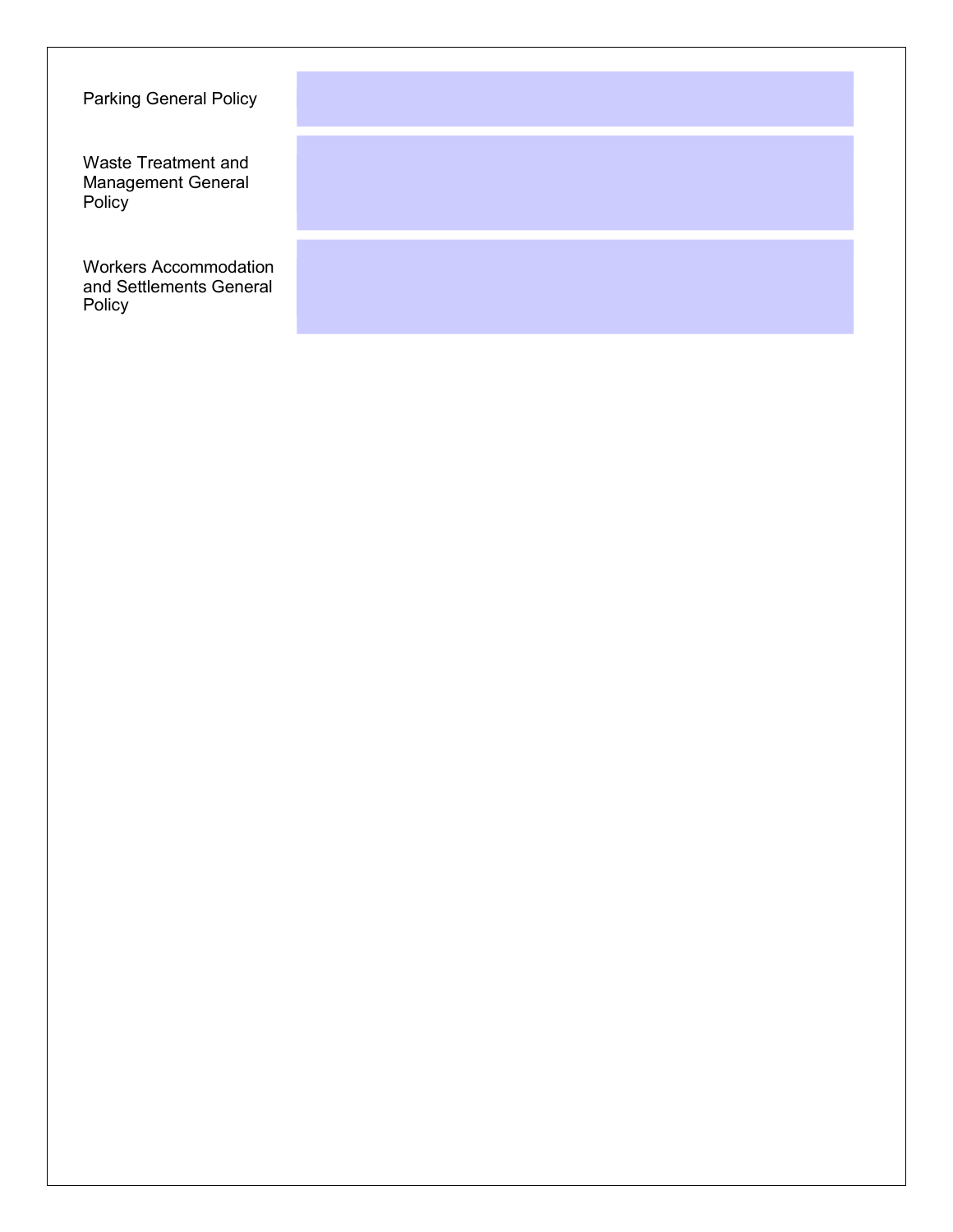



Please enter your feedback for Land use Definition *click next at the bottom of the page for next topic*

| Agricultural building<br>definition       |                                                                                                                                                                                                                                                                                                                                                                                                                                                                                                                                                      |
|-------------------------------------------|------------------------------------------------------------------------------------------------------------------------------------------------------------------------------------------------------------------------------------------------------------------------------------------------------------------------------------------------------------------------------------------------------------------------------------------------------------------------------------------------------------------------------------------------------|
| Ancillary<br>accommodation<br>definition  | Name change from 'dependent accommodation' – no longer implies<br>that the accommodation is for family only, nothing about renting out<br>individually.<br>Nothing mentioned about minimum size of land, although if the land is<br>small this may impact on POS and be refused anyway.<br>No extra car parking space is required.<br>A granny flat with a bedroom and a living room but no bathroom would<br>not fall within this definition - would default to granny flat or another<br>term, may need to be notified/referred (wouldn't be DTS). |
| Animal keeping<br>definition              |                                                                                                                                                                                                                                                                                                                                                                                                                                                                                                                                                      |
| Aquaculture definition                    | Defined by other legislation. No comment from Council                                                                                                                                                                                                                                                                                                                                                                                                                                                                                                |
| Automotive collision<br>repair definition | Not restricted in some zones while 'motor repair station' is (Business<br>Neighbourhood Zone).                                                                                                                                                                                                                                                                                                                                                                                                                                                       |
| Bulky goods outlet<br>definition          | Definition has been copied from Development Regulations 2008. Does<br>not resolve confusion between 'bulky goods outlet' and 'shop'. Shop is<br>restricted development in some zones where as bulky goods outlet is<br>not (Employment Zone).                                                                                                                                                                                                                                                                                                        |
| Caravan and tourist                       | Well-defined, good that 'short-term' is included in definition. Supported                                                                                                                                                                                                                                                                                                                                                                                                                                                                            |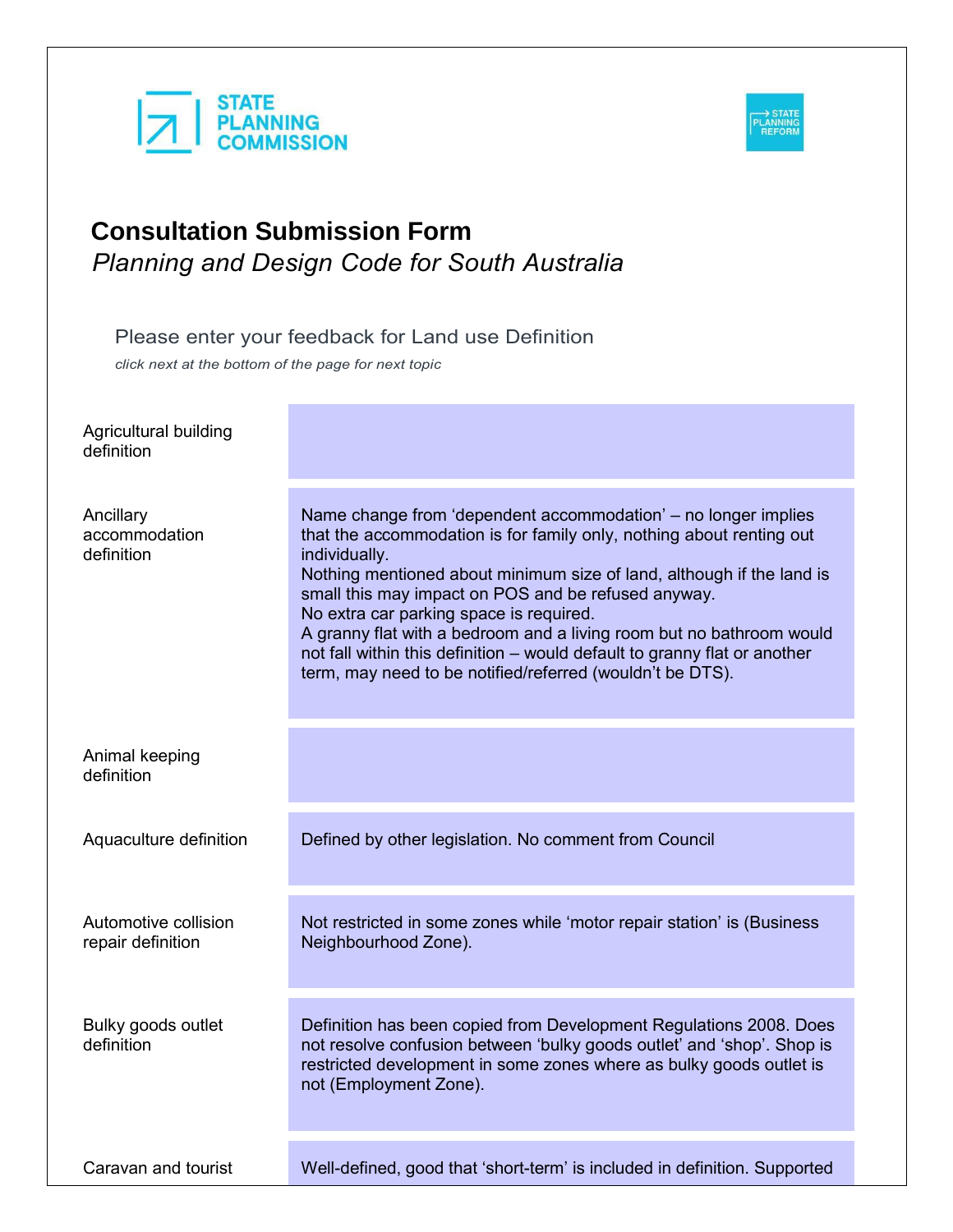| park definition                                                   | by Council                                                                                                                                                                                                                                                |
|-------------------------------------------------------------------|-----------------------------------------------------------------------------------------------------------------------------------------------------------------------------------------------------------------------------------------------------------|
| <b>Commercial forestry</b><br>definition                          | Commercial forest is defined in Regulations and has similar meaning to<br>commercial forestry definition in new code. Definition supported by<br>Council                                                                                                  |
| Consulting room<br>definition                                     |                                                                                                                                                                                                                                                           |
| Cropping definition                                               |                                                                                                                                                                                                                                                           |
| Dairy definition                                                  |                                                                                                                                                                                                                                                           |
| Detached dwelling<br>definition                                   | Replicates existing definition in Development Regulations. Ambiguous<br>definition that does not provide clarity in land use between dwelling typology.<br>Recommend better definition of dwelling types.                                                 |
| Dwelling definition                                               | Replicates existing definition in Development Regulations. Ambiguous<br>definition that does not provide clarity in land use between dwelling typology.<br>Recommend better definition of dwelling types.                                                 |
|                                                                   |                                                                                                                                                                                                                                                           |
| Educational<br>establishment definition                           | Definition has been copied from Development Regulations 2008. No<br>objection from Council                                                                                                                                                                |
| <b>Electricity substation</b><br>definition<br>Farming definition | Farming now does not include agriculture, but agriculture is not<br>defined. Farming can only be cropping, grazing or low intensity animal<br>husbandry. Some things may not fall into farming but neither do they<br>fall into horticulture (potatoes?). |
|                                                                   | Definition has been copied from Development Regulations 2008.                                                                                                                                                                                             |
| Fuel depot definition                                             | Copied from Development Regulations 2008, but exclusions no longer<br>include service industry (no longer defined, could now be part of light<br>industry).                                                                                               |
| General industry<br>definition                                    |                                                                                                                                                                                                                                                           |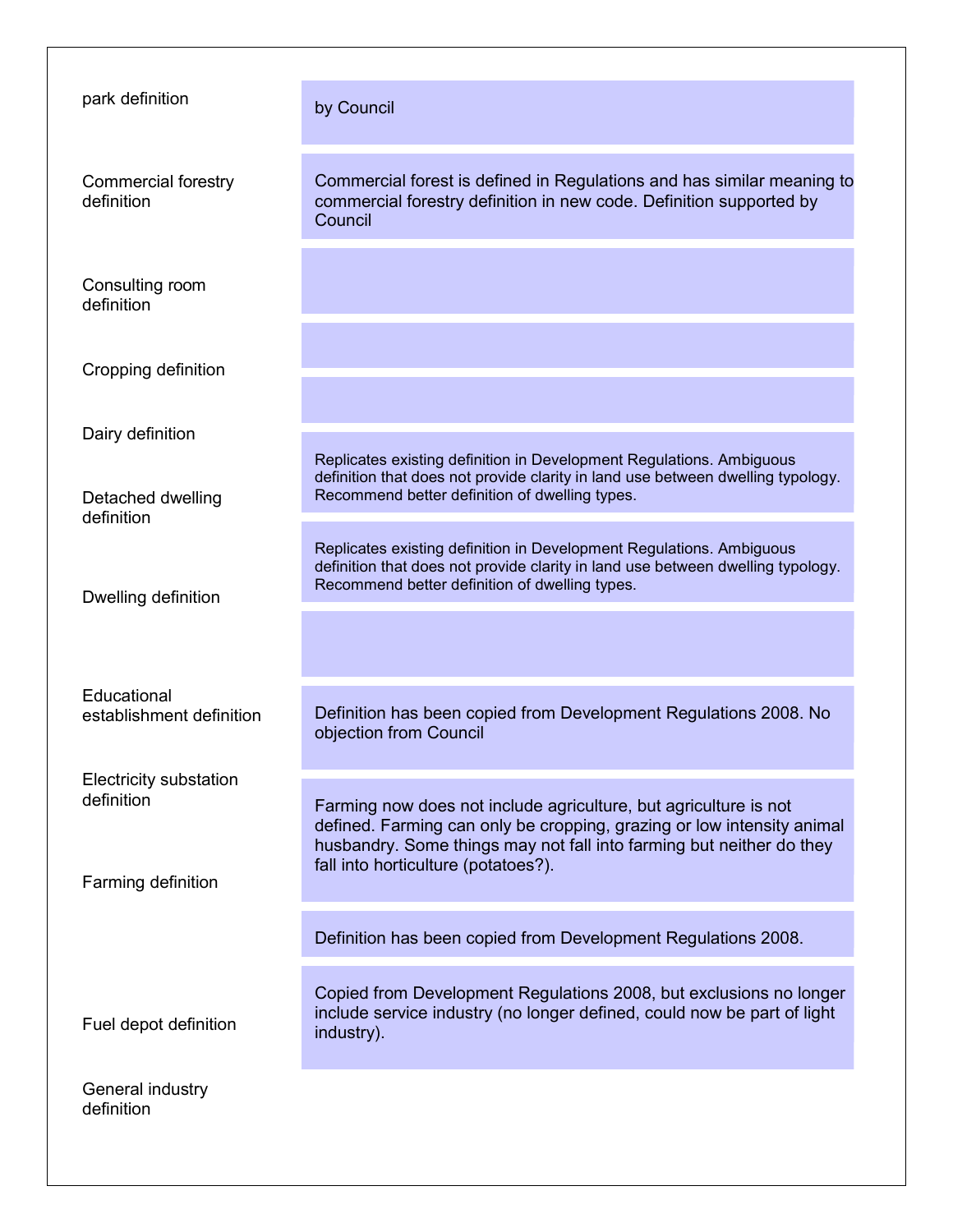| Group dwelling<br>definition                       | Replicates existing definition in Development Regulations. Ambiguous<br>definition that does not provide clarity in land use between dwelling typology.<br>Recommend better definition of dwelling types. |
|----------------------------------------------------|-----------------------------------------------------------------------------------------------------------------------------------------------------------------------------------------------------------|
| Horse keeping<br>definition                        |                                                                                                                                                                                                           |
| Horticulture definition                            |                                                                                                                                                                                                           |
| Hotel definition                                   |                                                                                                                                                                                                           |
| Indoor recreation facility<br>definition           | Copied from Development Regulations 2008, Council supports that<br>land uses such as gym and yoga studio are now specifically included.                                                                   |
| Industry definition                                |                                                                                                                                                                                                           |
| Intensive animal<br>husbandry definition           |                                                                                                                                                                                                           |
| Landfill definition                                | Similar to existing landfill depot definition in EPA Act - provides better<br>detail than previous definition and is supported by Council.                                                                |
| Light industry definition                          |                                                                                                                                                                                                           |
| Low intensity animal<br>husbandry definition       |                                                                                                                                                                                                           |
| Motor repair station<br>definition                 |                                                                                                                                                                                                           |
| Mushroom production<br>definition                  |                                                                                                                                                                                                           |
| Office definition                                  |                                                                                                                                                                                                           |
| Organic waste<br>processing facility<br>definition |                                                                                                                                                                                                           |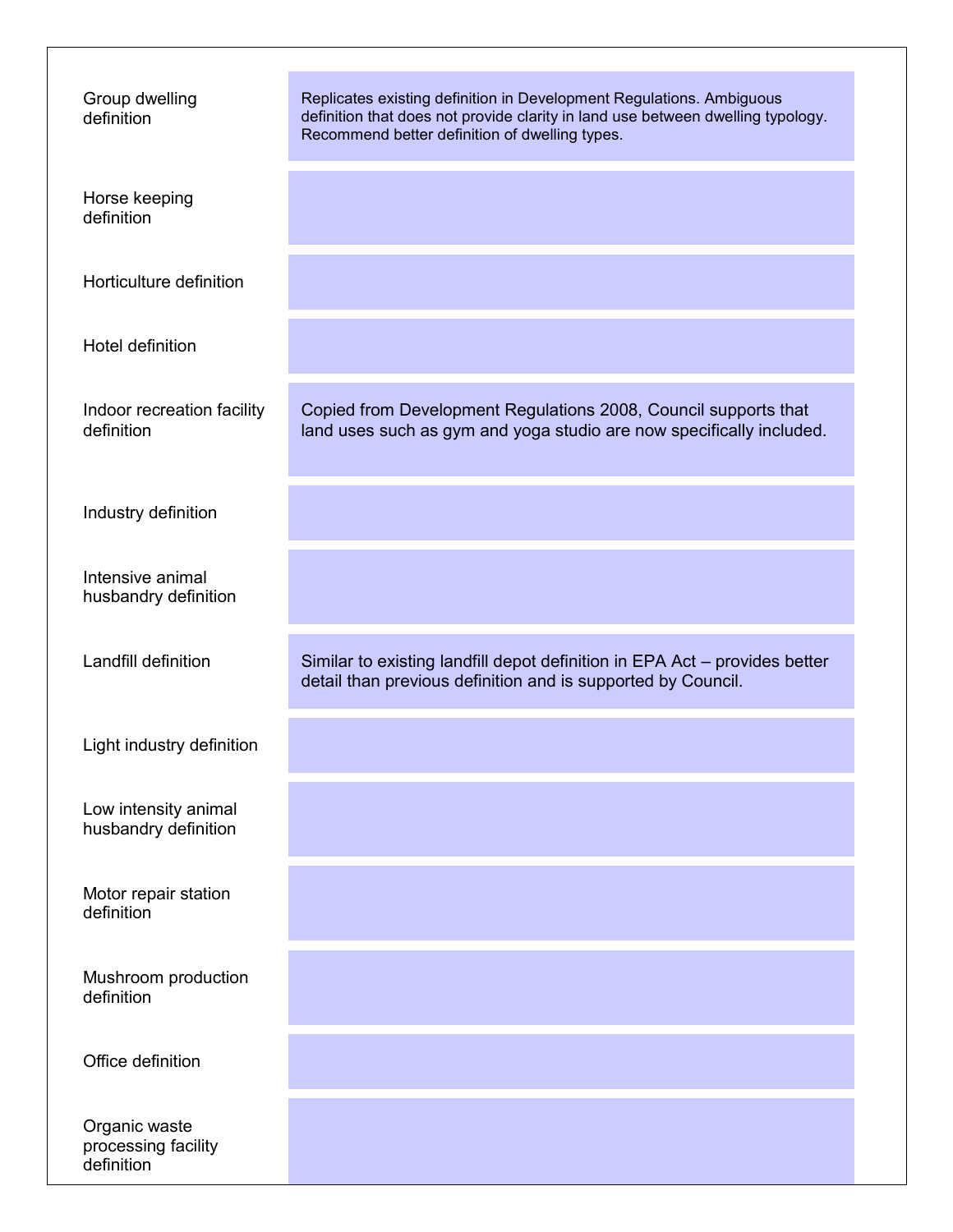| Outbuilding definition                                       | New definition – generally supported by Council                                                                                                                                                           |
|--------------------------------------------------------------|-----------------------------------------------------------------------------------------------------------------------------------------------------------------------------------------------------------|
| Personal or domestic<br>services establishment<br>definition | Not previously defined but listed under shop in Dev Regulations - new<br>definition provides clarity and is supported by Council                                                                          |
| Place of worship<br>definition                               |                                                                                                                                                                                                           |
| Pre-school definition                                        |                                                                                                                                                                                                           |
| Protective tree netting<br>structure definition              | Definition has been copied from Development Regulations 2008.                                                                                                                                             |
| Public service depot<br>definition                           | Replicates existing- supported by Council                                                                                                                                                                 |
| Recreation area<br>definition                                |                                                                                                                                                                                                           |
| Renewable energy<br>facility definition                      |                                                                                                                                                                                                           |
| Residential flat building<br>definition                      | Replicates existing definition in Development Regulations. Ambiguous<br>definition that does not provide clarity in land use between dwelling typology.<br>Recommend better definition of dwelling types. |
| <b>Residential park</b><br>definition                        |                                                                                                                                                                                                           |
| <b>Restaurant definition</b>                                 | Definition has been copied from Development Regulations 2008. Is still<br>included as a shop which creates confusion                                                                                      |
| Retail fuel outlet<br>definition                             |                                                                                                                                                                                                           |
| <b>Retirement facility</b><br>definition                     |                                                                                                                                                                                                           |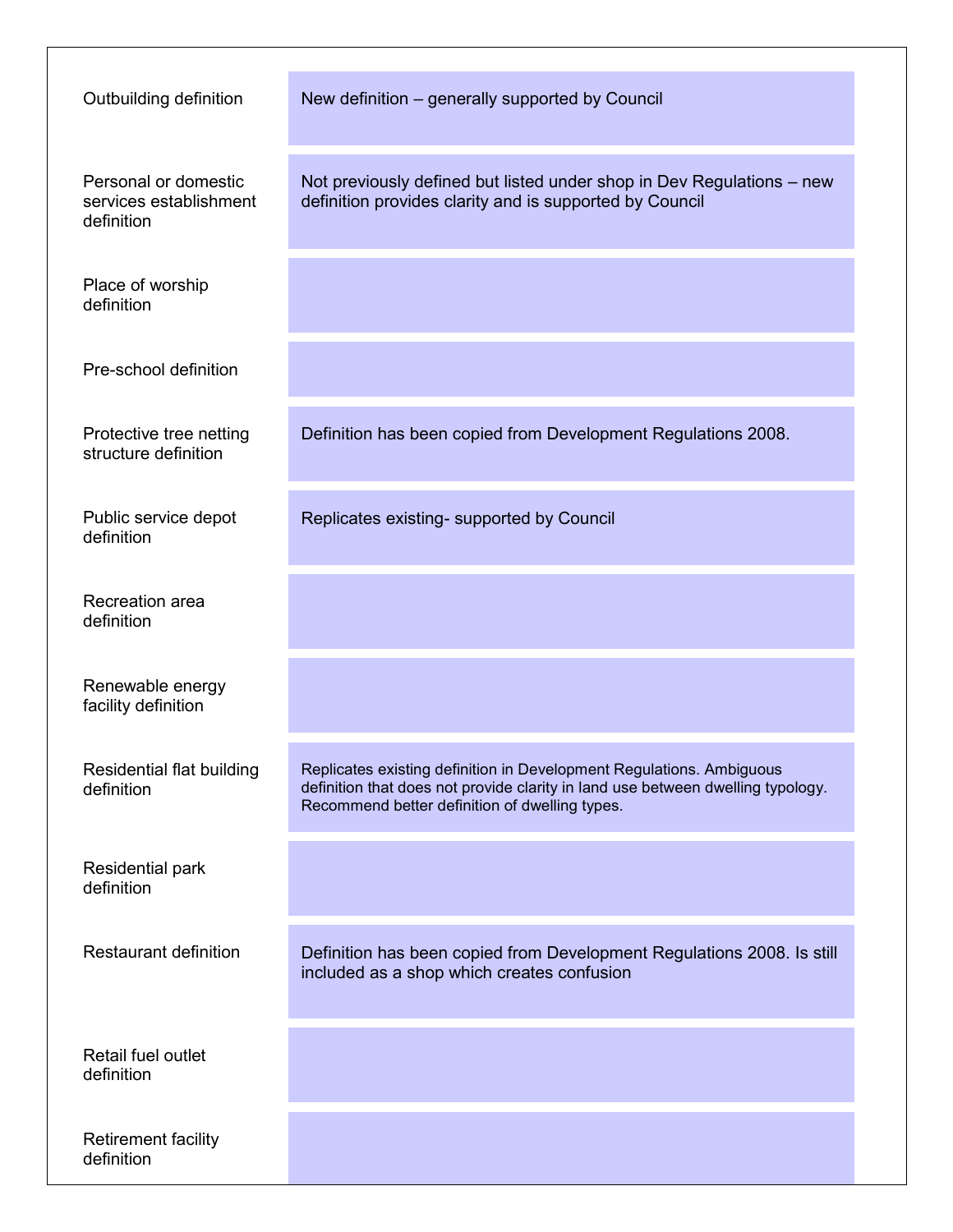| Row dwelling definition                       | Replicates existing definition in Development Regulations. Ambiguous<br>definition that does not provide clarity in land use between dwelling typology.<br>Recommend better definition of dwelling types.        |
|-----------------------------------------------|------------------------------------------------------------------------------------------------------------------------------------------------------------------------------------------------------------------|
| Semi-detached dwelling<br>definition          | Replicates existing definition in Development Regulations. Ambiguous<br>definition that does not provide clarity in land use between dwelling typology.<br>Recommend better definition of dwelling types.        |
| Service trade premises<br>definition          |                                                                                                                                                                                                                  |
| Shop definition                               | Question benefit of keeping restaurant within definition given it has its own<br>definition, especially given increased DTS exceptions for shops in some zone-<br>takeway restaurants may become DTS applicable. |
| Special industry<br>definition                |                                                                                                                                                                                                                  |
| Stock slaughter works                         |                                                                                                                                                                                                                  |
| definition                                    |                                                                                                                                                                                                                  |
| Stock sales yard<br>definition                | Definition has been copied from Development Regulations 2008.<br>Generally appropriate                                                                                                                           |
| Store definition                              | New definition. Generally supported by Council                                                                                                                                                                   |
| <b>Student</b><br>accommodation<br>definition |                                                                                                                                                                                                                  |
| Supported<br>accommodation<br>definition      | Replicates existing definition in Telecommunications Act 1997 and is<br>supported by Council                                                                                                                     |
| Telecommunications<br>facility definition     |                                                                                                                                                                                                                  |
| <b>Tourist accommodation</b><br>definition    |                                                                                                                                                                                                                  |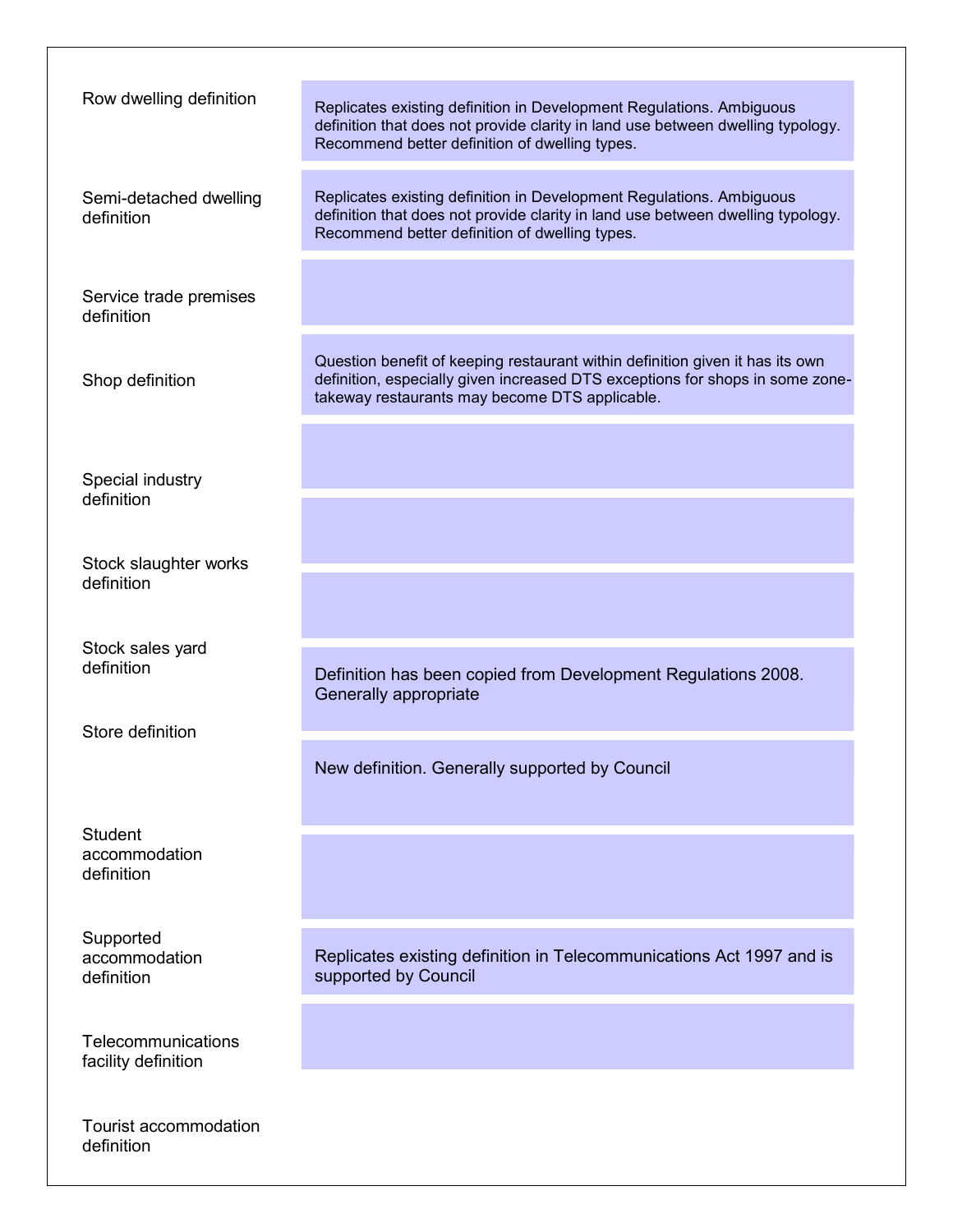Warehouse definition

Wind farm definition

Workers' accommodation definition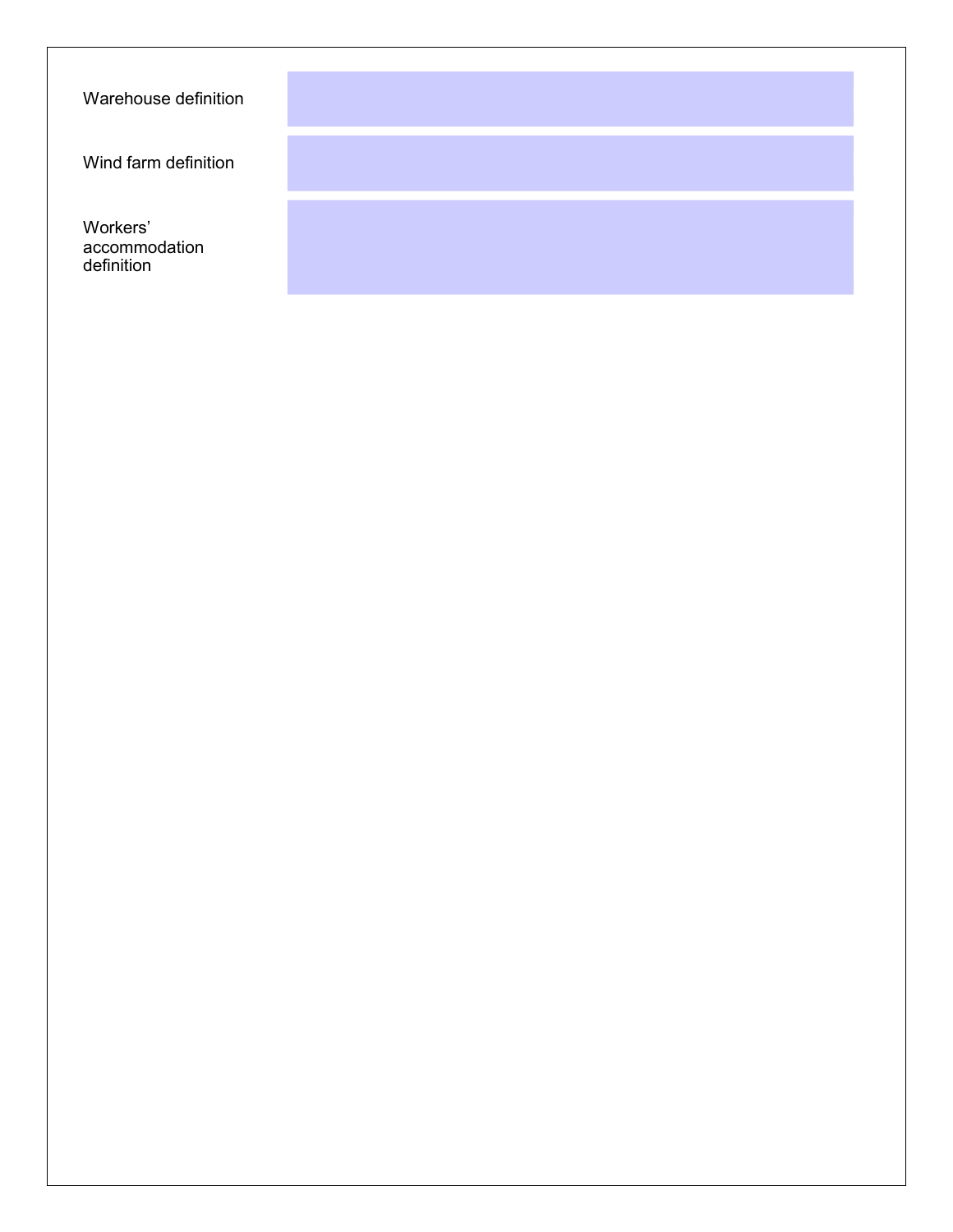



Please enter your feedback for Admin Definitions

*click next at the bottom of the page for next topic*

| <b>AEP</b> (Annual<br>Exceedance<br>Probability) |                                                                                                                                   |
|--------------------------------------------------|-----------------------------------------------------------------------------------------------------------------------------------|
| AHD (Australian<br>Height Datum)                 |                                                                                                                                   |
| Asset protection<br>zone                         | New definition- supported by Council                                                                                              |
| Battle-axe<br>allotment                          | Definition has been copied from Development Regulations 2008, now also<br>includes an illustration which is supported for clarity |
| Battle-axe<br>allotment                          |                                                                                                                                   |
| <b>Building height</b>                           |                                                                                                                                   |
| <b>Building level</b>                            |                                                                                                                                   |
| <b>Building line</b>                             | Definition has been copied from Development Regulations 2008. Generally<br>supported by Council                                   |
| <b>Bushfire buffer</b><br>zone                   |                                                                                                                                   |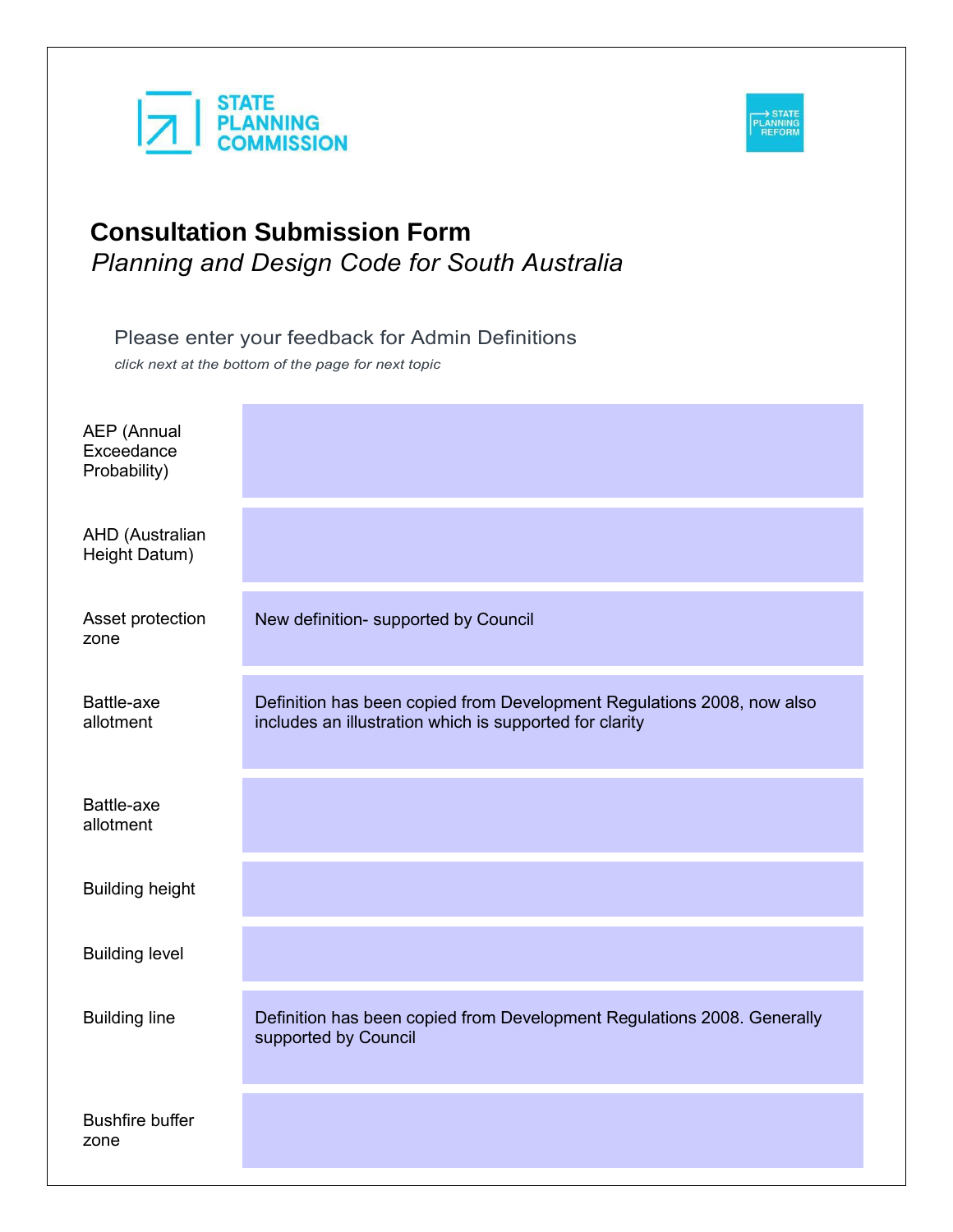| Defence aviation<br>area      |                                                                                                                                                                                                                                        |
|-------------------------------|----------------------------------------------------------------------------------------------------------------------------------------------------------------------------------------------------------------------------------------|
| Density                       | Poor definition- equates to net density. Will result in excessively high density<br>to allotment sizes. Requires reworking and reconsideration. Clarify if intended<br>to be gross density                                             |
| FFL (Finished floor<br>Level) |                                                                                                                                                                                                                                        |
| Gross leasable<br>floor area  |                                                                                                                                                                                                                                        |
| Groundwater                   |                                                                                                                                                                                                                                        |
| Habitable room                |                                                                                                                                                                                                                                        |
| Heritage<br>agreement         | New definition- needs clarification on net or gross density, otherwise generally<br>supported                                                                                                                                          |
| High-density                  | New definition – generally supported when considered with medium and low-<br>rise definitions however definition of levels- i.e. above ground is required for<br>clarity.                                                              |
| High-rise                     |                                                                                                                                                                                                                                        |
|                               | New definition. Generally supported however clarify if deliveries and servicing are<br>included as part of the hours of operation- are activites generally associated with a<br>land use but often occur early morning/ later at night |
| Hours of operation            |                                                                                                                                                                                                                                        |
|                               |                                                                                                                                                                                                                                        |
| Low-density                   |                                                                                                                                                                                                                                        |
| Low rise                      |                                                                                                                                                                                                                                        |
| Medium-density                |                                                                                                                                                                                                                                        |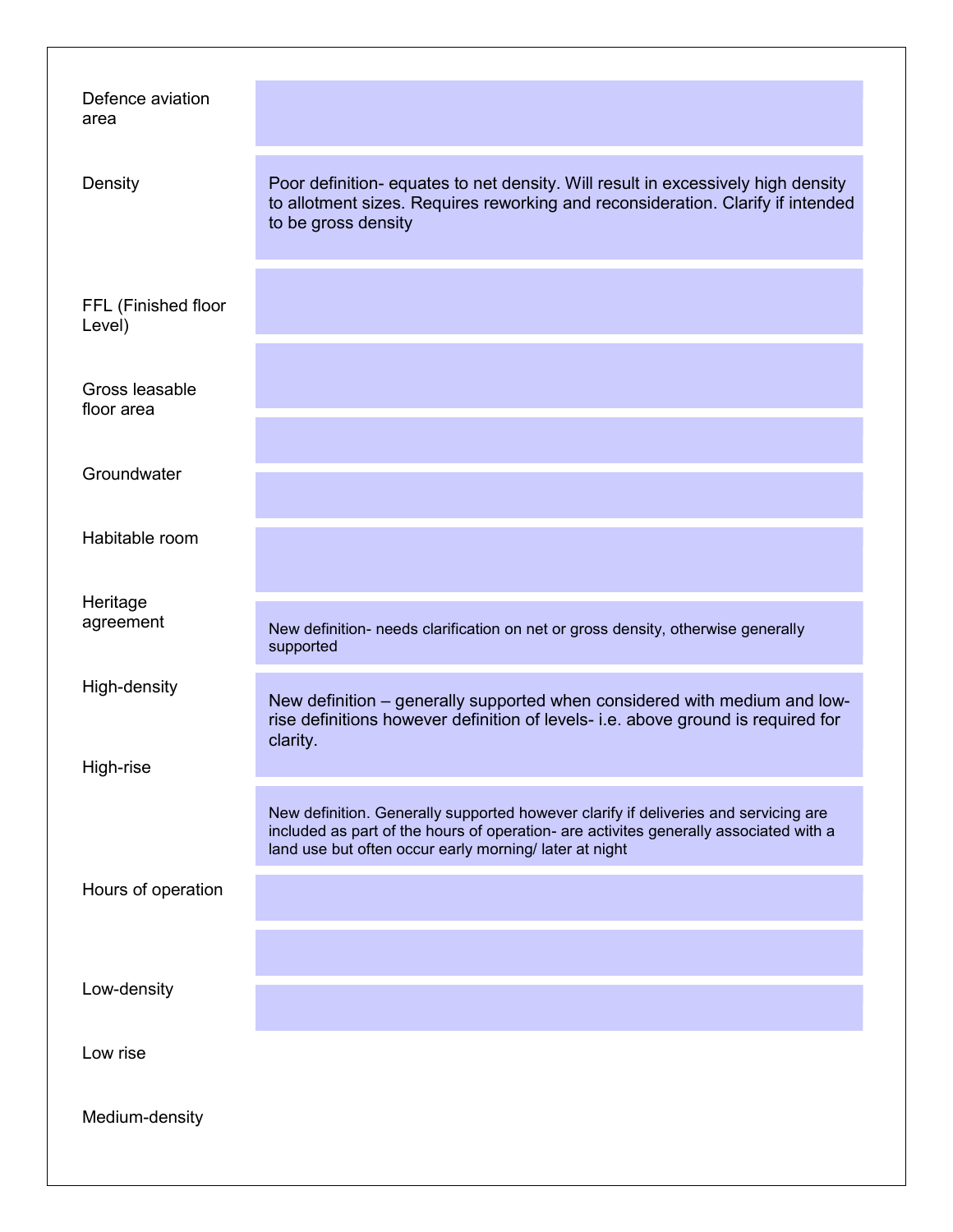| Medium-rise             |                                                                                                                 |
|-------------------------|-----------------------------------------------------------------------------------------------------------------|
| Mezzanine               |                                                                                                                 |
| Native vegetation       | Replicates existing definition under Native Vegetation Act 1991.                                                |
| Non-sensitive use       | New definition - means everything that is not a sensitive use (defined in EPA<br>Act 1993). Generally supported |
| Power system            |                                                                                                                 |
| Primary street          |                                                                                                                 |
| Private open<br>Space   |                                                                                                                 |
| Proclaimed<br>shipwreck |                                                                                                                 |
| Secondary street        |                                                                                                                 |
| Sensitive receiver      |                                                                                                                 |
| Sensitive use           | New definition - supported in encouraging increased greening and supports                                       |
| Site                    | new plantings and trees. Supported by Council.                                                                  |
| Soft-landscaping        |                                                                                                                 |
|                         |                                                                                                                 |
| South                   |                                                                                                                 |
| South facing            |                                                                                                                 |
|                         |                                                                                                                 |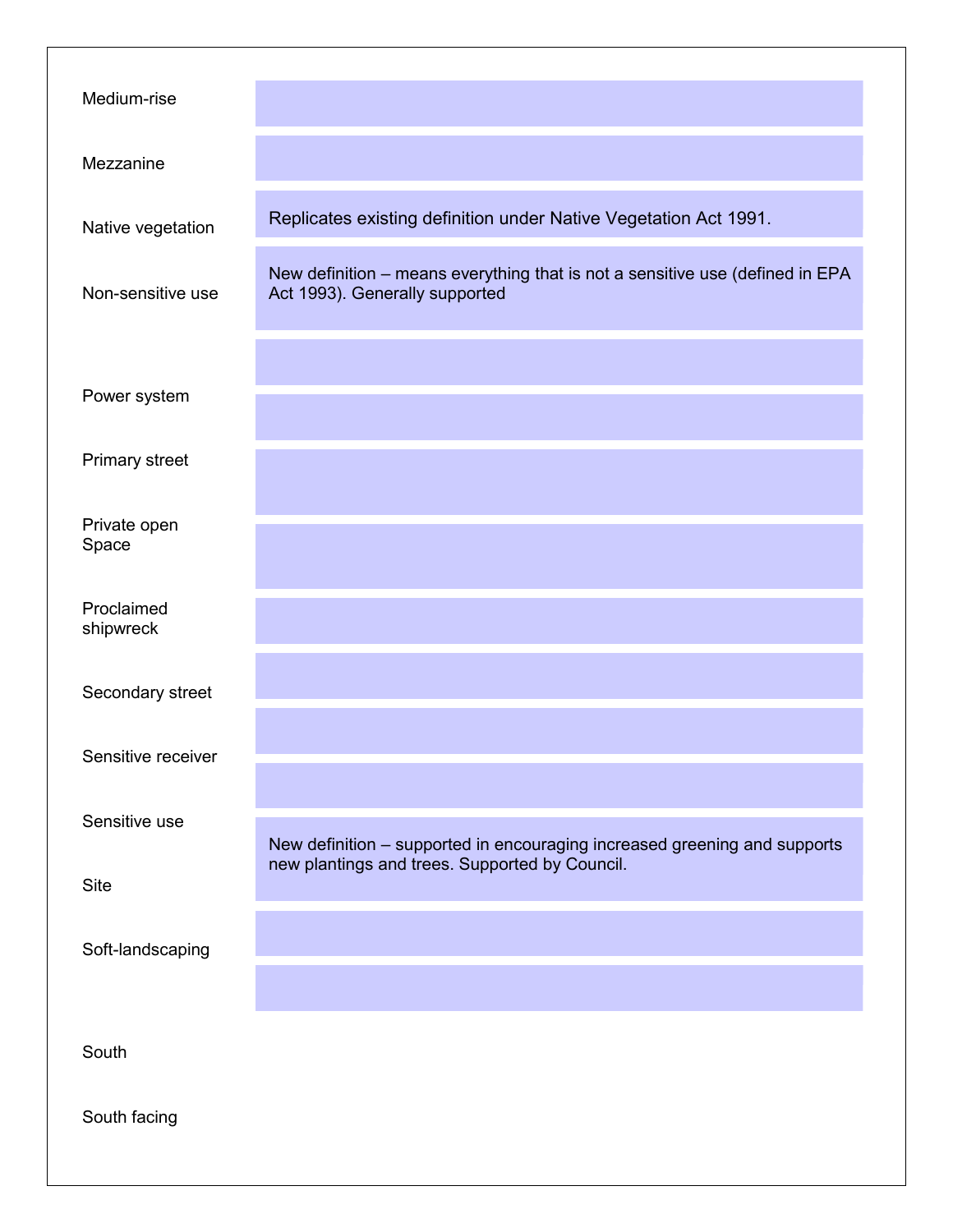| Standard sea flood<br>risk level |                                                                                                                                                                                                                                                                                                                                                                                                                                                                                                                                                                                                                                                                                    |
|----------------------------------|------------------------------------------------------------------------------------------------------------------------------------------------------------------------------------------------------------------------------------------------------------------------------------------------------------------------------------------------------------------------------------------------------------------------------------------------------------------------------------------------------------------------------------------------------------------------------------------------------------------------------------------------------------------------------------|
| Tangent point                    |                                                                                                                                                                                                                                                                                                                                                                                                                                                                                                                                                                                                                                                                                    |
| Terrace<br>arrangement           | New definition – somewhat helpful to distinguish between row dwellings and<br>detached dwellings which abut, provisions for row dwellings and terrace<br>arrangements seem to be the same.                                                                                                                                                                                                                                                                                                                                                                                                                                                                                         |
| Total floor area                 |                                                                                                                                                                                                                                                                                                                                                                                                                                                                                                                                                                                                                                                                                    |
| Wall height                      |                                                                                                                                                                                                                                                                                                                                                                                                                                                                                                                                                                                                                                                                                    |
| Waste                            | Replicates existing definition under Environmental Protection Act.<br>Council has concern over current definition in that it captures everything <i>i.e.</i><br>"any discarded, dumped, rejected, abandoned, unwanted or surplus<br>matter, whether or not intended for sale or for purification or resource<br>recovery by a separate operation from that which produced the matter".<br>Recommend new code uses includes and excludes columns to better<br>define "waste" such as includes rubbish, sewage, effluent, debris etc<br>excludes by-products, recycled and second hand materials or perhaps<br>come up with a better definition to state waste is unusable material. |
|                                  |                                                                                                                                                                                                                                                                                                                                                                                                                                                                                                                                                                                                                                                                                    |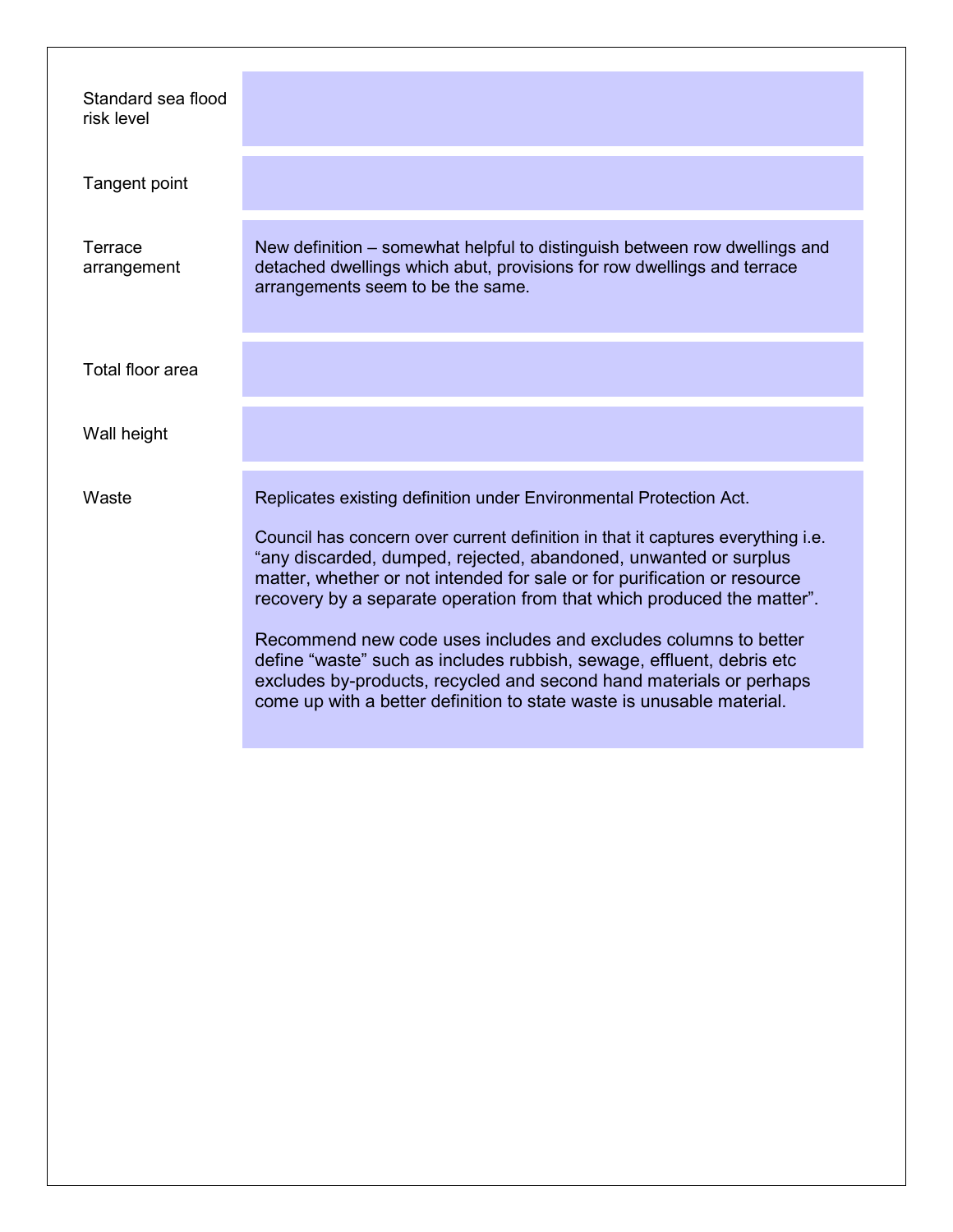



Please enter your general feedback here

# **Restricted Development in the New Code**

### **Summary**

Reducing the range of development in the new Restricted development category is supported. However, it is considered that the extent of reduction is an overreaction to the desire to facilitate development throughout the State which will be likely to have some adverse consequences. While lists should be minimised, there is a need to carefully expand the range of development in the Restricted lists in order to ensure that inordinate time is not spent on dealing with development which should be 'turned away' at the counter.

# **Commentary**

The Planning and Design Code does not retain the current lists of Non-Complying Development for each of the new zones that are part of the Code. In its place is a new category called Restricted Development which also has a different process for consideration of development applications. The current non-complying process substantially involves Council in the assessment process with a concurrence from the State required if Council recommends approval.

The new process for Restricted development does not involve Council and requires approval by the State Government through the State Commission Assessment Panel (SCAP).

This process is part of the delivery on the new objectives of the Planning Development and Infrastructure Act which has a key objective of facilitating development. The State's intention is to deal with what is considered to be excessively long lists and sometimes inadequately considered ranges of non-complying development in current Development Plans which can create a barrier to approval of some developments that may warrant approval under some circumstances.

In general, the minimal lists of Restricted Development are considered to be an overreaction to the objectives of the PDI Act. It would be appropriate for the lists to include a small range of development (with the range dependent on the circumstances applicable for each zone) which is not likely under the vast majority of circumstances to warrant development approval. The disadvantage of this process is that Council is not involved in the consideration of Restricted development. Alternatively, or in conjunction with this a range of development could be included as a performance outcome for each zone to guide the general range of development which is not generally appropriate within the zone. This would help to avoid those forms of development which are clearly unlikely to warrant consideration as development applications and the generation of additional unnecessary applications.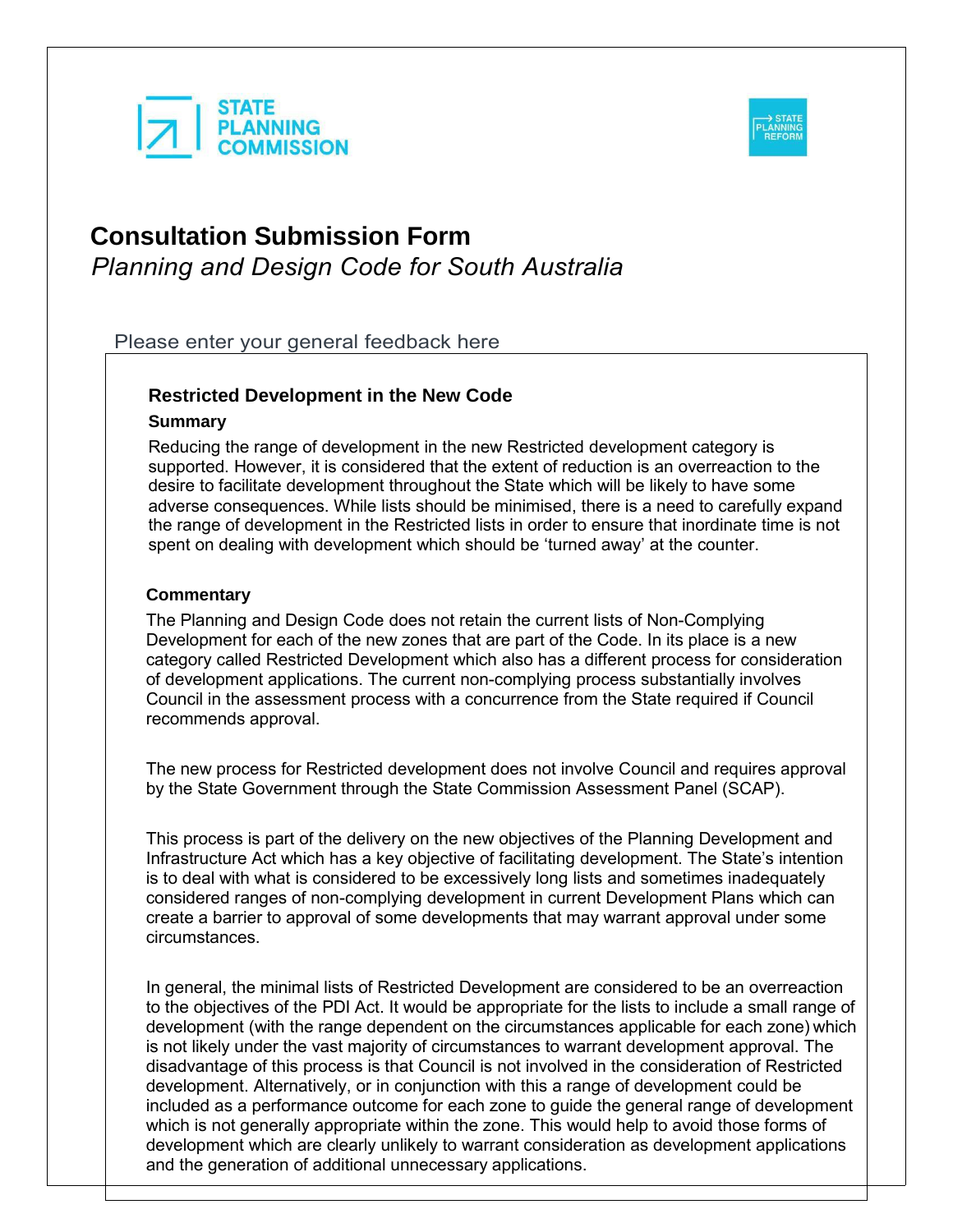# **People and Neighbourhoods Policy Discussion Paper**

# **Summary**

The timing of release of the discussion paper in conjunction with the consultation on the Code has not provided sufficient time to enable proper analysis and discussion. Some of the ideas included are encouraging, and recognition of the impact of infill development and urban renewal is appropriate.

The paper does however highlight the need for a commitment to ongoing research and review to ensure that improvements will be possible progressively over time. This would allow for careful consideration, engagement and discussion, rather than being allowed to build up and require resolution 'in bulk' as appears to be the case with some issues in the Code introduction.

# **Commentary**

The State Planning Commission released a People and Neighbourhoods Policy Discussion Paper in September 2019, immediately before the release of the Planning and Design Code for consultation. The discussion paper seeks comment by the 28 February 2019 which aligns with the closing date for comments on the Planning and Design Code.

The practical value of the release of the Discussion Paper is diminished by the inability to provide the focus on this document that it deserves due to the need for a primary focus on providing comment on the consultation for the Planning and Design Code. The timing does not enable appropriate discussion and debate of the contents to enable appropriate inclusion of the conclusions and recommendations into the Code, given the extent of the work required to analyse and provide comment on the Code transition. The discussion paper is well presented and relatively concise. However, policy on residential development and development of neighbourhoods on its own warrants detailed debate and analysis over reasonable timeframes before the policy is implemented.

Encouragingly the Discussion Paper acknowledges the impact that implementation of urban renewal and infill housing is having across greater Metropolitan Adelaide and seeks to respond to that. The Discussion paper refers to some of the policy improvements that are being introduced. Examples of this include requirements for tree planting associated with dwellings and water sensitive design policies. However, there are areas of concern in the paper, for example the means of managing or encouraging ancillary accommodation (for example use of back yards to accommodate an additional dwelling) requires very careful consideration (and wide discussion) so as to not create a range of substandard housing that does not comply with requirements that would apply to other forms of housing. The implementation of minimum housing standards as has been adopted in other States and internationally would be desirable to avoid some of the issues that come with more compact forms of housing.

The discussion paper, the broad range of issues that it covers and the need for change, clearly highlights the need for ongoing policy review to be implemented so that in the future changes are made as required rather than being undertaken 'in bulk' together with a major transition of the planning system. There will need to be a major State Government commitment to ongoing policy research and change in order to ensure the Planning and Design Code is properly managed, maintained and implements the 30 Year Plan.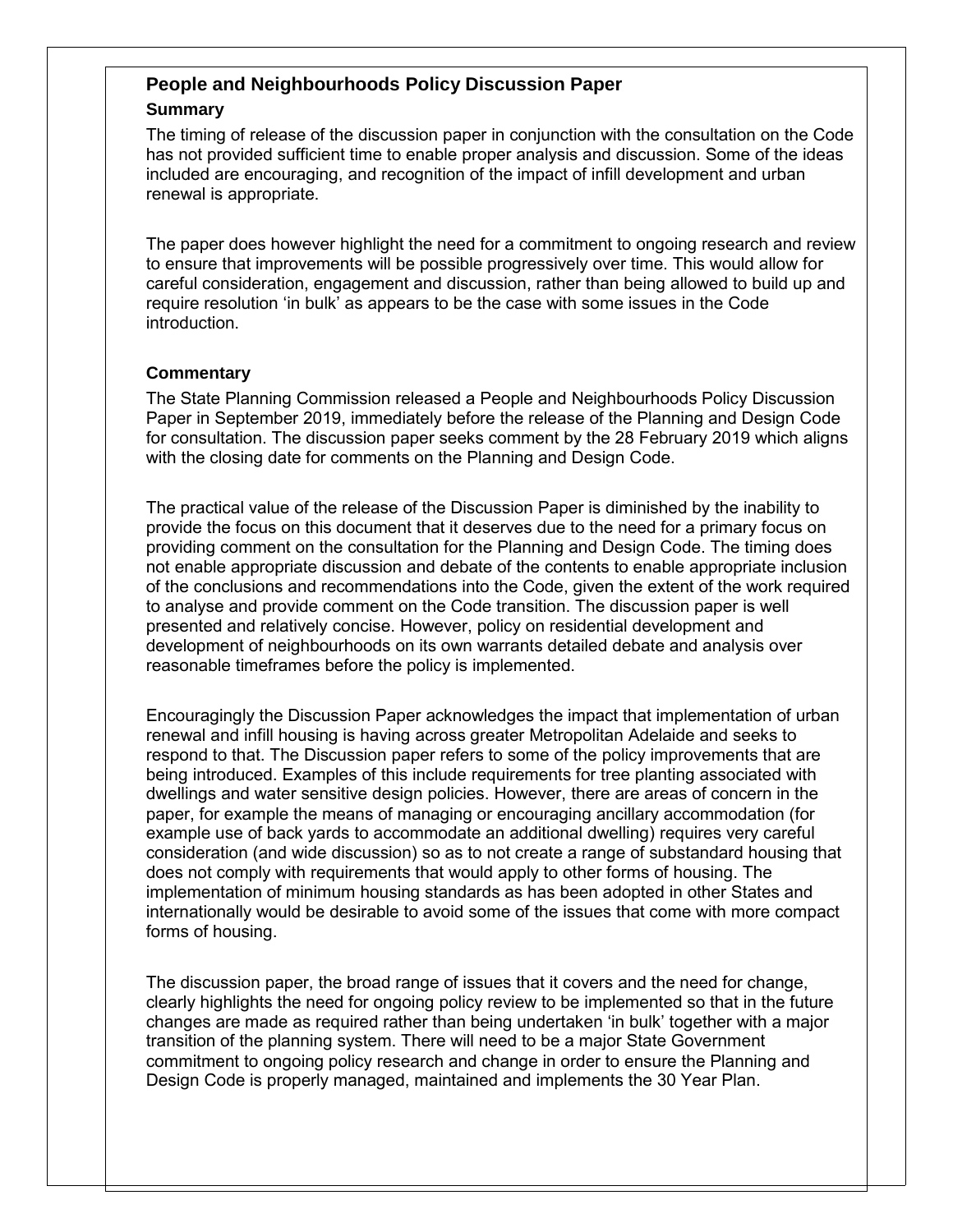### **Defence Precinct**

There is an opportunity to work with the State Government to identify a suitable area of land within the City of Playford which would be appropriate to develop as a defence precinct. This land would likely be in close proximity to RAAF Edinburgh and Greater Edinburgh Parks.

Although the idea is embryonic at this stage, the Adelaide City Deal was signed in March 2019 and provides the opportunity to pursue the concept further. The City Deal is a ten year partnership between the Australian Government, the Government of South Australia and City of Adelaide. While the City of Adelaide is a signatory to the agreement, the objectives include supporting economic and population growth in areas beyond the Adelaide CBD.

There is potential for Playford to provide opportunities to develop defence industries within the City that would also provide employment and economic development opportunities for the local area and the region.

The implementation plan for the City deal provides a series of milestones and steps that have been agreed to. There are at least two that may provide support to the concept for a Defence Precinct in Playford as follows:

### 1) Plan for Urban Renewal

Q4 2020 - Identify new growth precincts consistent with the 30 year plan for Greater Adelaide, 2017 Update.

# 2) Protecting Defence Precincts

Q2 2021 – Review and update planning policies to support defence, industry and commercial clusters and precincts and inform updates and changes to the Planning and Design Code.

This is a matter that will also be pursued independently from the consultation on the Planning and Design Code.

# **Riverlea Development (Buckland Park)**

### **Summary**

There is considerable uncertainty about the future of the Riverlea Development and likelihood of it proceeding. Riverlea was declared a major development and has been rezoned for approximately 10 years. Circumstances have changed since the original rezoning and there is now a very long term zoned residential land supply in the City of Playford and northern region of Adelaide.

There is particular concern about the ability to properly coordinate the infrastructure and development of this large area which has a potential population of 30,000 people and 12,000 dwellings if the current developer were not to proceed with the development. The arrangements in place for infrastructure provision and coordination are substantially different to those established for the more recent Playford growth areas. There is a need for careful consideration of options for zoning and development of this extensive area before such circumstances eventuate.

# **Commentary**

The Riverlea development, which is proposed to be established in the suburb of Buckland Park, is a development by the Walker Corporation. At full development it could accommodate up to 30,000 people and 12,000 dwellings. It would be the largest development of its type undertaken in the State. The land is to the west of Port Wakefield Road and Virginia.

The proposed development was initially controversial because it was viewed as being a development on the periphery of the metropolitan area without appropriate links to public transport and remote from services and facilities such as those provided by the Elizabeth Regional Centre (CBD). It would also take a substantial area of horticultural land out of production.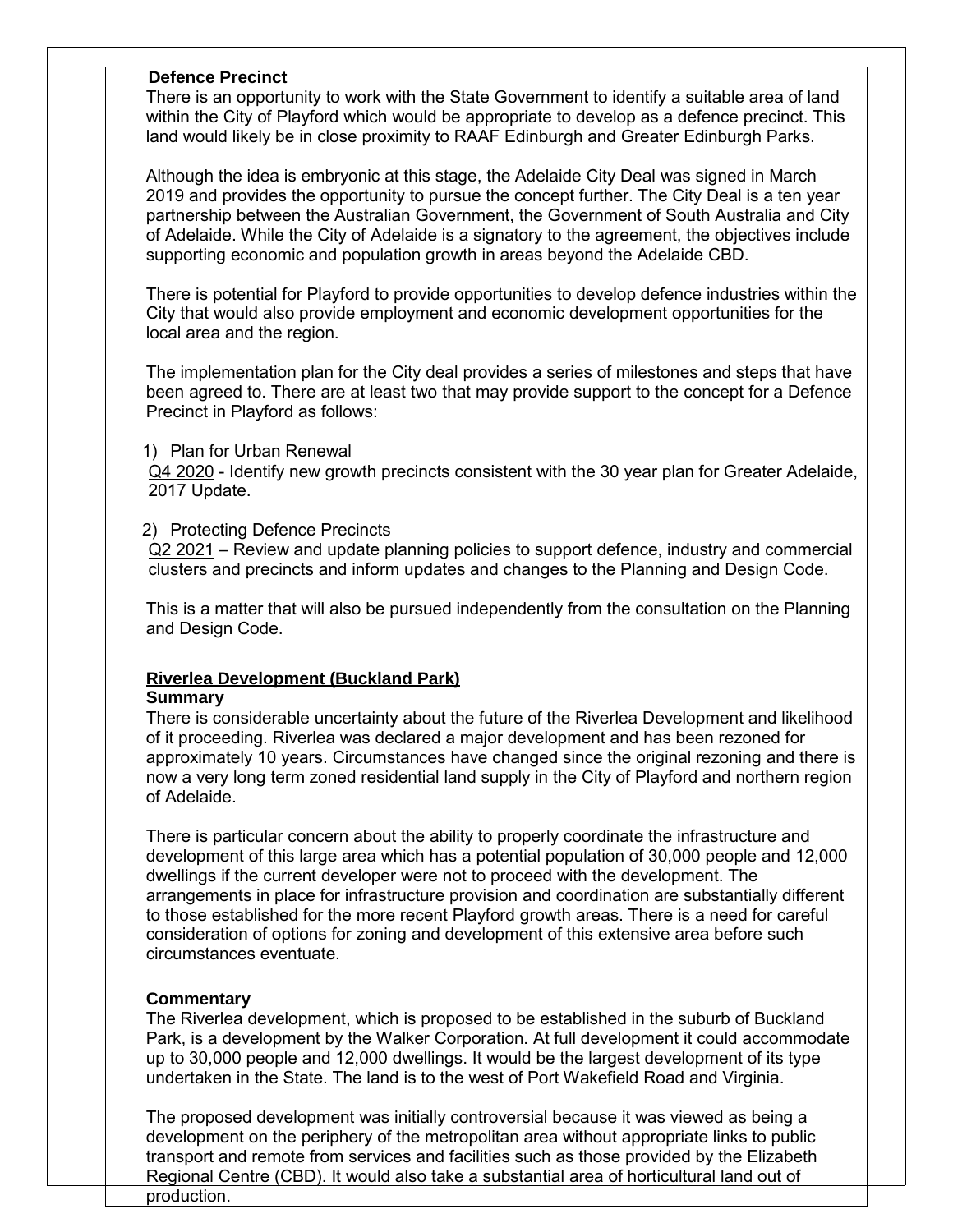The site was rezoned by the Minister for Planning in December 2010. This followed a major development process under the Development Act at a time when there was considered to be a shortage of zoned land for residential development. The whole of the site is currently zoned as Suburban Neighbourhood Zone with a proposed District Centre adjoining the Port Wakefield Road. The Major Development status of the project remains which provides a level of certainty that key infrastructure is delivered. This is important as there are no other mechanisms, such as an Infrastructure Scheme or infrastructure deeds, to ensure that the infrastructure is delivered, especially as developer does not have total control of the rezoned area, or if the developer on sells the development.

As discussed elsewhere in this report the current Suburban Neighbourhood Zone is to be replaced by the Master-planned Suburban Neighbourhood Zone which is proposed to be applied across Council's growth areas, and includes Buckland Park. The circumstances related to the development of Riverlea are significantly different to those for the other Playford growth areas in terms of infrastructure provision, controlling timing of infrastructure to match demand from growth, and financing/vesting mechanisms. The growth areas around Angle Vale, Virginia and Munno Para Downs have Land Management Agreements in place that deal with agreements for timing and contributions to road upgrades, stormwater drainage and social infrastructure. There was a State Government requirement that agreements were reached with land owners prior to the rezoning of the Playford Growth Areas being approved by the Minister for Planning. There are no such agreements in place for the Riverlea development. While Walker has interests in significant portions of the zoned land, the remainder is owned by a number of individual land holders. There are concerns about the implications this may have for establishing a coordinated development.

There is a lack of certainty about the commencement of development given that it is 10 years since the area was rezoned. If the Riverlea development does not proceed through to development by the Walker Corporation, serious consideration should be given to the rezoning of the land, potentially back to the current Development Plan Primary Production Zone, or under the Code to Rural Horticulture Zone. This would enable reconsideration of the long term future of the area in light of long term land supply, strategic planning and infrastructure considerations. In the circumstances of Walker not proceeding, if the zoning is not changed and there is not a review undertaken of the appropriateness of this development, mechanisms need to be established to ensure the appropriate and timely provision of key physical and social infrastructure."

### **Open Space Policy**

# **Summary**

The policy applying to development of open space in Playford is considered to require modification in order to provide adequately for the needs of Playford which vary substantially from those experienced elsewhere. The growth areas of Playford are very flat and require the integration of substantial drainage channels, swales and detention basins into open space areas in a manner which ensures that they contribute to the attractiveness of the open space.

It is recommended that definitions of open space and usable open space are included, that there is an emphasis on the contribution of areas used for stormwater infrastructure to improve open space quality/amenity and that a maximum of 50% of areas used for drainage purposes are considered as open space.

# **Commentary**

Land division in all residential type zones requires an assessment against all provisions of the Land Division in Urban Areas – General Policies.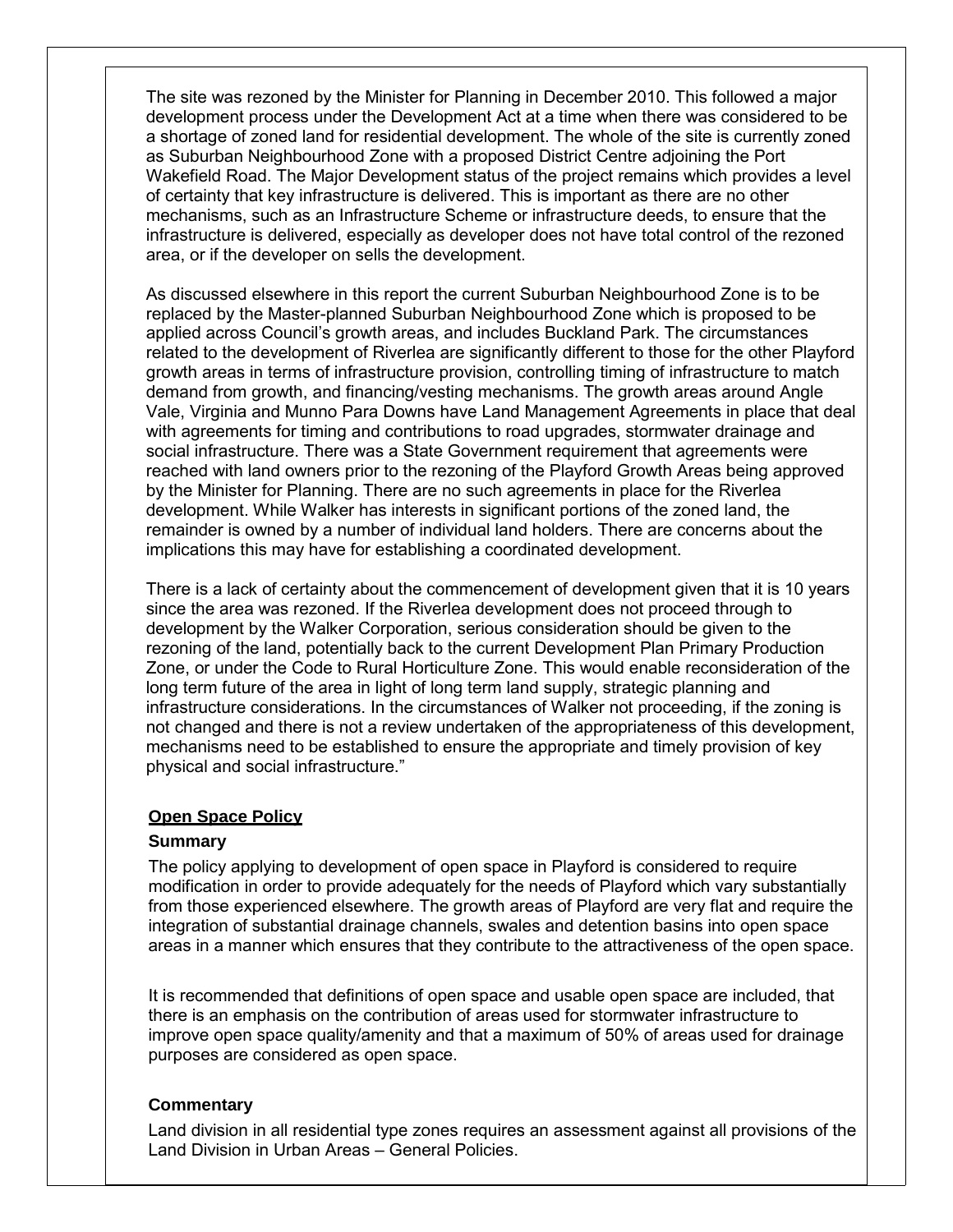Overall the land division open space provisions of the draft Planning and Design Code are consistent with the content of the policy within the current Development Plan and the Council's Open Space Guidelines, however, there are some areas of improvement required.

There is less guidance referring to the location/distance of parks/open space (depending on hierarchy) from the dwellings that they serve. It is suggested that this policy should be retained.

Land Division module PDC 6 in the current Development Plan suggests that a maximum of 50% of land required for drainage reserves should be considered as contributing towards the public open space provision. Other policy of the current Development Plan (Open Space and Recreation PDC 8) seeks no more than 20% of land allocated as public open space having a slope in excess of 1-in-4 and comprising creeks or other drainage areas.

The two current policies (50% and 20% as described above) while leading to some confusion, do have a practical and worthwhile outcome. Playford is unlike many Council areas and requires that reasonable areas are dedicated for good quality open space areas, but also acknowledges that substantial areas are required to be set aside for drainage purposes. There is a need to ensure that the drainage areas such as detention basins are also reasonably attractive and often will be combined with open space. This means that there is an allowance for portion of the required open space to be used for drainage purposes.

The proposed new Code Open Space and Recreation policies (PO & DTS/DPF 4.1) would be likely to lead to a greater level of open space (physical or monetary) compared to current Land Division module PDC 6 and a 50% requirement should be included in its place. This is because Playford in general is oversupplied with open space. Additionally, it is concerning that the quantitative measure is identified as a DPF rather than a PO because the DPF will *'…guide what is generally considered to satisfy the corresponding performance outcome but does not derogate from the discretion to determine that the outcome is met in another way.'*

On the understanding that quantitative measures are considered inappropriate for performance outcomes, it is suggested that the code provides an Administrative Definition for 'open space' and 'useable open space', and then reword the relevant PO and DPF/DTS. A recommended approach is detailed below:

Recommendations for changes to open space provisions for land division:

- Reintroduce minimum distances to areas of public open space for housing based on their function/position in the hierarchy of open space i.e. local, neighbourhood, district level.
- Include Administrative Definitions for the terms 'open space' and 'useable open space', and reword Open Space and Recreation PO 4.1 as suggested to provide further weight and consistency in application of open space requirements.
- Include the following in Administrative Definitions:

**Open space:** public open space that is intended for active and passive recreation.

**Useable open space**: open space where a maximum of 50% consists of: (a) a slope greater than 1 in 4; (b) is subject to inundation exceeding 20% AEP and/or (c) comprises watercourses, wetlands or detention basins.

Reword the Open Space and Recreation PO and DTS/DPF policies as follows: Open Space and Recreation

PO 4.1 – Land allocated for open space includes useable open space that is suitable for intended active and passive recreational use considering gradient and the potential for inundation.